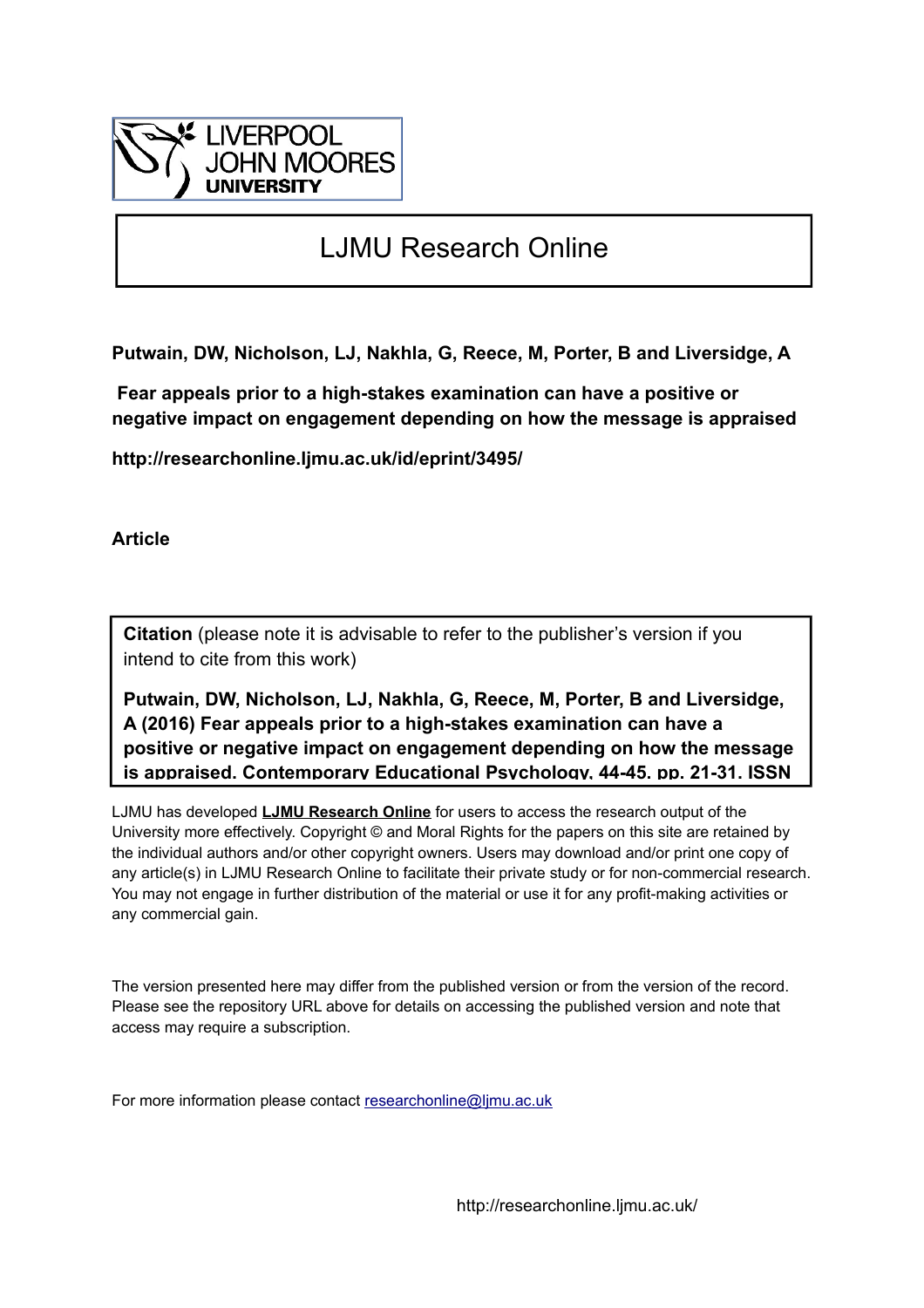Running head: ENGAGEMENT AND FEAR APPEALS

**Fear Appeals Prior to a High-stakes Examination Can Have a Positive or Negative Impact on Engagement Depending on How the Message is Appraised**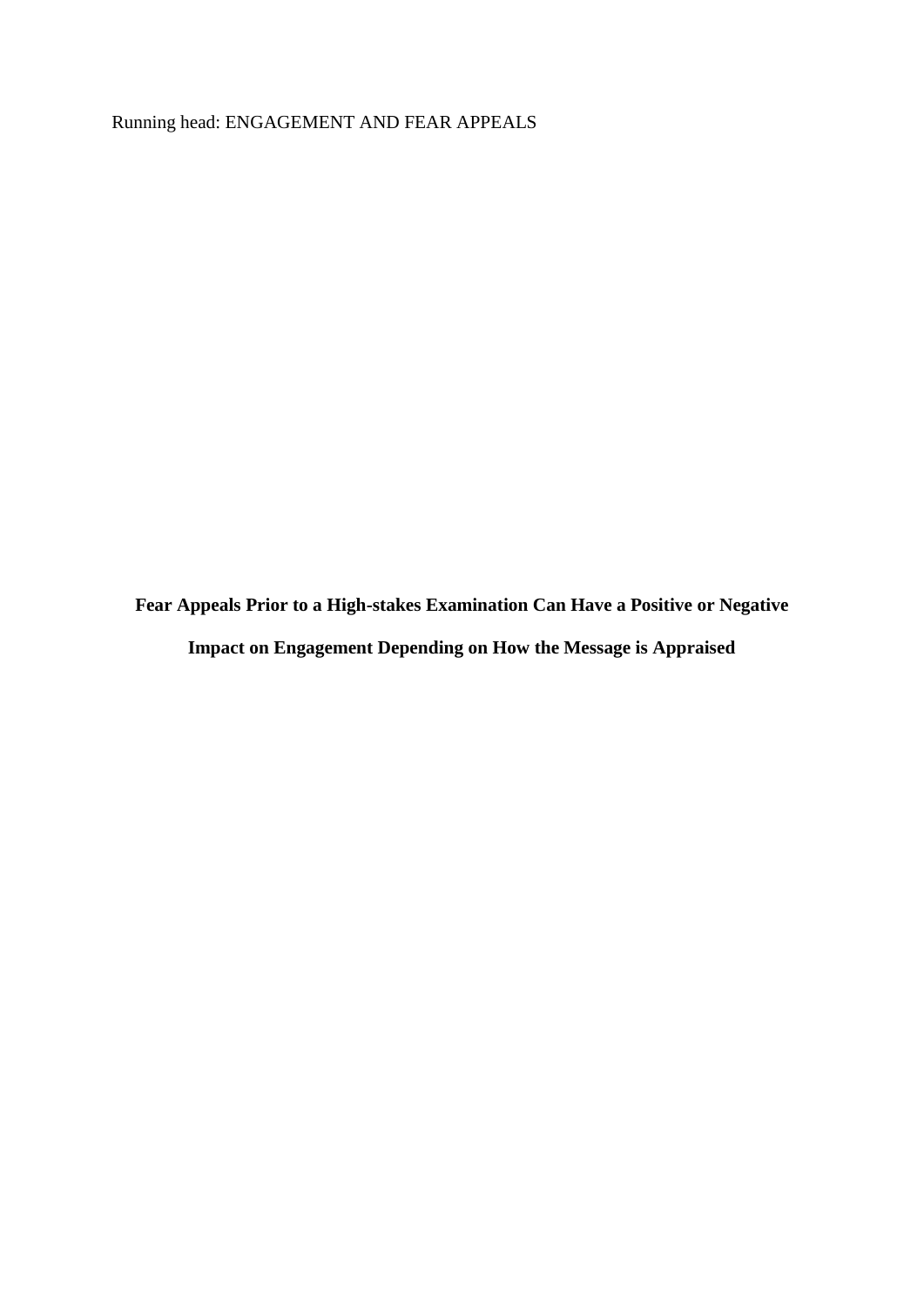#### **Abstract**

Previous studies have shown that teachers may use messages that focus on the importance of avoiding failure (fear appeals) prior to high-stakes examinations as a motivational tactic. The aim of this study was to examine whether fear appeals, and their appraisal as challenging or threatening, impacted on student engagement. Data were collected from 1373 students, clustered in 46 classes, and 81 teachers responsible for instruction in those classes, prior to a high-stakes mathematics secondary school exit examination. Data were analyzed in a multilevel structural equation model. The appraisal of fear appeals as challenging lead to greater student engagement and as threatening to lower student engagement. The impact of fear appeals on engagement was mediated by a threat appraisal. The effectiveness of fear appeals as a motivational strategy depends on how they are interpreted by students.

*Keywords*: Fear appeals, challenge, threat, engagement, behavioral engagement, emotional engagement.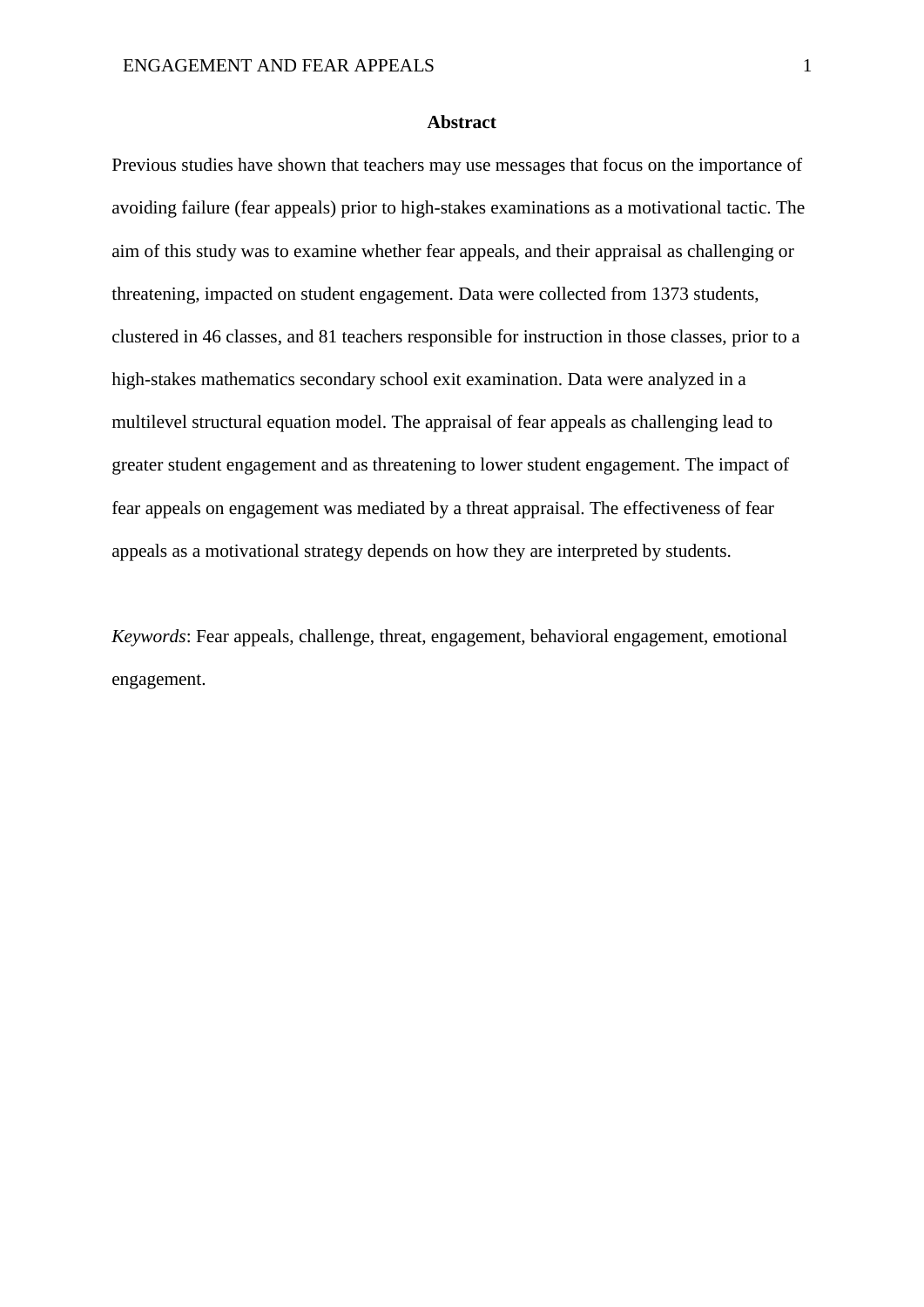# **Fear Appeals Prior to a High-stakes Examination Can Have a Positive or Negative Impact on Engagement Depending on How the Message is Appraised**

# **1. Introduction**

This study examines how fear appeals used by teachers prior to a high-stakes mathematics examination, and their appraisal, relates to student engagement. Fear appeals are messages that highlight a negative outcome in order to persuade the recipient to take action to avoid that outcome (e.g., Maloney, Lapinski, & Witte, 2011; Ruiter, Kessels, Peters, & Kok, 2014). In the present study, fear appeals concern failure in the mathematics examination and the consequences of failure. Fear appeals are used by teachers as a motivational tactic, to try and elicit an adaptive fear that will result in students making greater efforts to avoid failure by preparing thoroughly for the forthcoming examination (Putwain & Roberts, 2012; Sprinkle, Hunt, Simonds, & Comadena, 2006). Previous studies have shown that how the message is interpreted, or appraised, by the student is critical in establishing linkages with a variety of salient educational outcomes. For instance, when the fear appeal is appraised as a threat it is related to a variety of negative outcomes including lower examination scores and higher test anxiety (e.g., Putwain & Symes, 2011a, 2011b). Studies have only recently begun to examine how the appraisal of fear appeals as a challenge could be related to positive outcomes, such as subjective task value and academic self-efficacy (Putwain, Remedios, & Symes, 2015). Furthermore, studies have yet to establish how fear appeals, or their appraisal. may relate to student engagement. In the present study we set out to address this question. Over two waves, we collected data on teacher-reported use of fear appeals in the classroom and student-reported message appraisal, and engagement.

# **1.1 Messages Used by Teachers Prior to High-stakes Examinations**

In many educational systems throughout the developed world, the outcomes of highstakes tests and examinations can have profound consequences for students. These include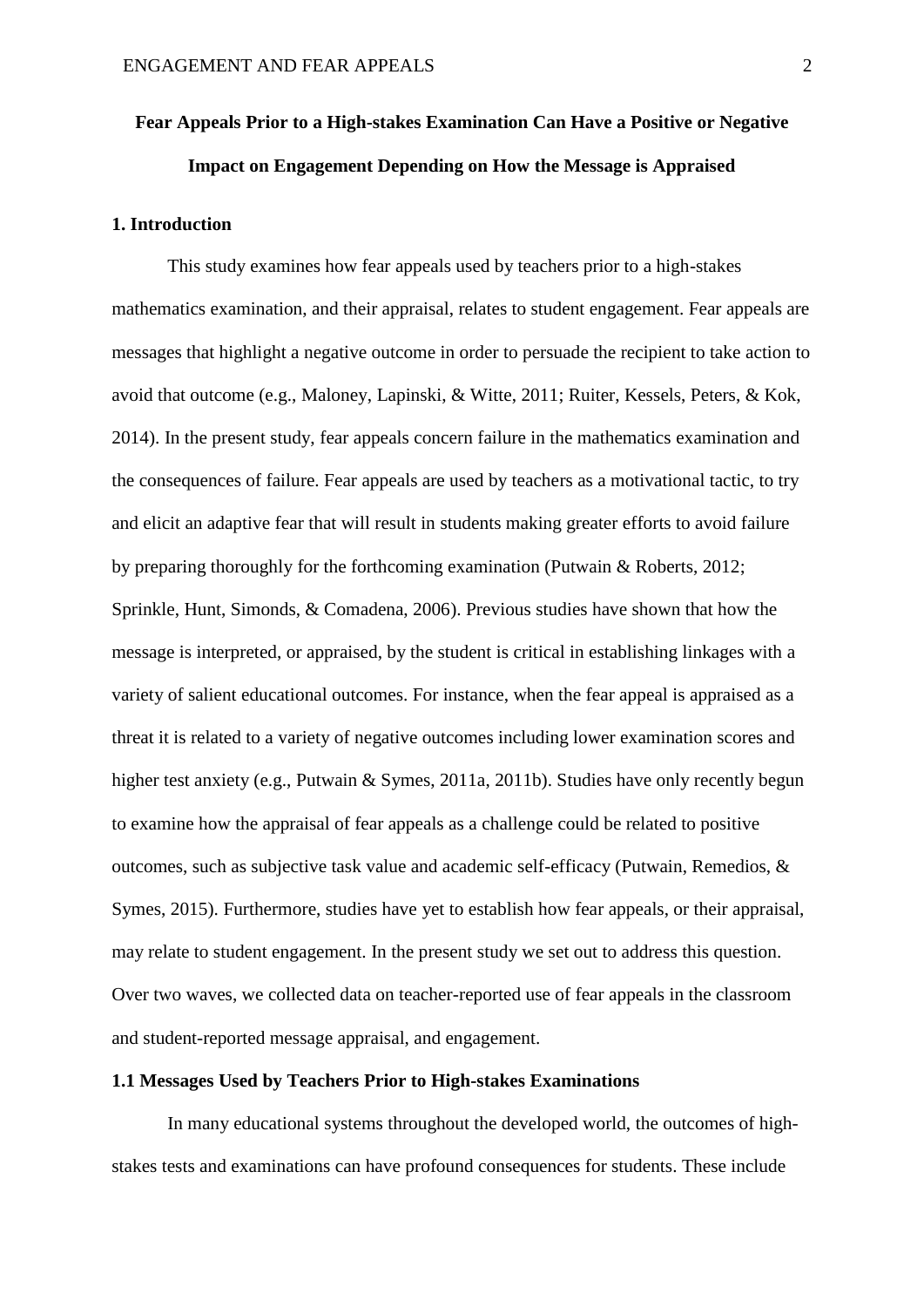progression or retention within the program of study (Allensworth, 2005; Carnoy, 2005; Jacob, 2005), entry to the labor market (Bishop & Mane, 2001; Heath, Rothon, & Kilpi, 2008), selection for post-compulsory education (Cumming & Maxwell, 2004; Gregory & Clarke, 2003; Leathwood, 2005), and students' self-worth and motivation (Denscombe, 2000; Harlen, 2005; Jones, 2007; Ryan & Weinstein, 2009). In England, where the present study was conducted, secondary school exit examinations, the General Certificate of Secondary Education (GCSE), are taken at the end of Year (Grade) 11, at the of age of 16 years. A minimum pass grade in English and mathematics is typically required for entry into any form of post-compulsory education or training (academic, vocational, or technical) and for entry into the workforce for anything beyond routine or manual labor (Onion, 2004; Roberts, 2004). The results of GCSEs and particularly those of English and mathematics represent a bona fide high-stakes test.

Several studies have identified ways in which teachers prepare students for highstakes tests and examinations. Although there are differences in approaches and emphases at different stages of education (e.g., younger children in primary/ elementary education and older students in secondary education) commonalities include a narrowing of the curriculum to focus on tested material, regular test practice and feedback, teaching test-taking and studytaking skills, and timetabling additional preparation sessions (Au, 2007; Barksdale-Ladd & Thomas, 2000; Boyle & Bragg, 2006, 2008; Gulek, 2003; Putwain, 2008; Johnson & Crisp, 2009; Troman, 2008). It is perhaps, no surprise that teachers and school managers also communicate to students the importance of performing well on high-stakes tests and examinations; how they can influence one's life trajectory, one's sense of self-worth, and helping to fulfill one's educational or occupational aspirations (Putwain, 2009; Putwain & Roberts, 2009). It is these communications that we focus on in the present study. They are theorized as a motivational strategy; a tactic used by teachers to encourage or persuade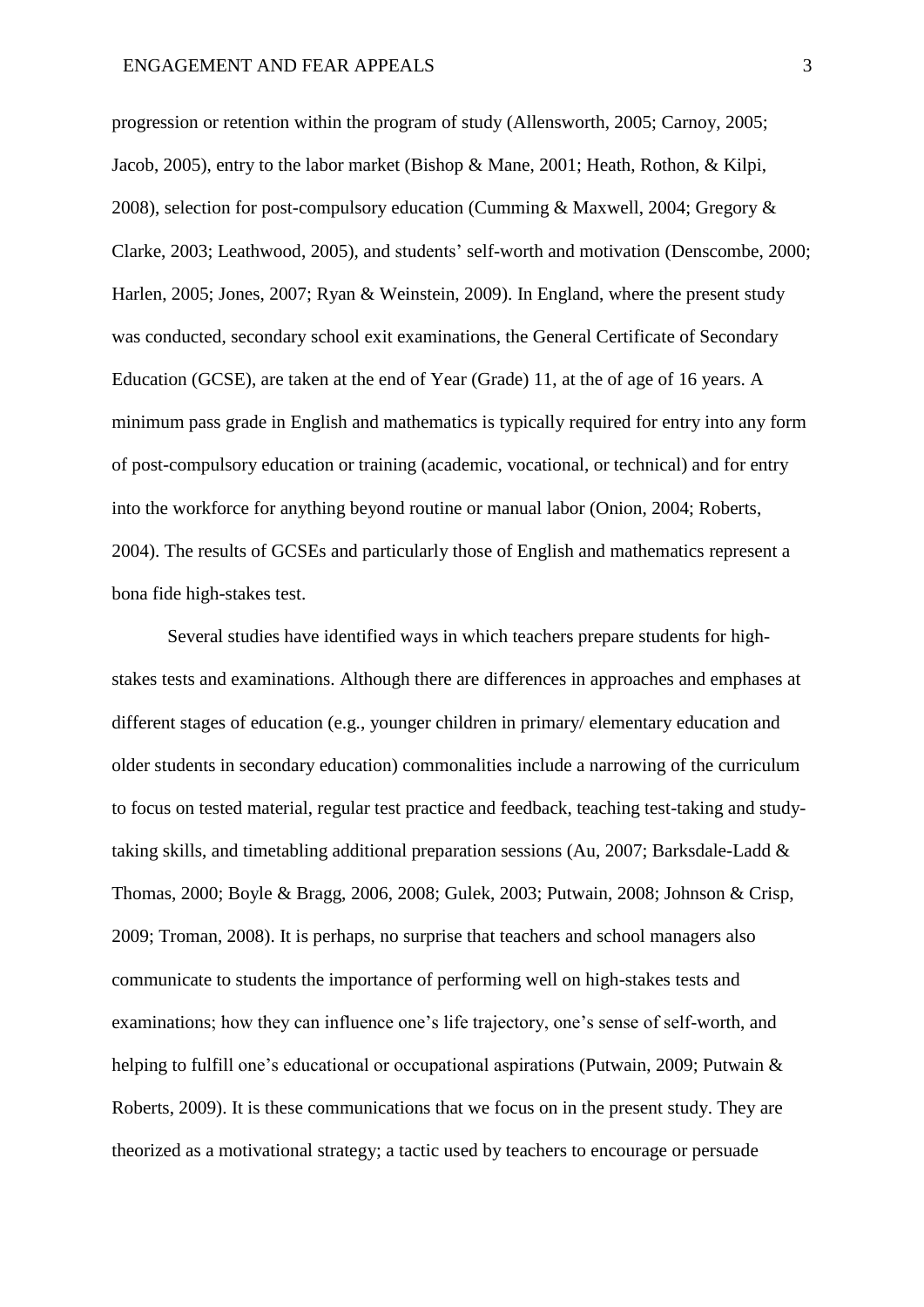students to invest time and effort in preparing for forthcoming tests by highlighting the value to the student of success or failure (Putwain & Symes, 2014).

To date, research has focused on messages that highlight the potential negative consequences of failure (e.g., Putwain & Remedios, 2014a). For instance, a teacher could say to a class "If you don't pass GCSE mathematics, you'll find it hard to get a good job and go to college". These 'scare tactics' have been likened to the types of 'fear appeals' commonly found in the health promotion literature (Putwain & Roberts, 2009; Sprinkle et al., 2006). Fear appeals are persuasive messages designed to highlight the negative consequences of a particular course of action and how those negative consequences can be avoided by adopting an alternate course of behavior (Maloney et al., 2011; Peters, Ruiter, & Kok, 2013; Popova, 2012; Witte & Allen, 2000). They are commonly used to promote, for example, smoking cessation, safe sex practices, and self-examination for breast and testicular cancer (Anderson, 2000; Cismaru, Nagpal & Krishnamurthy, 2009; Umphrey, 2004).

A survey of 234 English school teachers showed that respondents' endorsement of the use of fear appeals, prior to high-stakes examinations, differed according to the severity of the message (Putwain & Roberts, 2012). For example, 81.6% of respondents either agreed or strongly agreed that students should be reminded that they would fail if they did not thoroughly prepare for forthcoming examinations and 76.5% agreed or strongly agreed that students should be made aware that progression to college or university would not be possible following failure. Only 36.3% agreed or strongly agreed that students should be told they would not get a good job if their failed their examinations.

## **1.2 The Appraisal of Messages Used by Teachers Prior to High-stakes Examinations**

The critical question for educational researchers is what effects fear appeals have, if any, on student's effort, persistence, and engagement prior to high-stakes examinations. Putwain and Symes (2014) propose that the answer to this question depends on how fear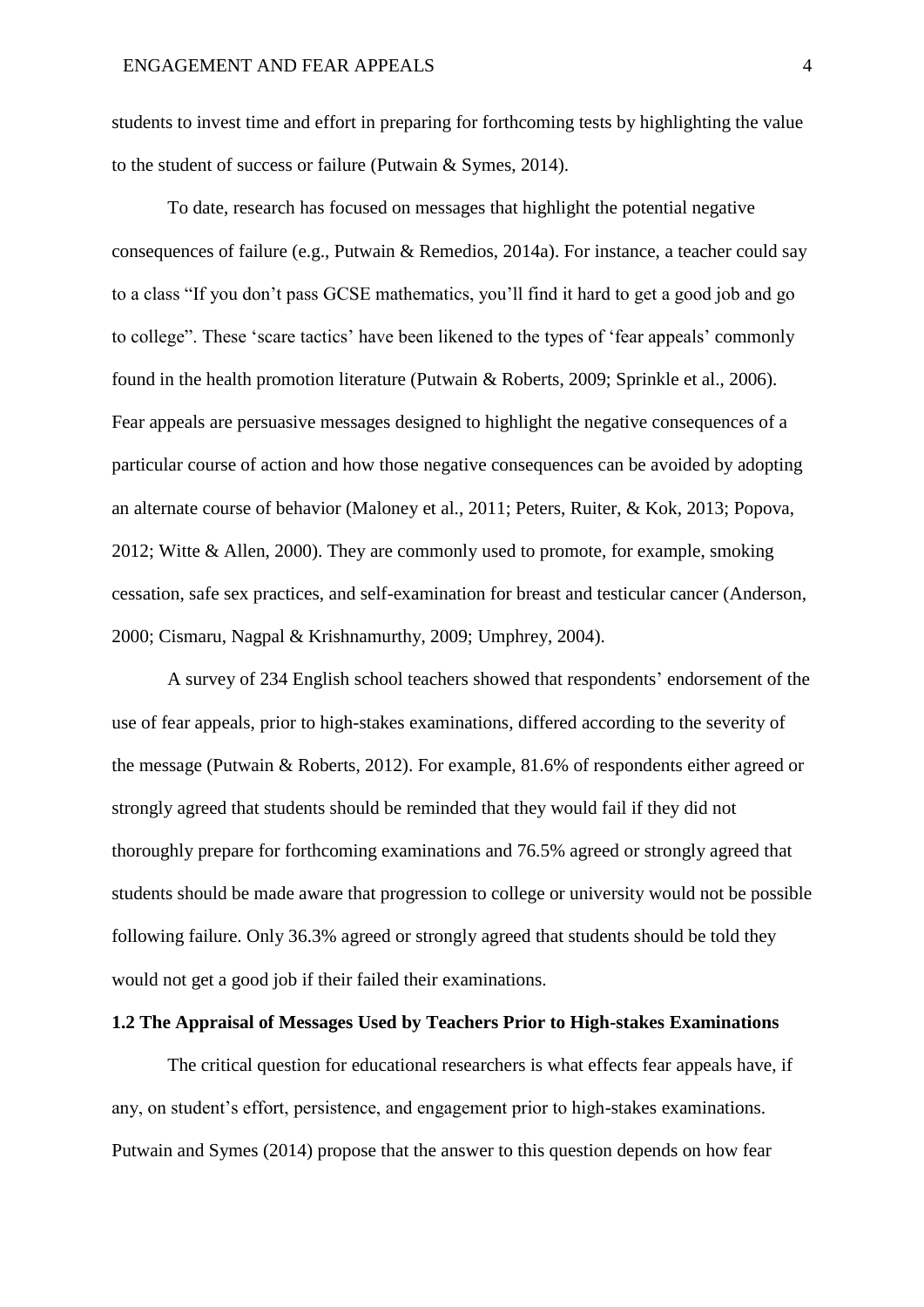appeals are appraised. Appraisals refer to the perception and interpretation of environmental events; whether they have personal significance for one's goals, wellbeing and commitments (Folkman, 2008; Lazarus, 2006; Skinner & Brewer, 2002). In the context of our study, appraisals refer to the ongoing and moment-by-moment way in which a fear appeal is perceived and interpreted by the recipient. Such perceptions and interpretations are dynamic and involved in an ongoing cycle of appraisal and reappraisal. Appraisal is a two-part process whereby the fear appeal is judged by its personal relevance and the resources or options available for responding (Putwain & Symes, 2014).

If the fear appeal is judged as relevant and the student believes that they are capable of responding or performing the course(s) of action required to avoid the negative outcome, a challenge appraisal is most likely. In a challenge appraisal, the fear appeal is interpreted as an opportunity for mastery, personal growth and to obtain rewards; with effort the outcome highlighted in the fear appeal (avoiding failure and, de facto, attaining success) can be met. A challenge appraisal is accompanied by positive emotions, such as optimism, and positive behavioral intentions, such as making an effort (e.g., Hijzen, Boekaerts, & Vedder, 2007; McCarthy, 2011; Shiota, Neufeld, Yeung, Moser, & Perea, 2011).

When a fear appeal is judged as relevant but the student does not believe that they can avoid the negative outcome a threat appraisal is most likely. In a threat appraisal, the fear appeal is interpreted as a risk to one's wellbeing, self-identity or self-worth; failure is anticipated. A threat appraisal is accompanied by negative emotions, such as anxiety, and self-worth protection strategies as a strategic withdrawal of effort (e.g., Covington, 2009; Meijen, Jones, McCarthy, Sheffield & Allen, 2013; Roseman, 2013). If a fear appeal is judged as being of low relevance (i.e., a student has disengaged from their academics, or is alienated from school) then it will be ignored or disregarded; neither a challenge or threat appraisal will occur."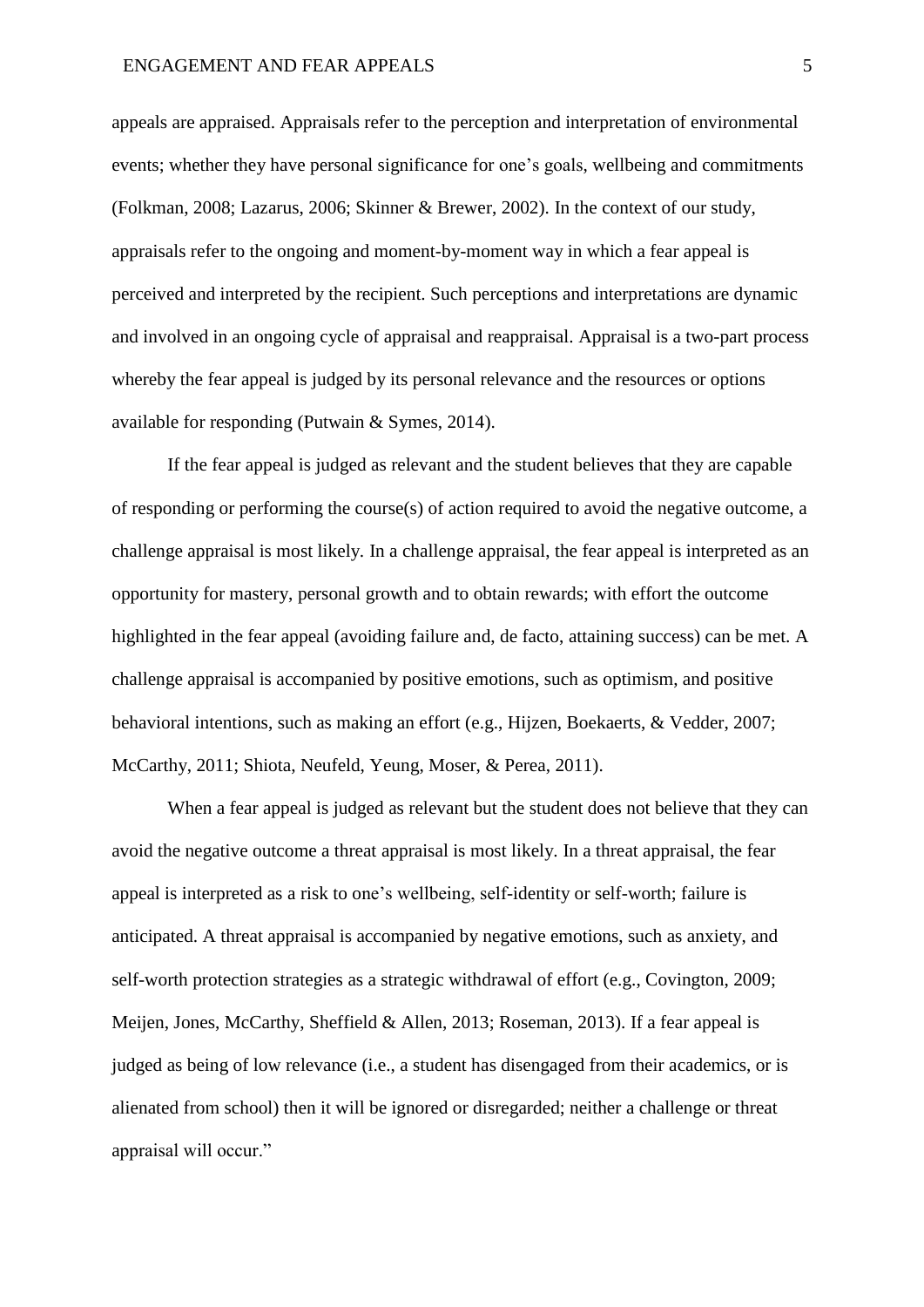Studies have operationalized personal relevance through attainment and utility value; central concepts in expectancy value theory (Eccles, 2007; Eccles, O'Neill & Wigfield, 2005; Wigfield, Tonks, & Klauda, 2009). Attainment value refers to the perceived importance of a particular task, or an examination grade in a particular subject, for ones sense of identity and utility value refers to whether a particular task, or an examination grade in a particular subject is instrumental for reaching short or long-term goals (Eccles et al., 2005; Wigfield & Eccles, 2005; Wigfield et al., 2009). Judgments concerning one's resources and options for responding to the demands presented in the fear appeal have been established through academic self-efficacy, the belief that one can learn or perform a particular task (Bandura, 1997; Schunk & Pajares, 2002), and expectancy of success, the belief that one is capable of effecting a successful outcome on a particular task (Eccles et al., 2005; Wigfield & Eccles, 2000; Wigfield et al., 2009). Studies have shown that challenge appraisal follows from *high* attainment/ utility value and *high* academic self-efficacy/ expectancy of success whereas threat appraisal follows from *high* attainment/ utility value with *low* academic self-efficacy/ expectancy of success (Putwain & Remedios, 2014b; Putwain & Symes, 2014; Putwain, Remedios, & Symes, 2014).

# **1. 3 Fear appeals Appraisals and Educational Outcomes**

Studies have shown that when appraised as threatening, fear appeals correlate positively with test anxiety and performance-avoidance goals (to avoid performing worse than one's classmates), and negatively correlate with intrinsic motivation and scores on highstakes examinations in cross-sectional and longitudinal designs (Putwain & Remedios, 2014a; Putwain & Symes, 2011a; 2011b). Less research has examined the outcomes of a challenge appraisal. One study, however, has shown that when appraised as a challenge, fear appeals predict higher academic self-efficacy and attainment value (and threat, lower academic self-efficacy and attainment value) beyond the variance explained by prior self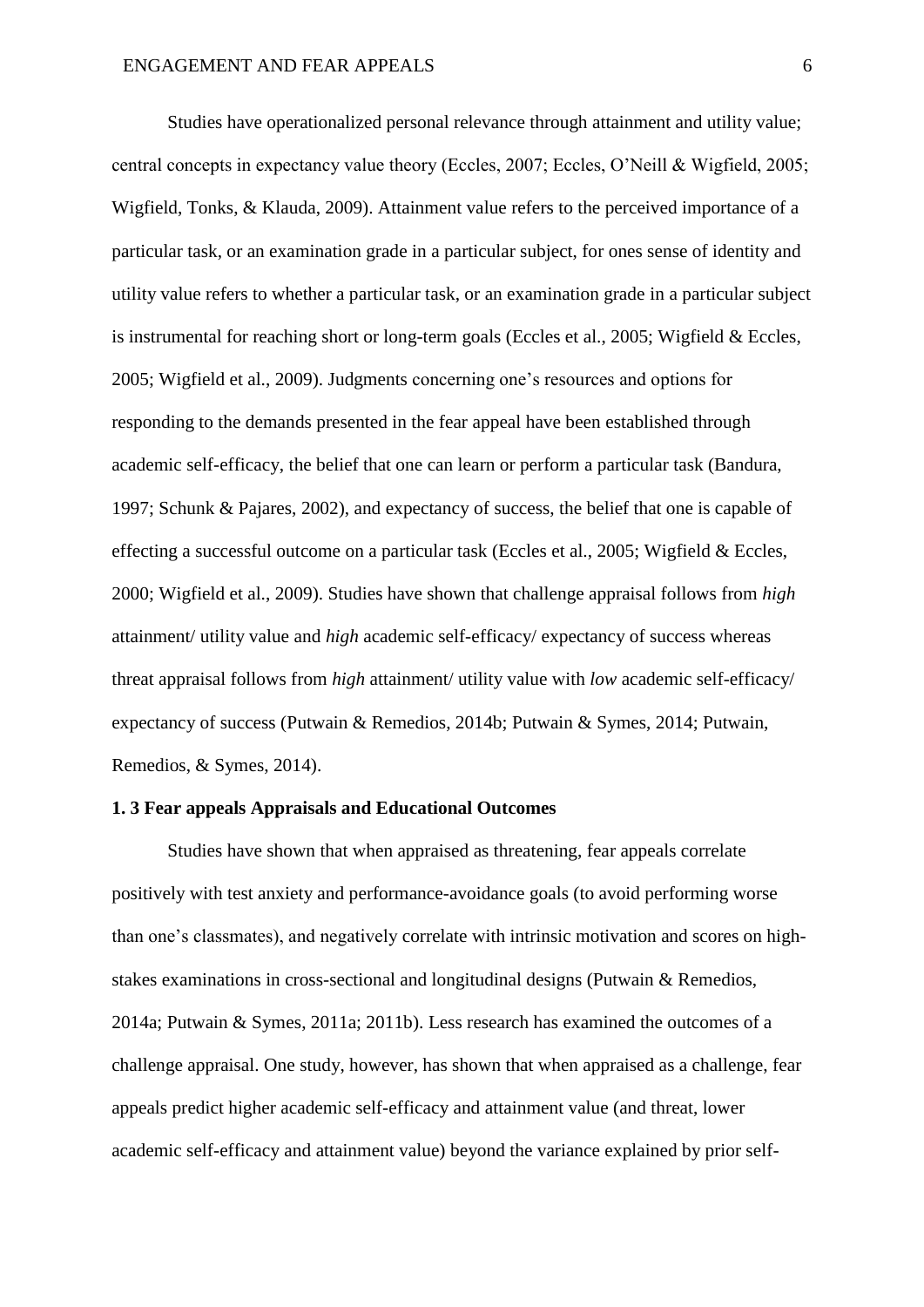efficacy and attainment value (Putwain, Remedios, & Symes, 2015). From the research conducted to date, the way in which fear appeals are interpreted by students is critical in determining whether they are associated with positive or negative outcomes. Furthermore, studies have yet to examine whether the appraisal of fear appeals is related to student engagement. Since fear appeals are primarily conceptualized as a strategy to encourage and persuade students to engage in purposeful activity to prepare for forthcoming examinations (Putwain & Roberts, 2009), it is surprising that research has yet to examine engagement as an outcome.

#### **1. 4 Defining Student Engagement**

Student engagement has been described in multifaceted ways to capture how students maximize learning opportunities and complete their program of study (for reviews see Fredericks, Blumenfeld, & Paris, 2004; Jimerson, Campos, & Gried, 2003; Reschly & Christenson, 2012). Classic models of engagement propose behavioral and affective components (Reschly & Christenson, 2012). Behavioral engagement refers to participation and involvement in lessons and other school activities (Appleton, Christenson, Kim, & Reschly, 2006; Fredricks, McColskey, Meli, Mordica, Montrosse, & Mooney, 2011; Martin, 2007; Voelkl, 2012). Indicators include attendance, on-task behavior in lessons and persistence on challenging tasks. Affective, or emotional, engagement refers to positive or negative reactions to teachers, peers, lesson activities and school (Appleton et al., 2006; Fredricks et al., 2011; Martin, 2007; Voelkl, 2012). Indicators include interest, enjoyment and a sense of belongingness. This classic two-component approach is the one adopted in this study, however it should be noted that other models have proposed an additional cognitive component referring to the level of personal investment and involvement in learning (Appleton et al., 2006; Fredricks et al., 2011; Martin, 2007; Voelkl, 2012). Indicators include valuing of school and education, self-efficacy and self-regulation. Due to the overlap in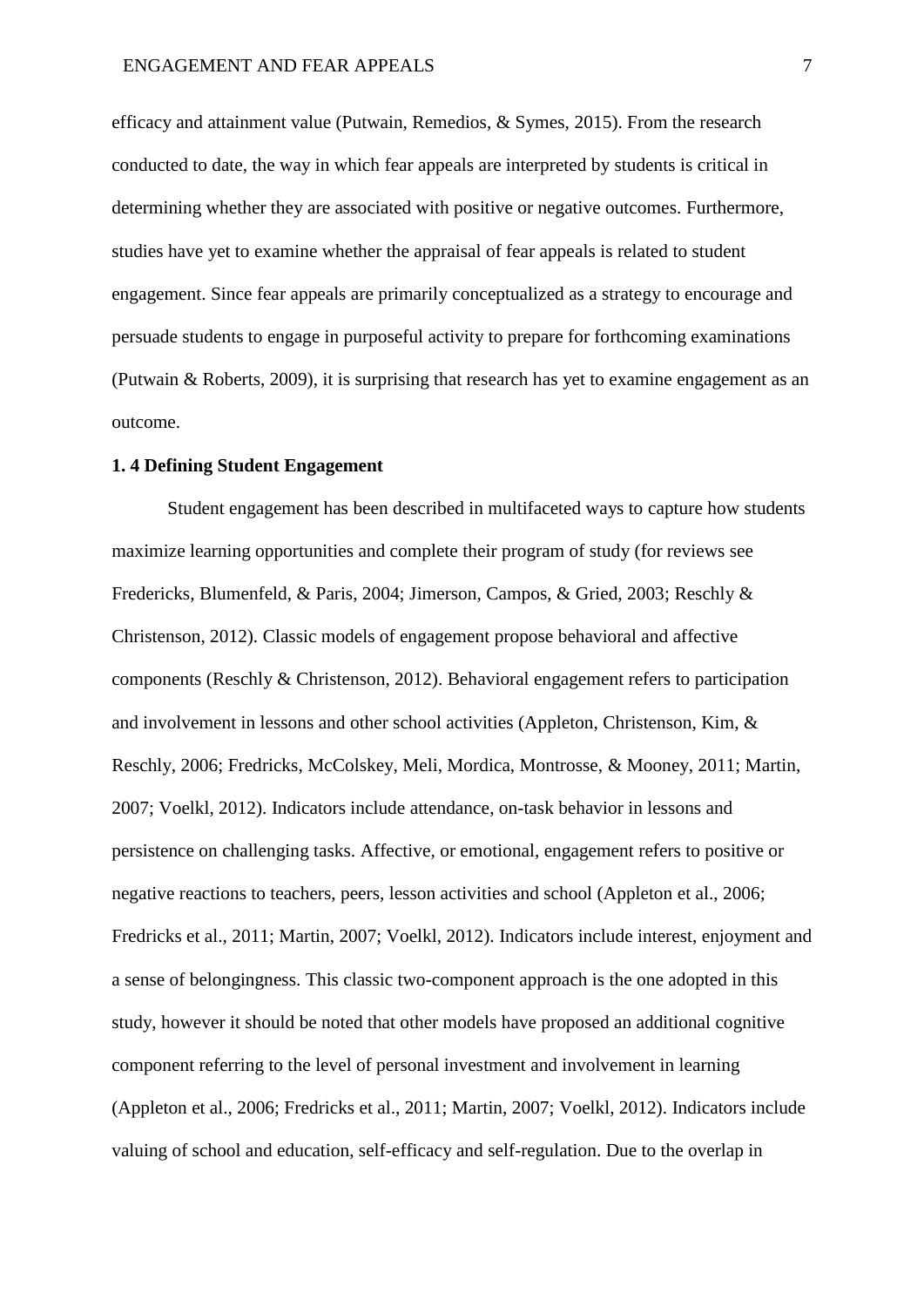construct definition and operationalization with subjective-task value and self-efficacy, that are central to the appraisal of fear appeals, we chose to focus solely on behavioral and emotional engagement in this study.

## **1.5 Fear Appeals, Appraisals, and Student Engagement**

The central question of the present study is whether fear appeals influence student engagement prior to a high-stakes examination. Student engagement is theorized as a malleable construct that is responsive to contextual, task, and individual influences (Finn  $\&$ Zimmer, 2012; Martin, 2012). Accordingly, models of student engagement propose that the classroom and school environment, as well as factors pertinent to the teacher, can exert a critical influence on student engagement (e.g., Fredricks, 2011; Reschly & Christenson, 2012; Ryan & Patrick, 2001; Upadyaya & Salmela-Aro, 2013). Field studies of effective teachers as well as larger-scale quantitative studies have highlighted how myriad teacher factors, including teacher support, coercive teacher behaviors, mastery-orientated classrooms, and a positive social-emotional climate, can enhance or detract from student engagement (e.g., Dotterer & Lowe, 2011; Lam, Wong, Yang, & Liu, 2012; Pianta, Hamre, & Allen, 2012; Roehrig & Christesen, 2010; Roehrig, Guidry, Bodur, Guan, Guo, & Pop, 2008; Wang & Holcombe, 2010; Wang & Eccles, 2012). In the present study, this line of research is extended to include fear appeals made by the classroom teacher prior to the high-stakes GCSE mathematics examination.

Following the appraisal model of fear appeals proposed by Putwain and Symes (2014) and research showing how relations with outcomes depend on how fear appeals are appraised (Putwain & Remedios, 2014a; Putwain, Remedios, & Symes, 2015; Putwain & Symes, 2011a; 2011b) we propose that any possible linkages between fear appeals and student engagement would not be direct but mediated by how fear appeals are appraised. A challenge appraisal, characterized by positive emotions and sense of growth and mastery is followed by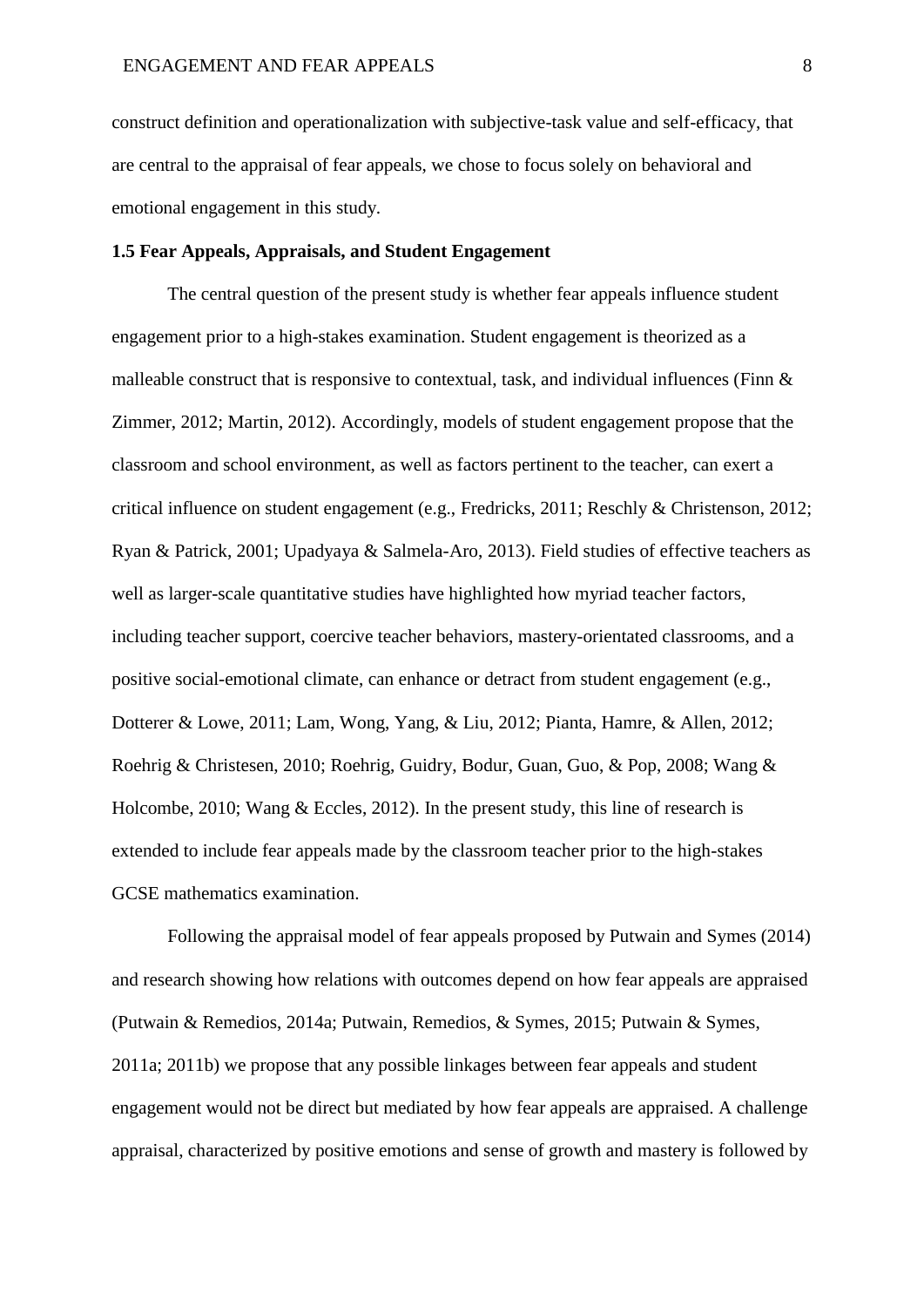#### ENGAGEMENT AND FEAR APPEALS 9

a sense of valuing attainment on the forthcoming examination and a belief that one is capable of success. These are critical variables that are likely to enhance subsequent engagement. Studies have shown that perceived task importance, or value, and perceptions of competence (control beliefs, academic self-concept, and academic self-efficacy) lead to greater engagement (Jang, 2008; Skinner et al., 2009; Walker & Greene, 2009; Wang & Eccles, 2013) and lower boredom, which is often used as an indicator of emotional (dis)engagement (Pekrun, Goetz, Daniels, Stupnisky, & Perry, 2010). Accordingly we would expect students who appraise fear appeals as a challenge to show higher student engagement.

Since a threat appraisal results in lower valuing of attainment and an expectation of failure we would expect students who appraise fear appeals as a challenge to show lower engagement. Furthermore, the negative emotions that would be expected to accompany a threat appraisal are also related to lower student engagement (Assor, Kaplan, Kanat-Maymon, & Roth, 2005; Dettmers, Trautwein, Lüdtke, Goetz, Frenzel, & Pekrun, 2011; Linnenbrink-Garcia, Rogat, & Koskey, 2011; Reyes, Brackett, Rivers, White, & Salovey, 2012). Thus, any impact of fear appeals on student engagement would be indirect and mediated by their appraisal as a challenge or a threat.

# **1.6 Fear appeals, Appraisals, and the Multilevel Question**

The fear appeals made by a teacher to a particular class represent a classroom climate, or environment (L2), construct. They are common to all of the students in that class. Whether measured through the report of a teacher or observer, or the multiple reports of students in that class, the appropriate unit of analysis is at the classroom level (see Marsh et al., 2009, 2012; Morin et al., 2014). The appraisal of fear appeals, however, is a student-level (L1) or self-system construct (see Martin, Bobis, Anderson, Way, & Vellar, 2011). That is, a fear appeal may be common to the whole class but students within that class may appraise the message in different ways; as more or less threatening and challenging. Accounting for both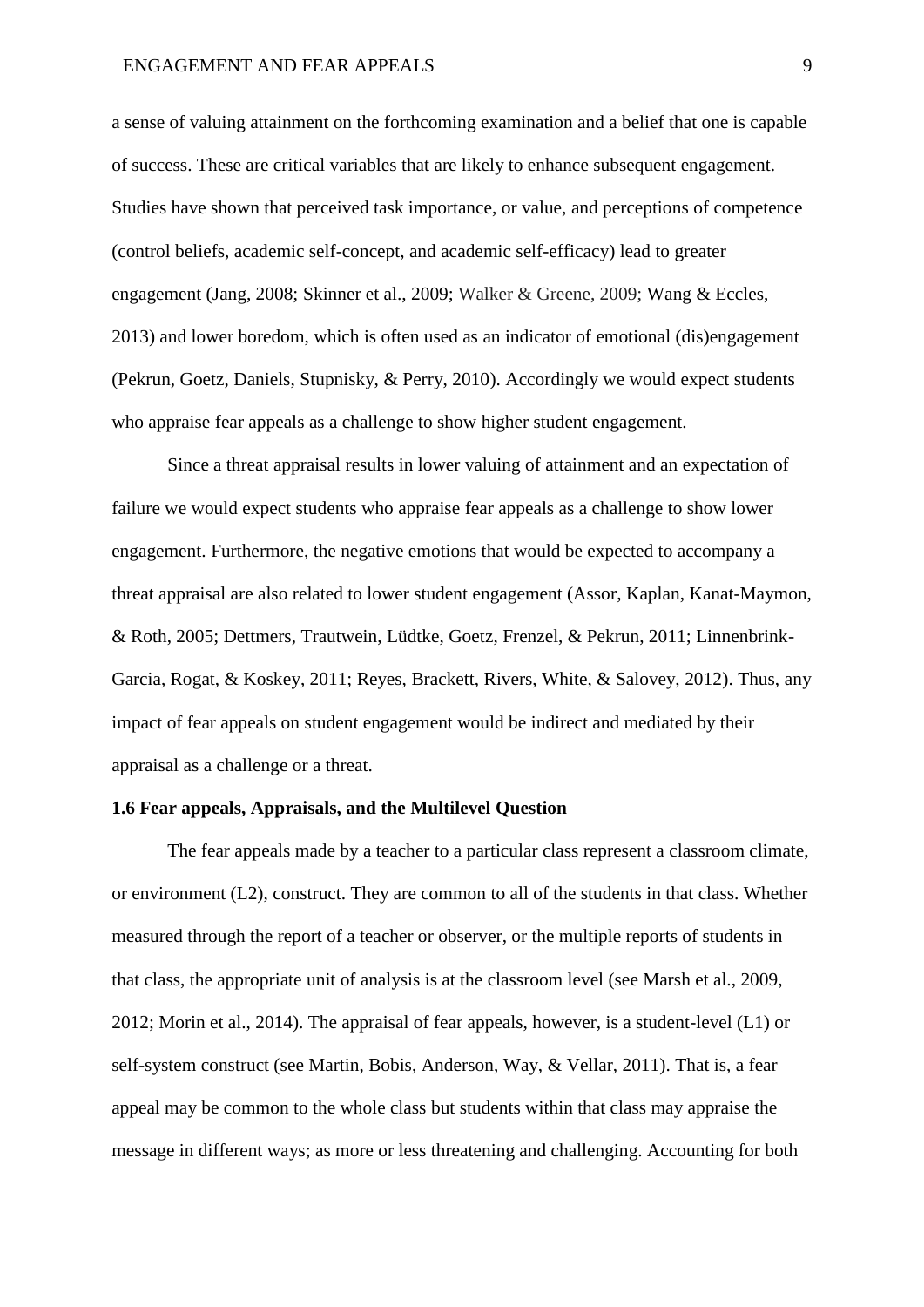fear appeals (L2) and appraisals (L1) in a single study requires careful consideration of differing levels at which constructs are conceptualized.

Although appraisals are primarily a L1 construct it is possible that appraisals, like other self-system student-level variables including subjective task value, effort, and engagement (e.g., Dietrich, Dicke, Kracke, & Noack, 2015; Reyes et al., 2012) may also show between-class variance. That is, the average challenge and threat appraisals for students in one class differ to others. Accordingly, we adopt a multilevel analytic strategy to examine relations between fear appeals appraisals at both student (L1) and classroom (L2) levels. At the student (L1) level we examine the linkages between student-reported challenge and threat appraisals and student-reported engagement. At the classroom (L2) level we also examine the linkages between teacher-reported use of fear appeals and class-average challenge and threat appraisals. In this way, we can establish if the use of fear appeals by the class teacher is related to particular classes showing greater or lesser engagement, via the mediating role of challenge and threat appraisals, as well as the as the idiosyncratic appraisal of fear appeals as more or less challenging and threatening by students within a class. Accounting for the multilevel structure of the data in this way allows two analytic foci. First, whether teacherreported fear appeals relates to class-average engagement via the mediating role of classaverage challenge and threat appraisals. Second, whether a student's individual challenge and threat appraisal of fear appeals is related to their individual engagement.

#### **1.7 The Mediating Role of Classroom-level Appraisals**

Persuasive messages are perceived as more influential and have greater influence when they are used more frequently (e.g. Cacioppo & Petty, 1989; Garcia-Marques & Mackie, 2001; Moons, Mackie, & Garcia-Marques, 2009). When fear appeals are used more frequently by a classroom teacher, they are associated with greater class-average challenge and threat appraisals (Putwain, Remedios, & Symes, 2014). The fear appeal prompts students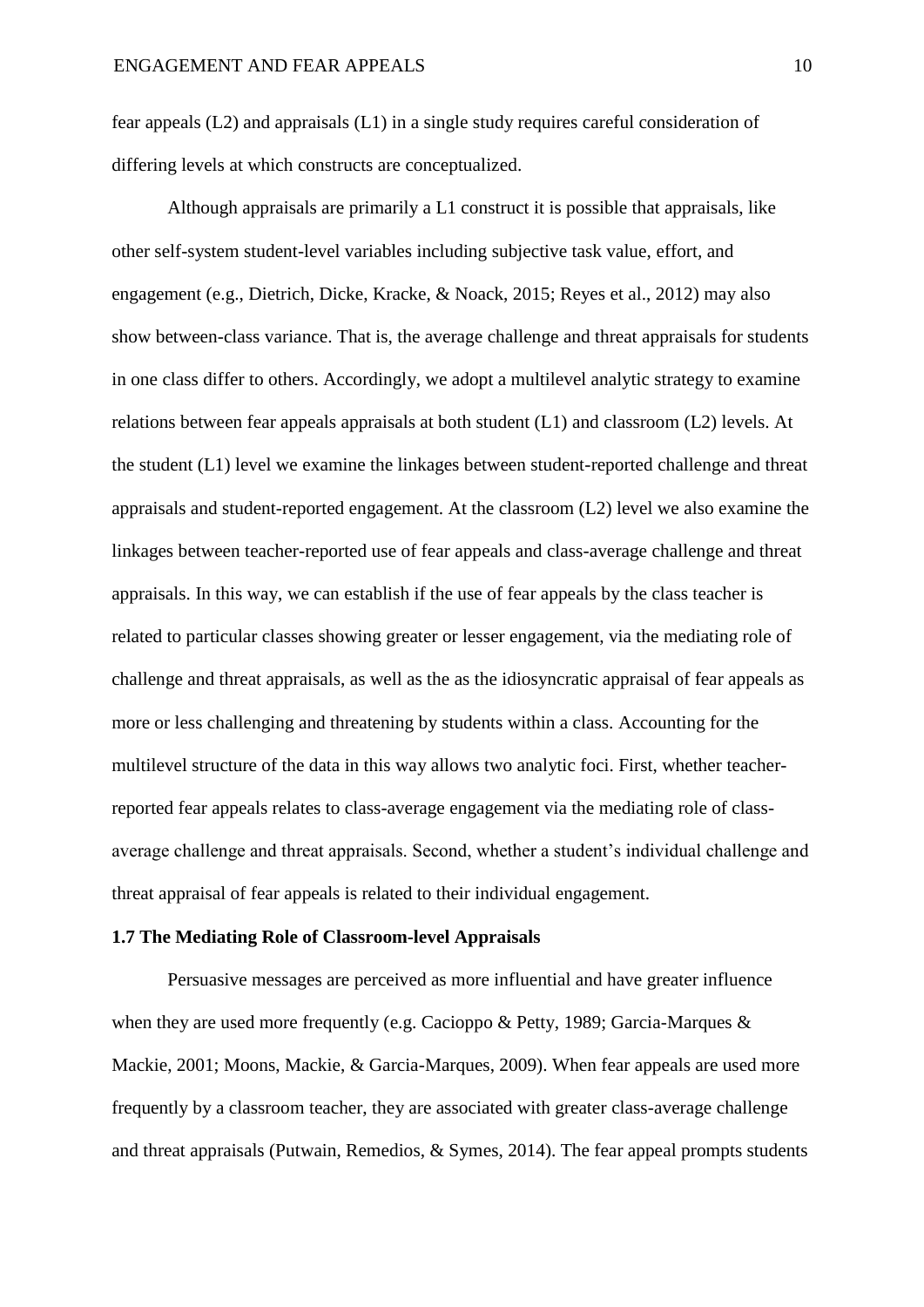to make judgments regarding the value of their mathematics course and/ or grade as well as their likely ability to succeed. The more often that fear appeals are made, the more often such judgments are prompted. In a similar way, interventions from the positive psychology literature have shown that reflecting on ones strengths can improve subsequent self-beliefs (Oades, Robinson, Green, & Spence, 2011; Sin & Lyubomirsky, 2009; Waters, 2011). It may seem counter-intuitive that more frequent fear appeals could give rise to both challenge and threat appraisals. However, a key antecedent of both challenge and threat appraisals is the attainment and utility value of mathematics. Students reflecting on the value of mathematics would be likely to appraise messages as more threatening or challenging (depending on ability and competence beliefs). An indirect relationship would therefore be expected between L2 fear appeals and L2 class-average student engagement that would be mediated by L2 class-average challenge and threat appraisals.

#### **1.8 Aims and Hypotheses of the Present Study**

The aim of the present study was to examine how fear appeals, and their appraisal, relate to student engagement. In the extant literature, engagement has been conceptualized and measured in domain-general (e.g., in relation to the school context) and domain-specific ways (e.g., in relation to a specific class or school subject). In the present study we focused on a single subject, mathematics, for two reasons. First, mathematics is a compulsory subject in English secondary education, hence would potentially contribute to a larger sample size from participating schools than subjects that are chosen from a list of options. Second, obtaining a pass grade (grade C) in mathematics is a minimal requirement for post-secondary educational and training, as well as entry into the labor market. To ensure an appropriate level of domain congruence between the various constructs in our study (see Swann, Chang-Schneider, & McClarty, 2007) fear appeals, appraisals, and engagement, were all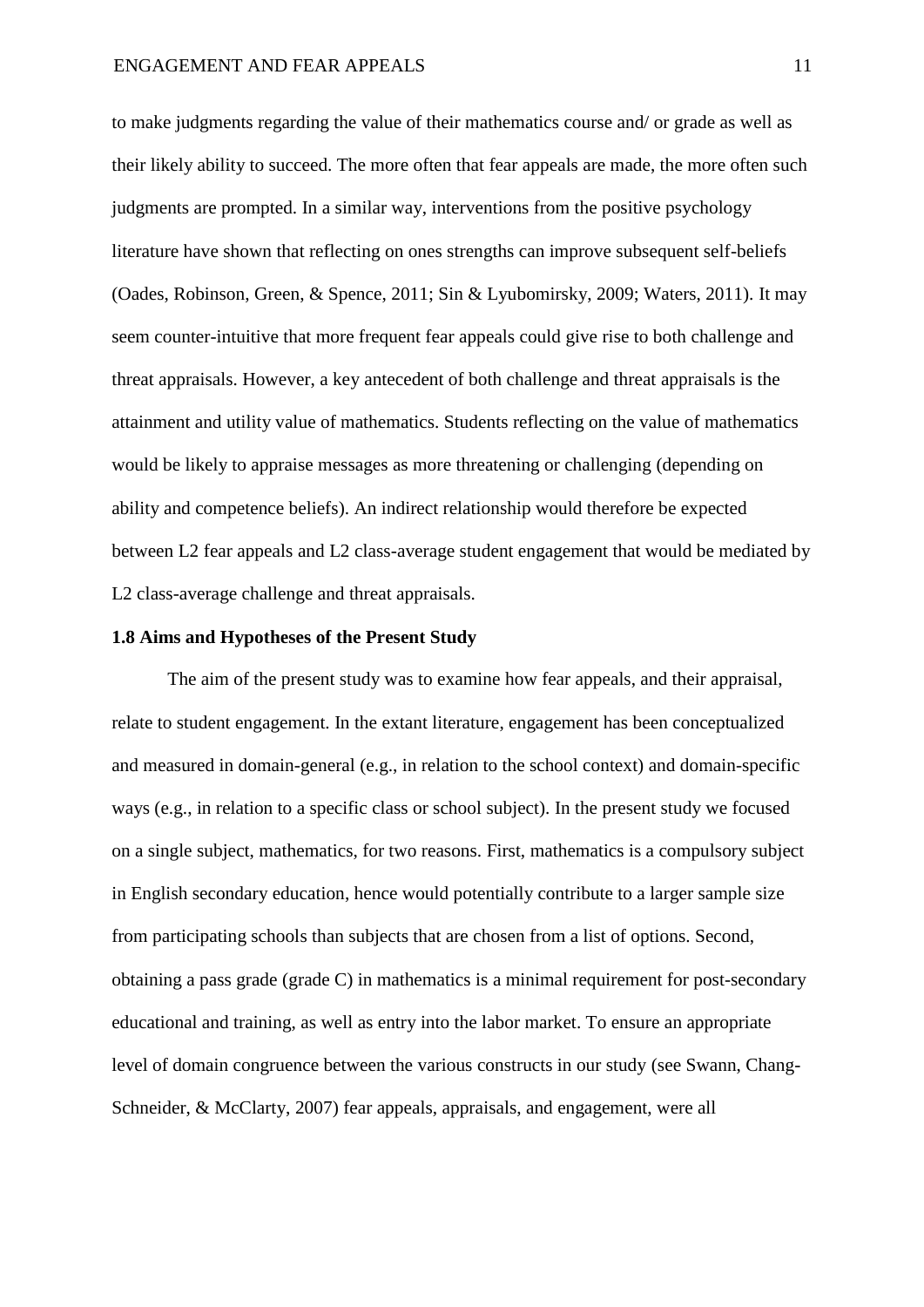conceptualized and measured as being specific to GCSE mathematics. The following hypotheses were tested:

 $H<sub>1A</sub>$ : At L1 challenge appraisal is positively related to student engagement.

 $H<sub>1B</sub>$ : At L2 class-average challenge appraisal is positively related to class-average student engagement.

H2A: At L1 threat appraisal is negatively related to student engagement.

H2B: At L2 class-average threat appraisal is negatively related to class-average student engagement.

H3: At L2 more frequent fear appeals will positively relate to class-average challenge and threat appraisal. Class-average challenge and threat appraisals will mediate relations between the frequency of fear appeals and class-average student engagement.

## **2. Method**

#### **2.1 Participants**

The participants in this study consisted of 1373 secondary school students and 46 secondary school teachers from six secondary schools. There were 693 male students (51%) and 665 female students (49%). 15 students chose not to disclose their gender. All students were in the final two years of secondary education (Years 10 and 11; aged 14–16 years) with a mean age of 14.6 years ( $SD = .61$ ). In Year 10 there were 695 students (50.6%) and in Year 11 there were 678 students (49.4%). The majority of students came from a Caucasian ethnic heritage (*n* = 1179, 86.1%) and smaller numbers were from Asian (*n* = 104, 7.6%), Black (*n*  $= 21, 1.5\%$ ), Other ( $n = 31, 2.3\%$ ) and mixed heritage backgrounds ( $n = 35, 2.6\%$ ). Three students chose not to disclose their ethnic heritage. One hundred and twenty three students (9.7% of the sample) were eligible for free school meals (FSM) due to low parental income (eight participants did not disclose their FSM eligibility).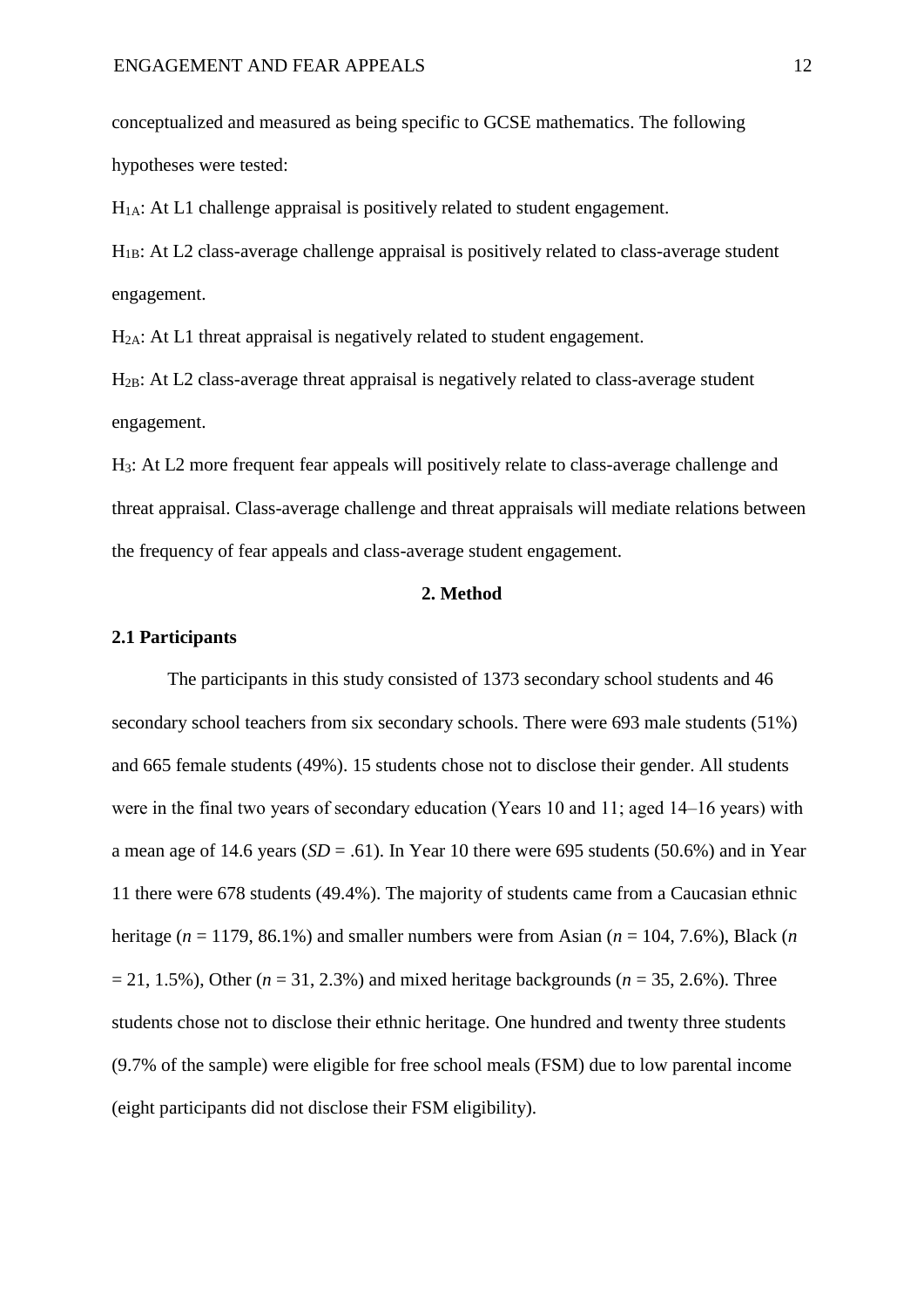The teacher sample consisted of 22 male teachers (47.8%) and 24 female teachers  $(52.2%)$  with a mean age of 40.1 years  $(SD = 11.2)$ . There were 41 teachers from a Caucasian ethnic heritage (89.1%), 4 from an Asian heritage (8.7%) and 1 from a Black heritage (2.2%). Students were following the program of study leading to the high-stakes GCSE in mathematics and clustered into 81 classes (Mean  $= 16.7$  students per class) that were grouped for ability. Teachers were responsible for the instruction of mathematics in these classes and may have taught more than one class per school (most commonly one Year 10 class and one Year 11 class).

#### **2.2 Measures**

#### **2.2.1 Fear appeals.**

Teachers reported the frequency with which they used fear appeals in a specific mathematics class using three items from the *Revised Teachers Use of Fear Appeals Questionnaire* (Putwain & Symes, 2014). Items were adapted for teacher self-report (see Putwain, Remedios, & Symes, 2014) and to be domain-specific for mathematics GCSE (in the UK mathematics is colloquially referred to as 'maths'). Participants responded to items (e.g., 'How often do you tell your class that they will find it difficult to get a good job if they fail GCSE maths?') on a five-point scale (1 = never, 3 = sometimes,  $5 =$  most of the time). The reliability and construct validity of data collected using these scales has been established in previous studies (Putwain & Symes, 2014; Putwain, Remedios, & Symes, 2014) and in the present study the internal reliability was acceptable (see Table 1).

# **2.2.2 Fear appeals appraisal.**

The appraisal of value-promoting messages by students was measured using six items from the *Revised Teachers Use of Fear Appeals Questionnaire* (Putwain & Symes, 2014) that were adapted to be specific for GCSE mathematics. Three items pertained to a challenge appraisal (e.g., 'Do you want to make an effort to pass GCSE maths when your teacher tells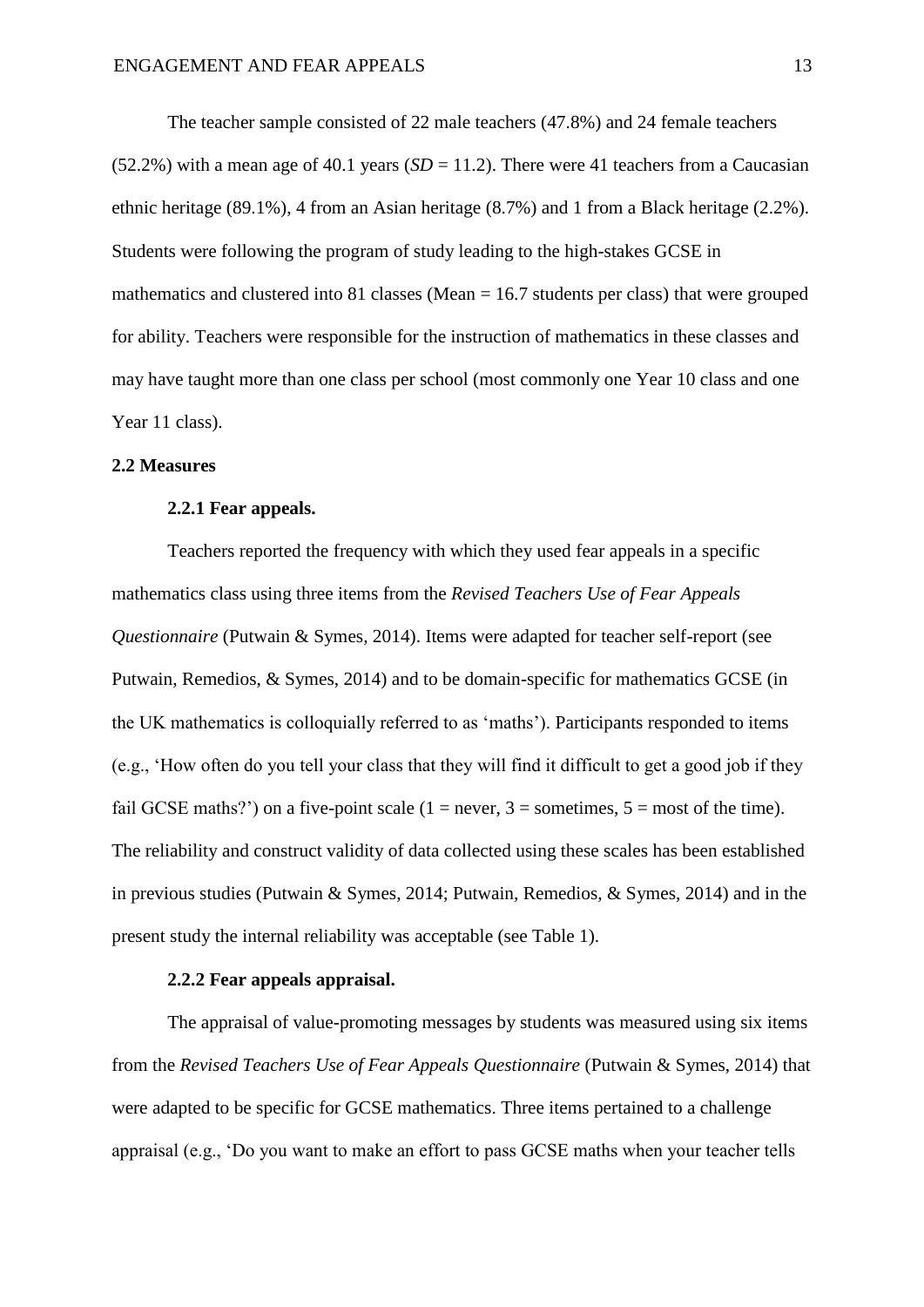you that you need to attain at least a grade C to get into college or  $6<sup>th</sup>$  form?<sup>'1</sup>) and three items to a threat appraisal (e.g., 'Do you feel worried when your teacher tells you that maths GCSE is important in order to get a good job?'). Participants responded on a five point-scale ( $1 =$ never,  $3 =$  sometimes,  $5 =$  most of the time). The reliability and construct validity of data collected using these scales has been established in previous studies (Putwain & Symes, 2014; Putwain, Remedios, & Symes, 2014) and in the present study the internal reliability was acceptable (see Table 1).

#### **2.2.3 Student engagement.**

<u>.</u>

Student engagement was measured using three items each from the behavioral engagement and emotional engagement subscales from the *Engagement vs. Dissatisfaction with Learning Questionnaire* (Skinner et al., 2009). Items were adapted to be specific to GCSE mathematics. Exemplar items include 'I participate in the activities and tasks in my GCSE maths class' (behavioral engagement) and 'When we work on something for GCSE maths, I feel interested' (emotional engagement). Participants responded on a five point-scale  $(1 = \text{strongly disagree}, 3 = \text{neither agree nor disagree}, 5 = \text{strongly agree}).$  Prior research has established the construct validity, predictive validity, and internal consistency of data collected using the full (Skinner, Furrer, Marchand, & Kinderman, 2008; Skinner et al., 2009) and reduced (Skinner & Chi, 2012) versions of this scale. A preliminary analysis of the data collected for this study suggested some original items (5 items per subscale) cross-loaded on adjacent scales hence analyses were based on a shorter version with three items per scale. Items were chosen partly on the basis of their face validity, that they would not show item content that could relate to an alternate scale, and partly because none of the items cross-

<sup>&</sup>lt;sup>1</sup> 6<sup>th</sup> form is a term used in England, Wales and Northern Ireland to refer to Years (Grades) 12 and 13 and may be undertaken at a secondary school or a separate unaffiliated college. School and college 6<sup>th</sup> forms typically make minimum entry requirements of students that include a pass (grade C or above) in English and mathematics and the specific subjects to be studied (usually three or four subjects at General Certificate of Education Advanced Level or 'A Level').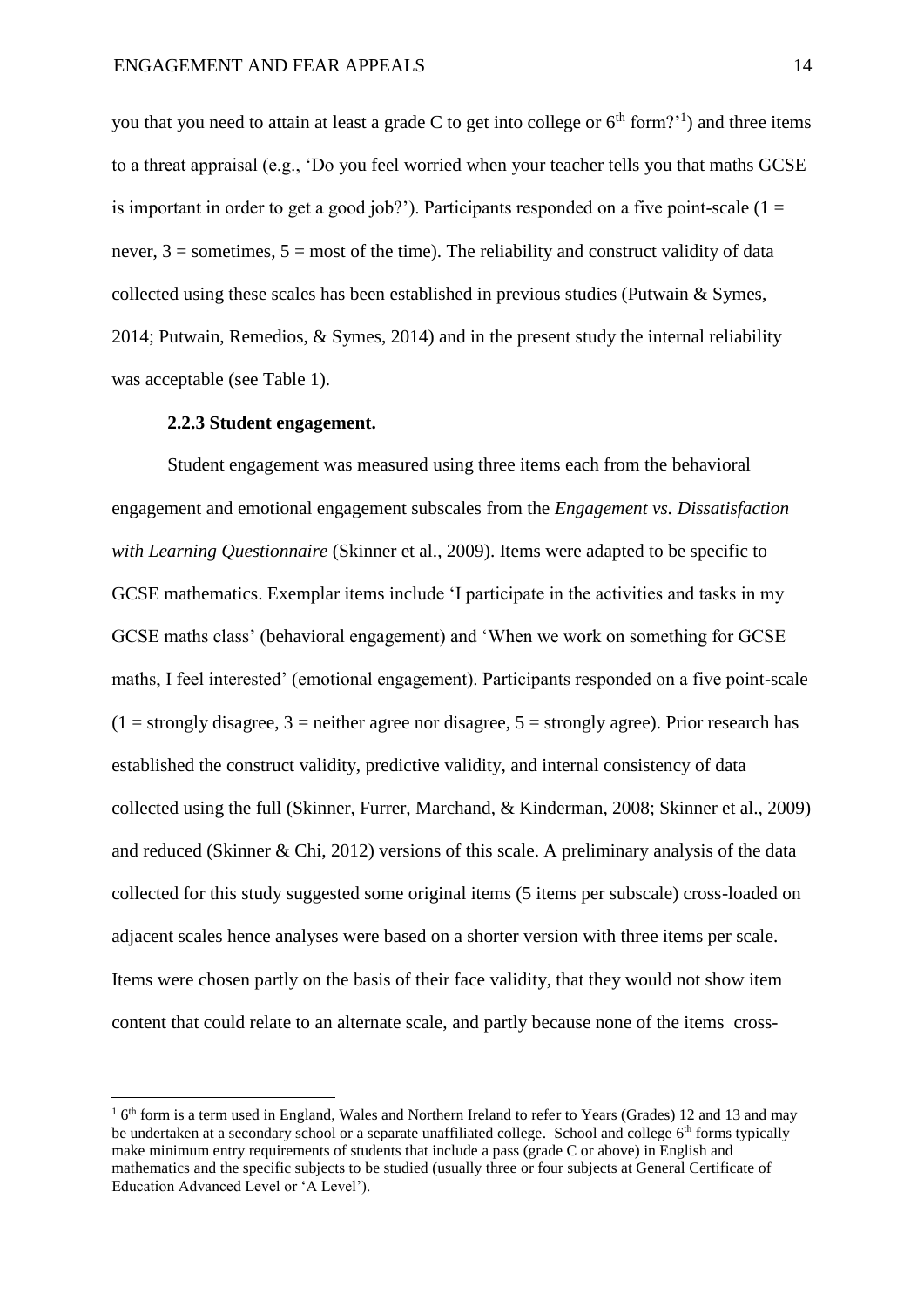loaded on a non-target factor  $(\lambda > 4)$ . The shorter version showed acceptable internal reliability in the present study (see Table 1).

#### **2.3 Procedure**

Time  $1(T_1)$  data were collected early during the school year (October 2014) and Time 2 (T2) data four months later (February 2015). Student engagement data were measured at both waves of measurement and teacher value-promoting messages, and student appraisals, at the second wave only. Data were collected from student participants during a period of the school timetable used for pastoral and administrative purposes (referred to as Form Period) so not to interfere with regular teaching and instruction. Questionnaires were administered by the regular form teacher who was provided with a set of instructions to read out to students. These included information about the purpose of the study, ethical concerns (e.g., participation was voluntary, how to withdraw participation retrospectively, and so on), and emphasized that the questions were not part of a test (students could ask for help with reading). Students, therefore, did not complete questionnaires in the presence of their regular mathematics teacher. Questionnaires were accompanied with an instruction sheet, that reemphasized the instructions read out by the form tutor, a consent sheet, and a demographics form. Teacher data were collected during a mathematics department team meeting. Questionnaires included an instruction sheet and demographics form, and asked teachers to complete a separate set of questionnaires for every mathematics class they taught in Year 10 and 11 (if more than one).

#### **3. Results**

## **3.1 Descriptive Statistics**

The descriptive characteristics of study variables are reported in Table 1. Students reported higher behavioral than emotional engagement at both  $T_1$  and  $T_2$ . Furthermore, students' behavioral engagement was negatively skewed and leptokurtic, at  $T_1$  and  $T_2$ . The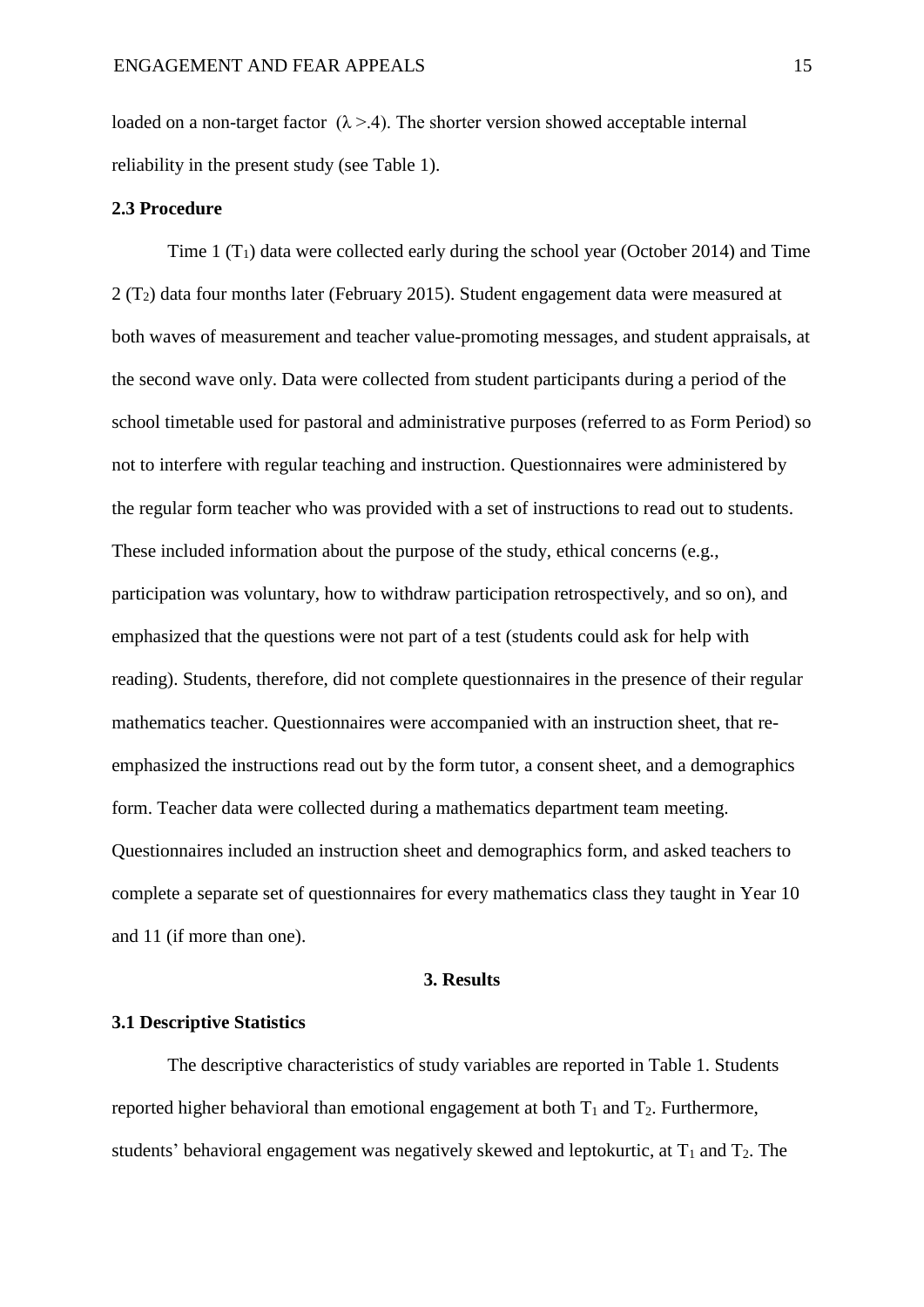internal reliability coefficients were acceptable (Cronbach's  $\alpha$  >.7) and the factor loadings from the measurement model described below were satisfactory  $(\lambda > .4)$ . The intraclass correlation coefficients  $(\rho_I)$  show the proportion of variance attributable to the class-level. Approximately 7 – 9% of the variance in engagement at  $T_1$  and  $T_2$  was attributable to the class level and approximately  $17 - 22\%$  of variance in the appraisal of fear appeals at  $T_2$  was at the class level. A modeling approach was required that is both sensitive to violations of normality and capable of representing the multilevel nature of the data.

[Table 1 here]

#### **3.2 Measurement Model and Bivariate Correlations**

A multi-level measurement model was built that included teacher-reported fear appeals as a classroom-level (L2) construct only, and with student-reported engagement (behavioral and emotional engagement), and student-reported appraisals (challenge and threat), as both student- (L1) and classroom-level (L2) constructs. Student-reported appraisals and engagement were class-averaged for L2. Analyses were performed using M*plus* version 7.3 (Muthén & Muthén, 2013). M*plus* reports the following model fit indices: Comparative fit index (CFI), Tucker-Lewis index (TLI), root mean square error of approximation  $(RMSEA)$ , and the standardized root mean square residual at within-class  $(SRMR_W)$  and between-class levels (SRMR<sub>B</sub>). CFI and TLI values  $\geq$  .95, RMSEA values  $\leq$  .05, and SRMR values  $\leq 0.08$  are typically considered to be indicative of a good fitting single-level model (Marsh, Hau, & Grayson, 2005; Marsh, Hau, & Wen, 2004). Interpretive guidelines and rules-of-thumb for multi-level models have yet to be established. The measurement model was estimated using the maximum-likelihood estimator with robust standard errors (MLR) to correct for non-normality in some study variables. Having established that missing data were unrelated to any substantive variables or covariates, missing data were handled using fullinformation maximum likelihood.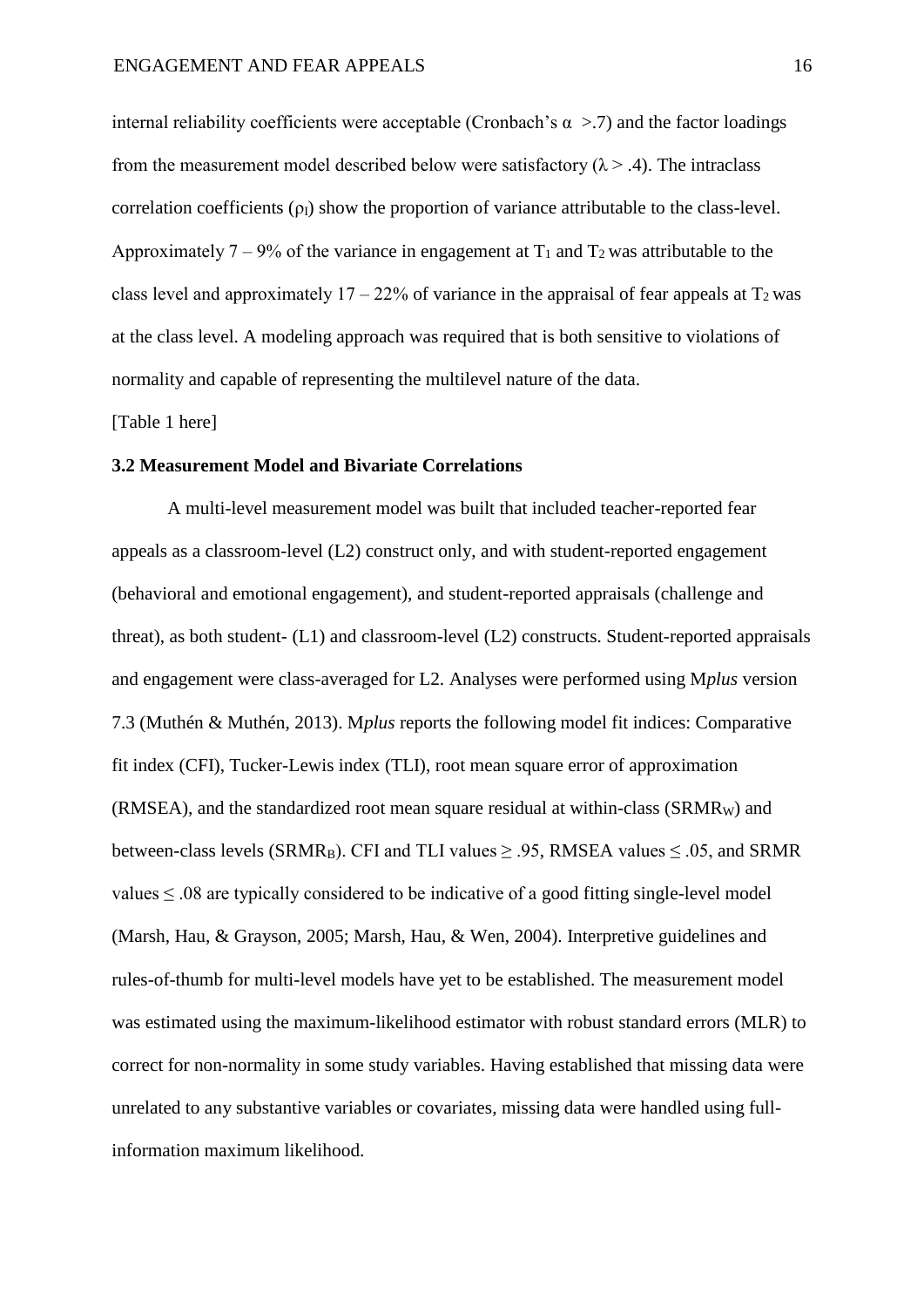The measurement model included correlated residual variance between three pairs of challenge and threat items with the same referent (entry to college, entry to the labor market, and failure in general). The measurement model showed a good fit to the data:  $\chi^2$  (270) = 502.30,  $p < .001$ , RMSEA = .021, SRMR<sub>W</sub> = .029, SRMR<sub>B</sub> = .082, CFI = .980, and TLI = .974. Although the SRMR<sub>B</sub> statistic was >.08 the RMSEA, CFI and TLI indices, that refer to both within and between portions of the model, suggested a good fit to the data. Trautwein et al. (2012) recommend that a model is accepted if at least two model fit criteria are fulfilled. The standardized factor loadings are reported in Table 1 and latent bivariate correlations in Table 2.

[Table 2 here]

# **3.3 Structural Equation Modelling**

Hypotheses  $1 - 3$  were examined using a multilevel structural equation model. At the within-level portion of the model paths were specified from  $T_2$  threat and challenge to  $T_2$ behavioral and emotional engagement. To control for autoregressive relations, we also include paths from  $T_1$  behavioral and emotional engagement to  $T_2$  threat and challenge, and also included stability paths from  $T_1$  to  $T_2$  behavioral and emotional engagement. Gender (0 = male,  $1 =$  female) and age were included as within-level covariates. The between-level portion of the model was replicated for the substantive constructs and also included paths from  $T_2$  fear appeals to  $T_2$  challenge and threat appraisals, and from  $T_2$  fear appeals to  $T_2$ behavioral and emotional engagement. Year group  $(0 = Year 10, 1 = Year 11)$  was included as a between-level covariate. The multilevel structural equation model showed a good fit to the data,  $\chi^2$  (313) = 587.66, *p* <.001, RMSEA = .021, SRMR<sub>W</sub> = .029, SRMR<sub>B</sub> = .079, CFI = .977, and  $TLI = .966$ .

For the within-portion of the model a  $T_2$  challenge appraisal predicted greater  $T_2$ behavioral ( $\beta$  = .36, *p* <.001) and emotional ( $\beta$  = .23, *p* <.001) engagement over and above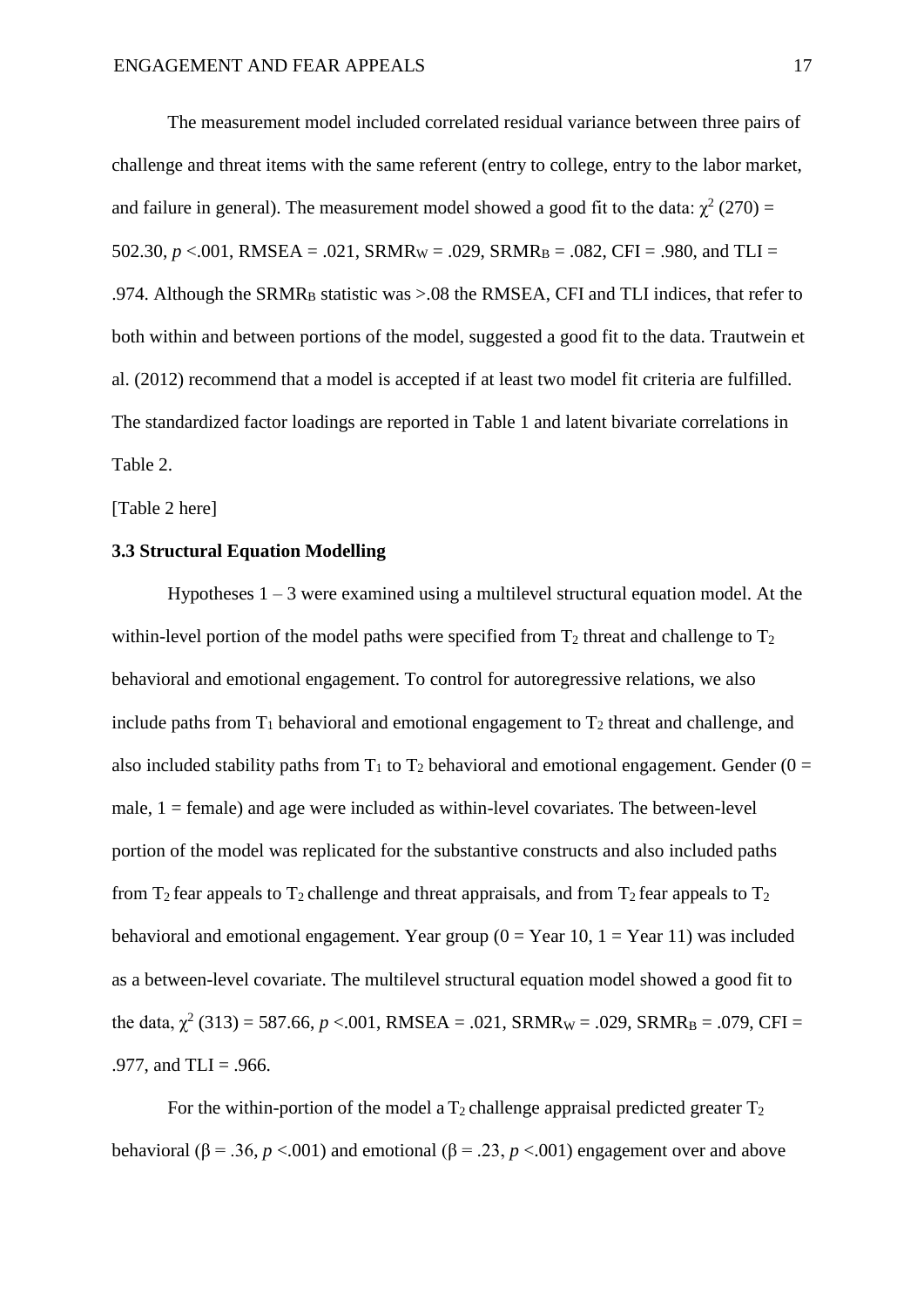the variance accounted for by prior  $T_1$  behavioral and emotional engagement. A  $T_2$  threat appraisal predicted lower  $T_2$  behavioral ( $\beta = -0.21$ ,  $p < 0.001$ ) and emotional ( $\beta = -0.21$ ,  $p < 0.001$ ) engagement over and above the variance accounted for by prior  $T_1$  behavioral and emotional engagement. Furthermore, statistically significant stability paths were shown from  $T_1$  to  $T_2$ behavioral engagement ( $\beta$  = .51, *p* <.001) and emotional ( $\beta$  = .58, *p* <.001) engagement. T<sub>1</sub> behavioral engagement predicted  $T_2$  challenge ( $\beta = .22$ ,  $p < .001$ ) but not  $T_2$  threat appraisal ( $\beta$  $= .09$ ,  $p = .10$ ). T<sub>1</sub> emotional engagement predicted T<sub>2</sub> threat ( $\beta = -.19$ ,  $p < .001$ ) but not T<sub>2</sub> challenge appraisal ( $\beta$  = -.04,  $p$  =.49). Coefficients for covariates are reported in the Appendix. Statistically significant coefficients for the within-portion of the model are shown in Figure 1.

# [Figure 1 here]

For the between-portion of the model, a  $T_2$  challenge appraisal predicted greater  $T_2$ behavioral engagement ( $\beta$  = .55, *p* = .01), over and above the variance accounted for by prior  $T_1$  behavioral engagement. A  $T_2$  challenge appraisal was not a significant predictor of  $T_2$ emotional engagement ( $\beta$  = -.01, *p* = .98). A T<sub>2</sub> threat appraisal predicted lower T<sub>2</sub> behavioral engagement ( $\beta$  = -.79, *p* =.003), over and above the variance accounted for by prior T<sub>1</sub> behavioral engagement. A  $T_2$  threat appraisal was not a significant predictor of  $T_2$  emotional engagement ( $\beta$  = -.19, *p* = 40). More frequent T<sub>2</sub> fear appeals predicted greater T<sub>2</sub> challenge ( $\beta$  = .67, *p* <.001) and threat appraisal ( $\beta$  = .70, *p* <.001). Direct paths from T<sub>2</sub> fear appeals frequency to T<sub>2</sub> behavioral ( $\beta$  = .46,  $p$  = .13) and emotional ( $\beta$  = .15,  $p$  = .63) engagement were not statistically significant. Statistically significant stability paths were shown from  $T_1$  to  $T_2$ behavioral engagement ( $\beta$  = .55, *p* = .006) and emotional engagement ( $\beta$  = .59, *p* < .001). T<sub>2</sub> challenge appraisals were not predicted by either  $T_1$  behavioral ( $\beta$  = .28, *p* = .14) or emotional engagement ( $\beta$  = -.17, *p* =.42). Similarly T<sub>2</sub> threat appraisals were unrelated to T<sub>1</sub> behavioral ( $\beta$  = .03, *p* = .89) or emotional engagement ( $\beta$  = -.17, *p* = .42). Coefficients for year group are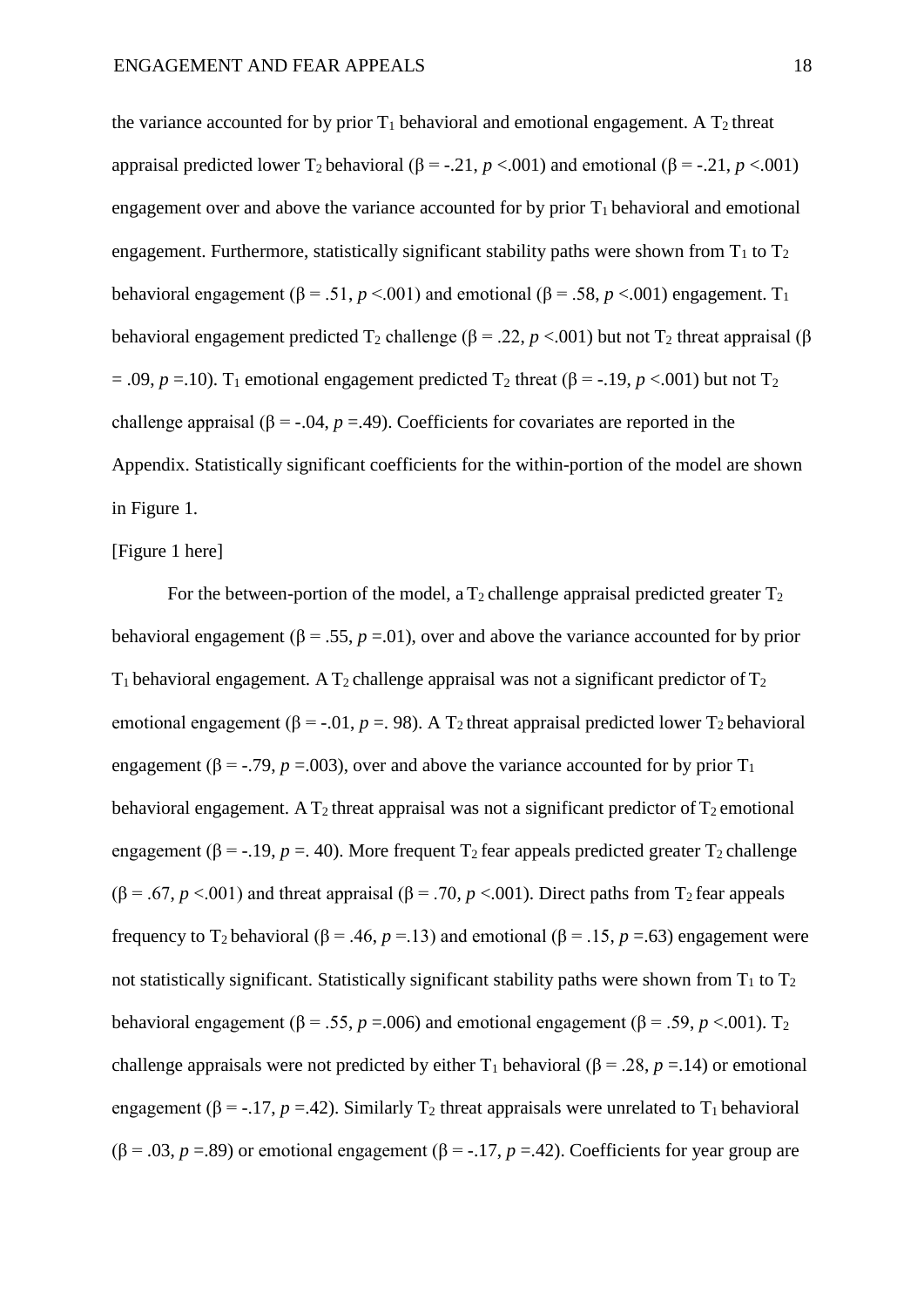reported in the Appendix. Statistically significant coefficients for the within-portion of the model are shown in Figure 2.

[Figure 2 here]

#### **3.4 The Mediating Role of Appraisals**

The mediating effects of appraisals on the between-level relationships between fear appeals and student engagement were assessed by creating 95% confidence intervals around the estimate of the indirect effect. Confidence intervals that cross zero indicate a statistically significant indirect effect ( $p < 0.05$ ). The indirect relationships between  $T_2$  fear appeals and  $T_2$ behavioral engagement were mediated by  $T_2$  challenge,  $\beta = .37$ ,  $SE = .16$ , 95% CIs [.08, .69], and  $T_2$  threat appraisals,  $\beta = -.55$ ,  $SE = 20$ ,  $95\%$  CIs [-.18, -.98]. Fear appeals resulted in higher behavioral engagement when appraised as a challenge and lower behavioral engagement when appraised as a threat.

#### **4. Discussion**

The aim of this study was to examine if fear appeals made prior to a high-stakes mathematics examination by the classroom teacher, or their appraisal by students as challenging or threatening, impacted on students' engagement. We employed a multi-level approach to model the data. The within-level (L1) portion of the model showed that when fear appeals were appraised as challenging, they were related to greater behavioral and emotional engagement (supporting  $H_{1A}$ ). When fear appeals were appraised as a threat, they were related to lower behavioral and emotional engagement (supporting  $H_{2A}$ ). The betweenlevel (L2) portion of the model showed that a higher class-average challenge appraisal was related to greater class-average behavioral engagement whereas a higher class-average threat appraisal was related to lower class-average behavioral engagement (partial support for  $H_{1B}$ ) and H2B). More frequent use of fear appeals was related to greater class-average challenge and threat appraisals. Furthermore, challenge and threat appraisals mediated the L2 relations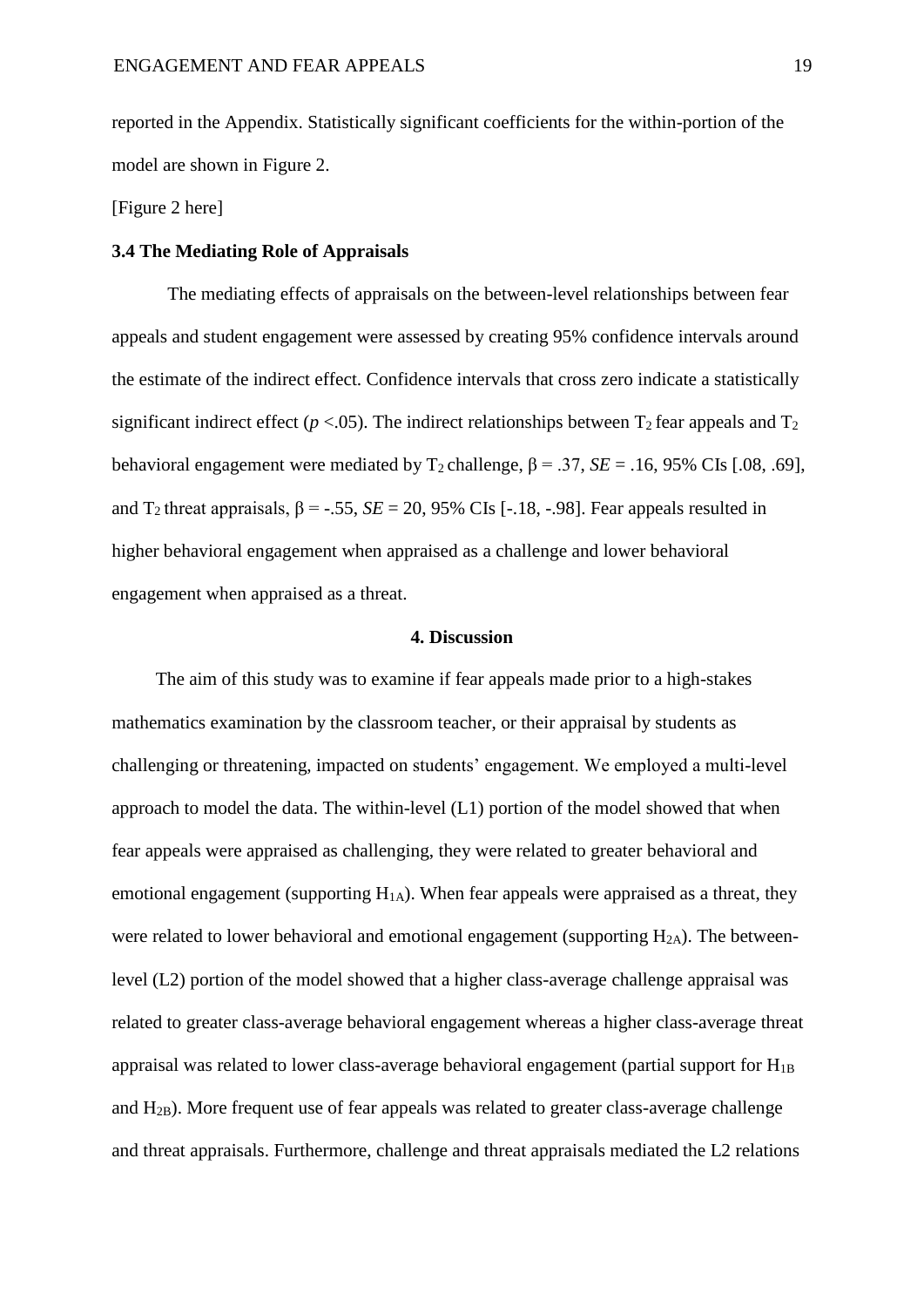between fear appeals and behavioral engagement (supporting H3). These findings clearly show that the relations between fear appeals and student engagement depends on how these messages were appraised.

### **4.1 Appraisals and Student Engagement**

Models of student engagement are in general agreement that the classroom environment, which includes factors pertinent to the teacher, combine with other personal and contextual factors to influence engagement (Fredricks, 2011; Reschly & Christenson, 2012; Ryan & Patrick, 2001; Upadyaya & Salmela-Aro, 2013). Previous research has not always made a clear distinction between actual and perceived elements of classroom environment. Some research has used measures of teacher behavior reported by teachers themselves, students, or observers (e.g., Assor et al., 2005), whereas others used measures of students' feelings about or responses to their teacher's behavior (e.g., Wang & Eccles, 2013). It is important for the theoretical advancement of models of engagement to establish the relative contributions of teacher behavior and how they are interpreted in relation to student engagement. Our study shows that the frequency of fear appeals used prior to a high-stakes examination is not the critical variable in impacting on student behavioral engagement, but how students appraise that message. For some students it is a challenging message and leads to greater engagement. For others it is a threatening message and leads to lower engagement.

Our findings showed that some of the variance in the appraisal of fear appeals is idiosyncratic and varies between students within a particular class (L1). Prior research has shown that subjective task values, academic self-efficacy, the expectation of success or failure, and academic buoyancy (the perception that one can respond positively to examination pressures), are all important antecedents of how fear appeals are appraised (Putwain & Remedios, 2014a; Putwain, Remedios, & Symes, 2014; Putwain & Symes, 2014; Symes, Putwain, & Remedios, 2015). It would also be expected for prior achievement to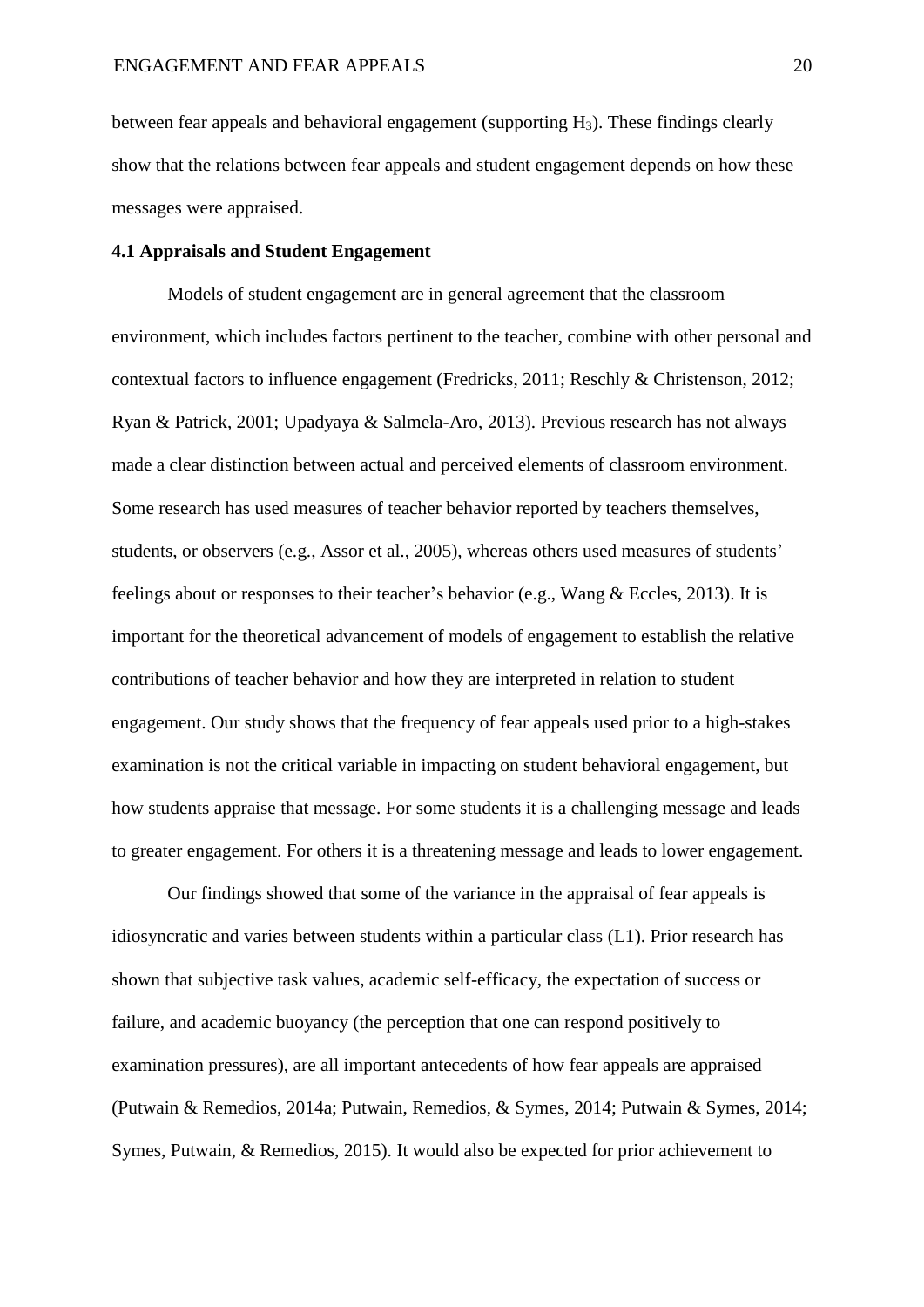impact on the appraisal of fear appeals, although this has yet to be empirically demonstrated. Critically, our study also showed that the appraisal of fear appeals can differ between classes (L2) and this can predict class-level engagement. Given that the mathematics classes in our sample were grouped for ability, it is possible that the differences in class-level appraisal could be related to actual or perceived ability. Research has shown that both academic selfconcept and achievement in mathematics differ between classes as well as individual students (e.g., Trautwein, Lüdtke, Marsh, & Nagy, 2009).

It is likely that other aspects of the classroom environment could also influence or moderate the appraisal of fear appeals. For instance, fear appeals could also be accompanied with efficacy appeals. Efficacy appeals are messages that focus on those behaviors (e.g., effort, persistence, attending class and paying attention) required for success and/ or the communication of encouragement or belief by the teacher that students are capable of performing these behaviors. If fear appeals are accompanied with efficacy appeals then it would be expected that the degree of threat is reduced and the degree of challenge enhanced (Sprinkle et al., 2006). Other elements of classroom context that are known to facilitate student motivation and engagement, such as teacher warmth, autonomy support and relatedness with students (e.g., Lam et al., 2012; Mainhard, Brekelmans, & Wubbels, 2011; Pianta et al., 2012; Reeve, 2009), would also likely impact on the way students appraise messages like fear appeals that focus on the possibility of failure (e.g., messages are interpreted like 'tough love').

It might seem curious why fear appeals lead to both challenge and threat when these appraisals are so markedly different in their nature and outcomes. We suggest that this is partly a result of subjective-task values being a common antecedent of fear appeals. The fear appeals must be perceived as personally meaningful and significant to be evaluated as challenging or threatening (Putwain, Remedios, & Symes, 2014; Putwain & Symes, 2014).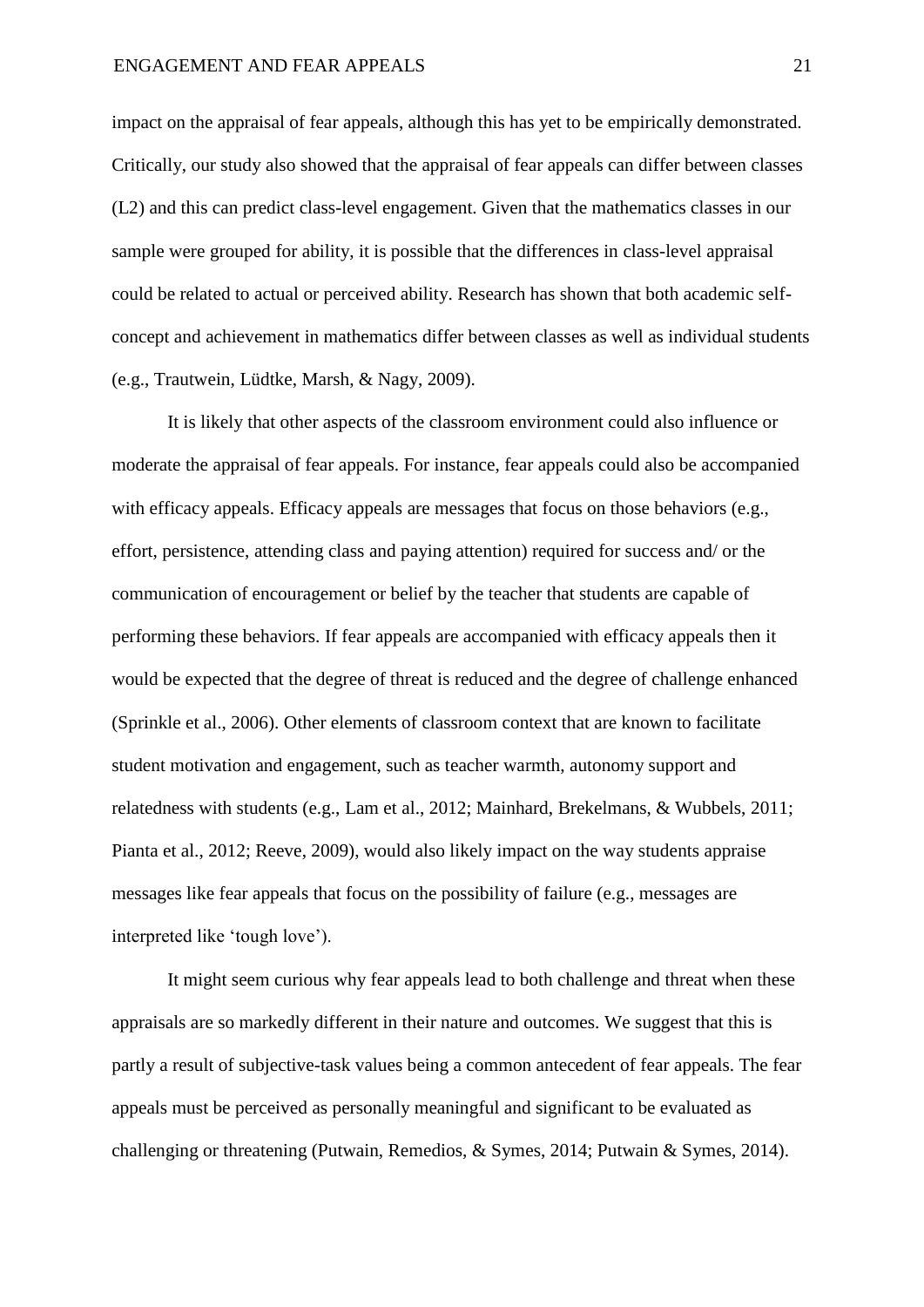#### ENGAGEMENT AND FEAR APPEALS 22

However, we also suggest that fear appeals could also serve as a reflective prompt for students. Seemingly simple interventions asking students to reflect on their strengths have been shown to have a powerful influence on achievement-related belief, motivation, and performance (Oades et al., 2011; Sin & Lyubomirsky, 2009; Waters, 2011). In a similar way, in response to the fear appeal, as part of the appraisal process, the student must judge the personal significance of the message (e.g., 'is it important for me not to fail GCSE mathematics?') and evaluate the likelihood of success of failure (e.g., 'I am not very good at mathematics'). The outcomes of the appraisal process then influence the person's subsequent test and achievement-related emotions, beliefs, motivations (e.g., Putwain & Symes, 2011a,b) and, as we have shown here, their engagement.

When the findings of this study are combined with those of other studies examining the outcomes of fear appeals, and their appraisals, used prior to tests and examinations a more elaborate model begins to emerge. The appraisal of fear appeals is critical in determining the strength and direction of relations with test anxiety, intrinsic motivation, achievement goals, subjective task-values, competence beliefs (i.e., academic self-efficacy and the expectancy of success), engagement, and academic performance (Putwain & Best, 2011, 2012; Putwain & Remedios, 2014; Putwain, Remedios, & Symes, 2015; Putwain & Symes, 2011a, 2011b). These relations, as we have shown between fear appeal appraisals and engagement in this study, are not merely an artifact of prior (autoregressive) relations. Rather, the appraisal process itself as, a reflective exercise, has the power to shape and influence subsequent achievement-related beliefs, emotions, and behaviors. The next challenge for researchers working in this area is to establish how these cognate outcomes are ordered and may interact as a result of appraisal process.

Although not related to our substantive hypotheses, we also found statistically significant paths from  $T_1$  engagement to the  $T_2$  appraisal of fear appeals. Notwithstanding the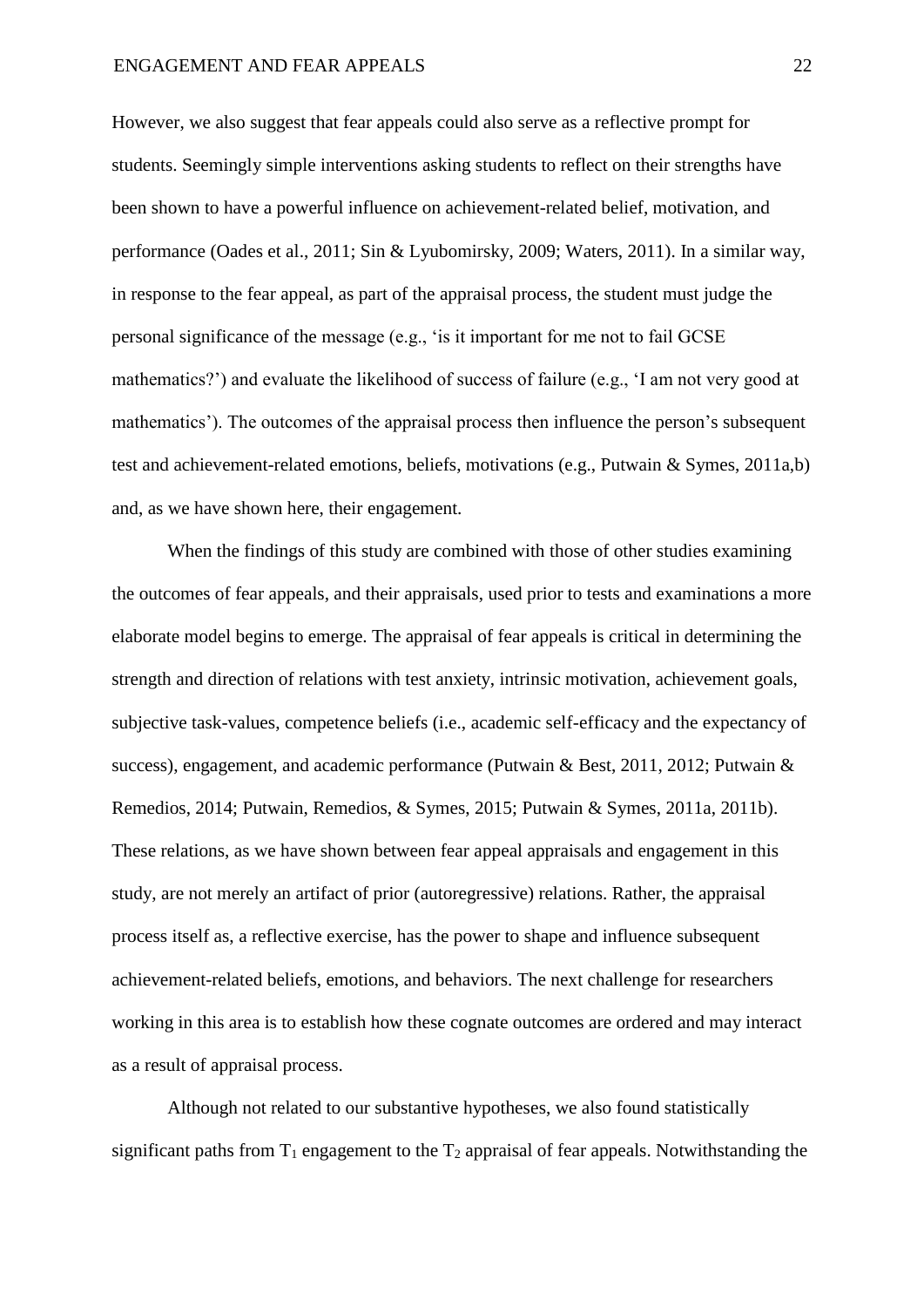caveat that we did not control for prior appraisal of fear appeals, these results may provide some additional clues for individual antecedents of the appraisal of fear appeals. That is, students who are already behaviorally and emotionally engaged, possibly as a function of subjective-task value and strong competence beliefs, are more likely to appraise fear appeals in a challenging way and less likely to appraise them in a threatening way.

#### **4.2 Limitations and Future Directions**

There are five limitations that we would like to highlight. First, data were collected in a two-wave design. This allowed us to examine how fear appeals, and their appraisal, related to student engagement while controlling for previous student engagement. However, we were not able to control for prior challenge and threat appraisals. A third wave of measurement could allow for a more sophisticated design to control for this possibility. Second, this study focused on a single subject, mathematics, placing a limit on the generalizability of findings. It would be useful to establish if similar findings emerged for other school subjects that are required for as a general entry to college or the labor market (e.g., English) as well as those subjects that might be relevant to fulfilling one's personal aspirations. Third, although student engagement is considered to be an important outcome in its own right, it can also be considered as a mediator of achievement (Reschly & Christenson, 2012). It would make a useful extension for future research to examine whether challenge and threat appraisal of fear appeals influenced student performance resulting from differential engagement.

Fourth, as some of the teachers who participated in this study were keen to highlight, fear appeals are just one of a repertoire of messages that might be used. Other messages might, for instance, focus on the benefits of success as well as losses of failure. In the social psychology literature these are referred to as 'gain' and 'loss' framed messages (e.g., Gallagher & Updegraff, 2012; Moreton, Rabinovich, Marshall & [Bretschneider,](http://www.sciencedirect.com/science/article/pii/S095937801000097X) 2011) and this may be a useful extension for the body of work examining classroom-based messages.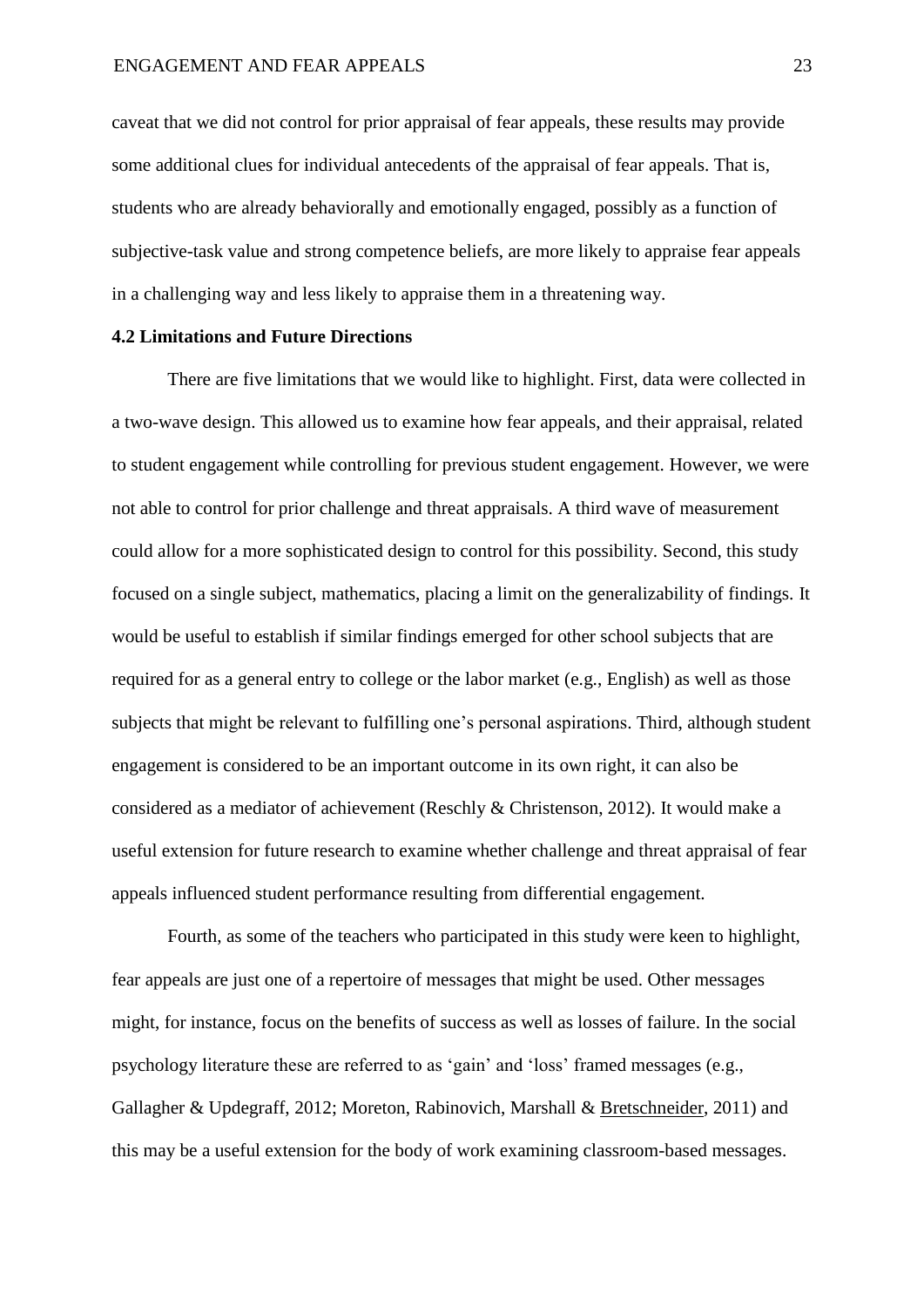Furthermore, the severity of the threat message may also be important to consider. Research in the health context has shown an interaction between message frame and message severity (Cho & Boster, 2008; Hwang, Cho, Sands & Jeong, 2011). It would be useful for future research to consider extending the fear appeals measure to include judgements of severity as well as frequency. Fifth, and finally, it would be useful for future studies to consider innovative ways of collecting data to supplement self-report questionnaires. For instance, real-time reporting of fear appeals by teachers using personal digital assistants and modelling intrapersonal as well as interpersonal change in student appraisals. Such approaches have the potential to make a novel contribution to the literature.

## **4.3 Implications for Practice**

Teachers, instructors, and other educational professionals should know that fear appeals can be interpreted in very different ways. They may have the desired effect as a motivational tactic with some students and classes, and students subsequently become more engaged in preparing for their examinations. However, the opposite effect may happen for other students. We recommend that colleagues involved in initial teacher education, and the continuing professional development of qualified teachers, consider these points in curricula and learning outcomes associated with the psychology of student motivation and the relational support of students. It would be beneficial for practicing teachers to consider what student characteristics determine message appraisal in order to ensure that fear appeals are being used with those students likely to interpret them positively, as a challenge. There may also be a role for school counsellors and psychologists involved in the design and implementation of interventions designed to improve student motivation and/ or engagement, advising teachers on effective classroom engagement strategies, or providing support for individual students who may be disengaged from their education.

#### **4.4 Conclusion**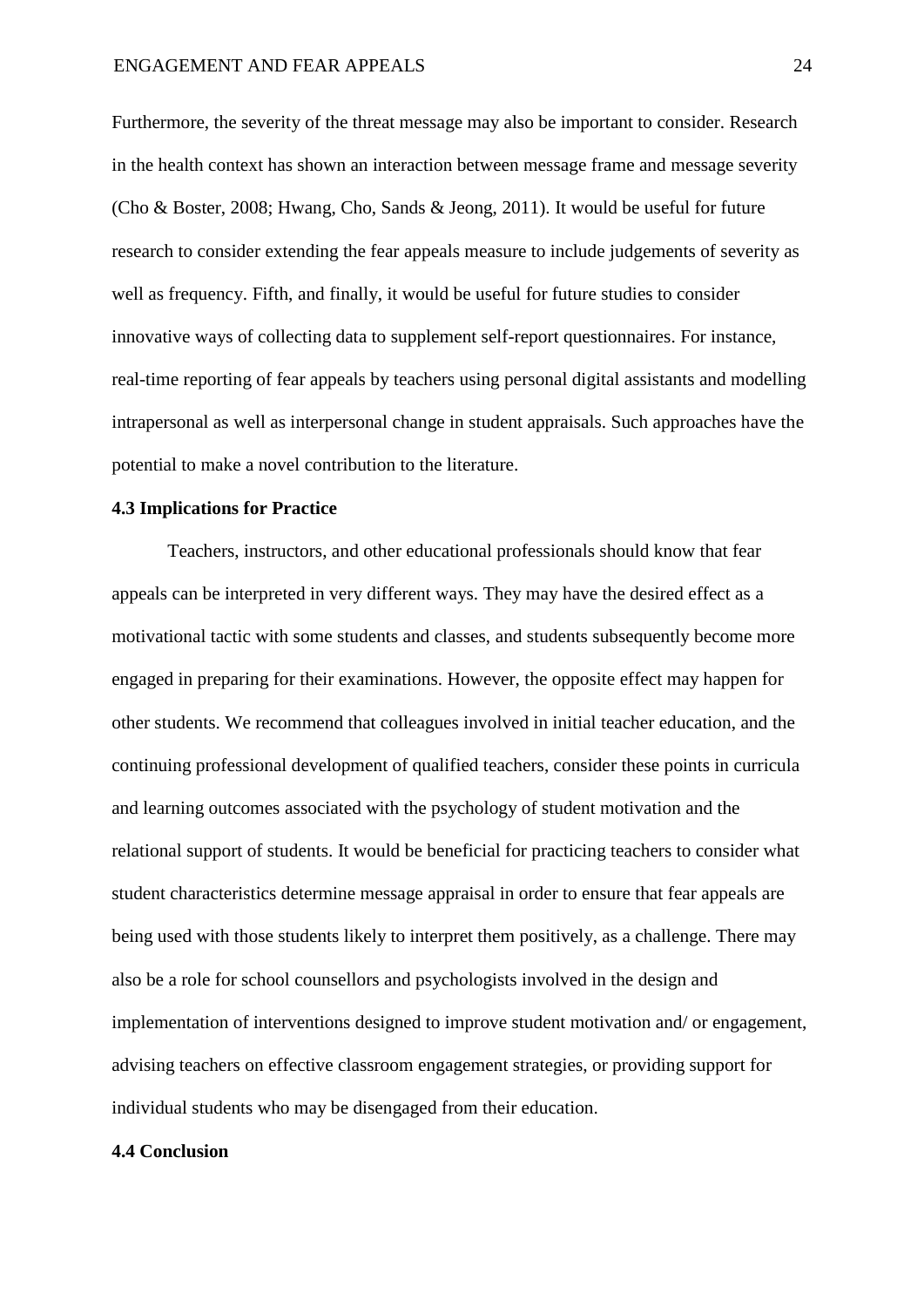This study has extended the body of work examining the use of fear appeals prior to high-stakes examinations. The results are consistent with those from previous research showing how linkages with various psychoeducational outcomes including test anxiety, achievement goals, and motivation depend on how fear appeals are appraised. While earlier studies focused solely on a threat appraisal, the present study extended this nascent body of literature by including challenge as well as threat appraisals, and including engagement as an additional outcome of fear appeals appraisals. Fear appeals can have a positive or negative impact on student engagement depending on how the message is appraised.

#### **5. References**

- Allensworth, E. M. (2005). Dropout rates after high-stakes testing in elementary school: A study of the contradictory effects of Chicago's efforts to end social promotion. *Educational Evaluation and Policy Analysis*, *27*(4), 341-364.doi: 10.3102/01623737027004341
- Anderson, R.B. (2000). Vicarious and persuasive influences on efficacy expectations and intentions to perform breast self-examination. *Public Relations Review, 26*(1), 97– 114.doi: 10.1016/S0363-8111(00)00033-3
- Appleton, J. J., Christenson, S. L., Kim, D. & Reschly, A. L. (2006). Measuring cognitive and psychological engagement: Validation of the Student Engagement Instrument. *Journal of School Psychology*, *44*, 427-445.doi: [10.1016/j.jsp.2006.04.002](http://dx.doi.org/10.1016/j.jsp.2006.04.002)
- Assor, A., Kaplan, H., Kanat-Maymon, Y., & Roth, G. (2005). Directly controlling teacher behaviors as predictors of poor motivation and engagement in girls and boys: the role of anger and anxiety. *Learning and Instruction, 15*(5), 397-413.doi: 10.1016/jlearninstruc.2005.07.008
- Au, W. (2007). High-stakes testing and curricular control: A qualitative metasynthesis. *Educational Researcher*, *36*(5), 258-267. 10.3102/0013189X07306523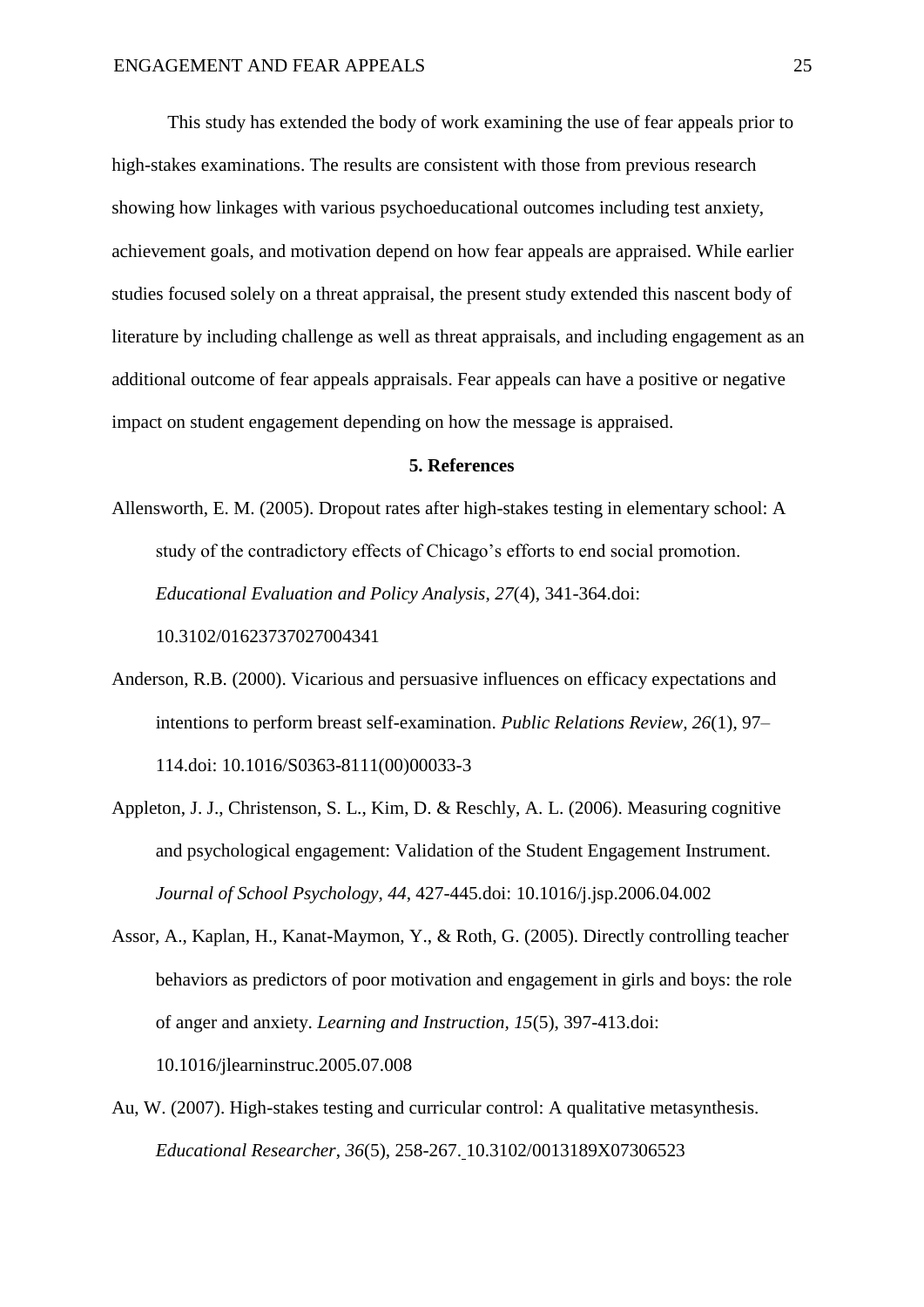Bandura, A. (1997). *Self-efficacy: The exercise of control*. New York, NY: Freeman.

- Barksdale-Ladd, M. A., & Thomas, K. F. (2000). What's at stake in high-stakes testing teachers and parents speak out. *Journal of Teacher Education*, *51*(5), 384-397.doi: 10.1177/0022487100051005006
- Bishop, J. H., & Mane, F. (2001). The impacts of minimum competency exam graduation requirements on high school graduation, college attendance and early labor market success. *Labour Economics*, *8*(2), 203-222.doi: 10.1016/S0927-5371(01)00025-2
- Boyle, B., & Bragg, J. (2006). A curriculum without foundation. *British Educational Research Journal*, 32(4), 569-582.doi: 10.1080/01411920600775225
- Boyle, B., & Bragg, J. (2008). Making primary connections: the primary story*. The Curriculum Journal*, 19(1), 5-21.doi: 10.1080/09585170801903183
- Cacioppo, J.T., & Petty, R.E. (1989). Effect of message repetition on argument processing, recall and persuasion. *Basic and Applied Social Psychology, 10*(1), 3-12.doi: 10.1207/s15324834basp1001\_2
- Carnoy, M. (2005). Have State Accountability and High‐Stakes Tests Influenced Student Progression Rates in High School? *Educational Measurement: Issues and Practice*, 24(4), 19-31.doi: 10.1111/j.1745-3992.2005.00020.x
- Cho, H. & Boster, F.J. (2008). Effects of gain versus loss frame antidrug ads on adolescents. *Journal of Communication*, *58*(3), 428-446.doi: 10.1111/j.1460-2466.2008.00393.x
- Covington, M. (2009). Self-Worth Theory. Handbook of motivation at school. . In A. Wigfield & K. R. Wentzel (Eds.), *Handbook of motivation at school* (pp. 141–170). New York: Routledge.
- Cismaru, M., Nagpal, A., & Krishnamurthy, P. (2009). The role of cost and response-efficacy in persuasiveness of health recommendations. *Journal of Health Psychology, 14*(1), 135-141.doi: 10.1177/1359105308097953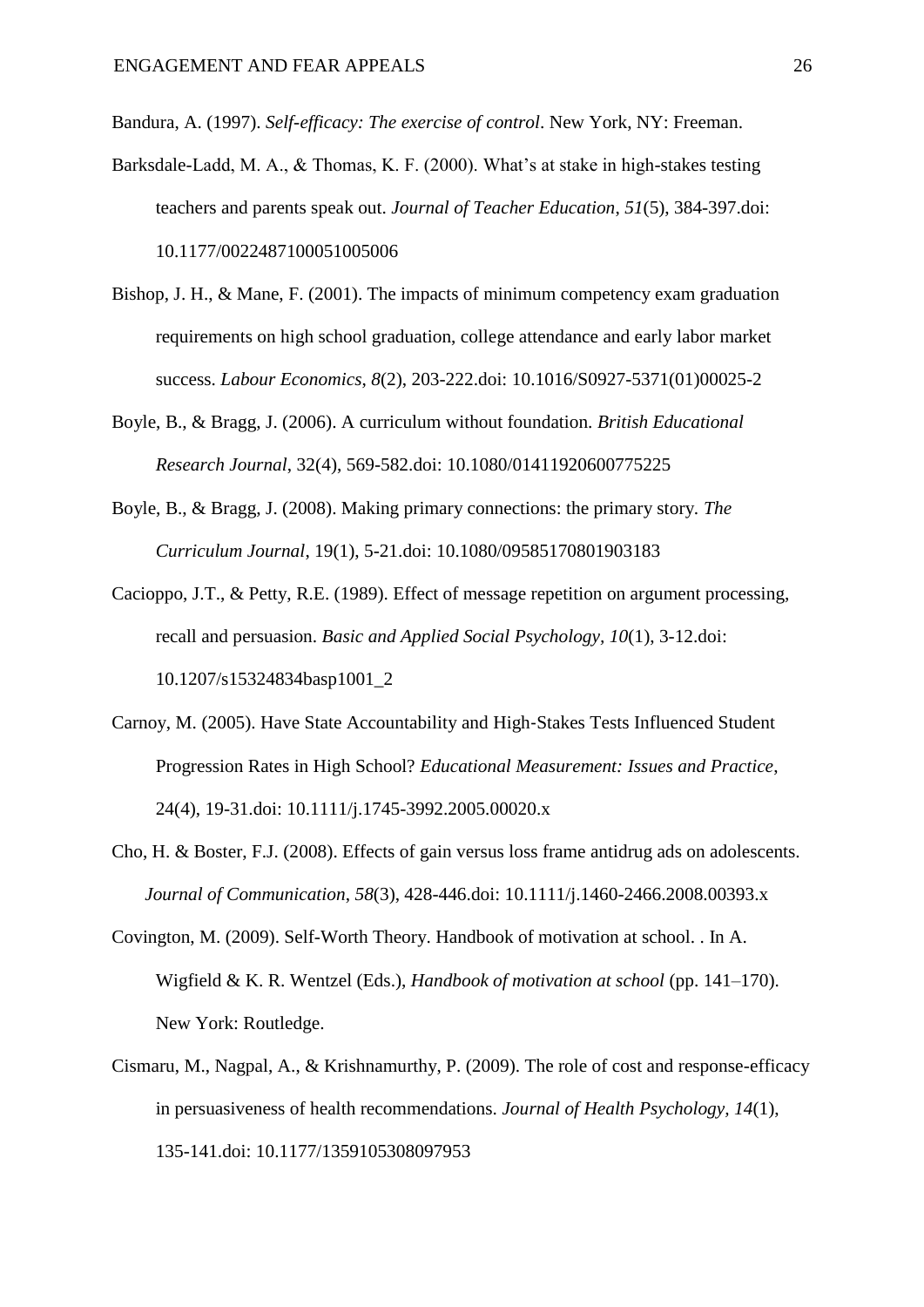- Cumming, J. J., & Maxwell, G. S. (2004). Assessment in Australian schools: Current practice and trends. *Assessment in Education*, *11*(1), 89-108.doi: 10.1080/0969594042000209010
- Denscombe, M. (2000). Social conditions for stress: young people's experience of doing GCSEs. *British Educational Research Journal*, *26*(3), 359-374.doi: 10.1080/713651566
- Dettmers, S., Trautwein, U., Lüdtke, O., Goetz, T., Frenzel, A. C., & Pekrun, R. (2011). Students' emotions during homework in mathematics: Testing a theoretical model of antecedents and achievement outcomes. *Contemporary Educational Psychology*, *36*(1), 25-35.doi: 10.1016/j.cedpsych.2010.10.001
- Dietrich, J., Dicke, A-L., Kracke, B., & Noack, P. (2015). Teacher support and its influence on students' intrinsic value and effort: Dimensional comparison effects across subjects. *Learning and Instruction, 39*, 45-54.doi: 10.1016/j.learninstruc.2015.05.007
- Dotterer, A. M., & Lowe, K. (2011). Classroom context, school engagement, and academic achievement in early adolescence. *Journal of Youth and Adolescence*, *40*(12), 1649- 1660.doi: 10.1007/s10964-011-9647-5
- Eccles, J.S. (2005). Subjective task value and the Eccles et al. model of achievement-related choices. In A. J. Elliot & C. S. Dweck (Eds.), *Handbook of competence and motivation* (pp. 105–121). London: Guildford Press.
- Eccles, J. S. (2007). Families, schools, and developing achievement related motivations and engagement. In J. E. Grusec and P. D. Hastings (Eds.), *Handbook of socialization* (pp. 665–691). New York, NY: Guilford Press.
- Eccles, J.S., O'Neill, S.A., & Wigfield, A. (2005). Ability self-perceptions and subjective task-values in adolescents and children. In K.A. Moore & L.H. Lippman (Eds.) *What do children need to flourish? Conceptualizing and measuring indicators of positive development*. (pp. 239-247). Springer, NY: New York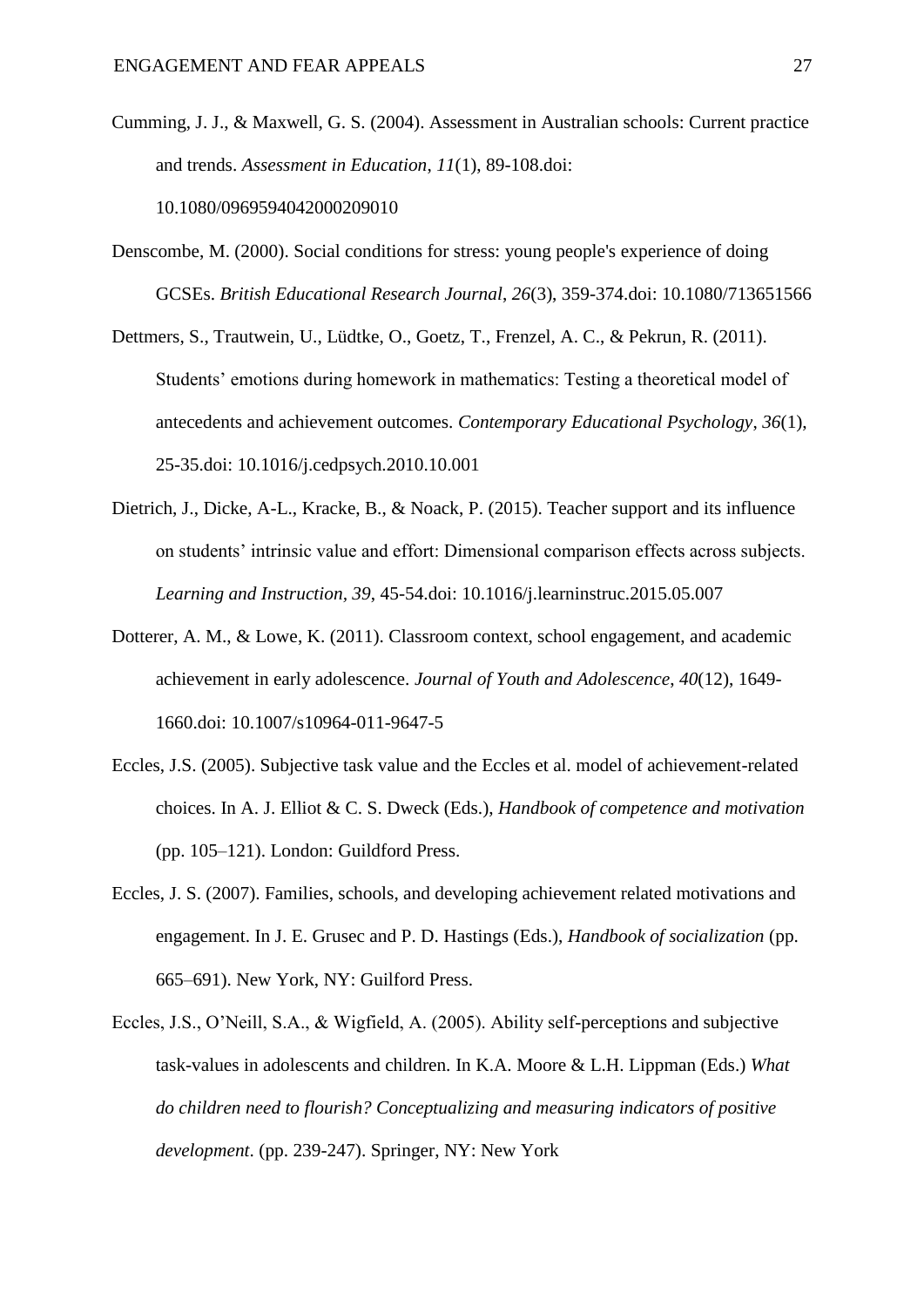- Feng, B., & Burleson, B. R. (2008). The effects of argument explicitness on responses to advice in supportive interactions. *Communication Research. 35*(6), 849-874.doi: 10.1177/0093650208324274
- Finn, J. D. (1989). Withdrawing from school. *Review of Educational Research, 59*(2), 117– 142.doi: 10.3102/00346543059002117
- Folkman, S. (2008). The case for positive emotions in the stress process. *Anxiety, Stress and Coping*, *21*(1), 3–14.doi:10.1080/10615800701740457

Fredricks, J.A. (2011) Engagement in school and out-of-school contexts: A multidimensional view of engagement. *Theory into Practice, 50*(4), 327-335.doi: 10.1080/00405841.2011.607401

Fredricks, J. A., Blumenfeld, P. C., & Paris, A. H. (2004). School engagement: Potential of the concept, state of the evidence. *Review of Educational Research, 74*(1), 59 – 109.doi: 10.3102/00346543074001059

Fredricks, J., McColskey, W., Meli, J., Mordica, J., Montrosse, B., & Mooney, K. (2011). *Measuring student engagement in upper elementary through high school: a description of 21 instruments.* (Issues & Answers Report, REL 2011–No. 098). Washington, DC: U.S. Department of Education, Institute of Education Sciences, National Center for Education Evaluation and Regional Assistance, Regional Educational Laboratory Southeast. Retrieved from [http://ies.ed.gov/ncee/edlabs.](http://ies.ed.gov/ncee/edlabs)

- Gallagher, K.M., & Updegraff, J.A. (2012). Health message framing effects on attitudes, intentions and behavior: A meta-analytic review. *Annals of Behavioral Medicine, 43*(1), 101-116.doi: 10.1007/s12160-012-9446-6
- Garcia-Marques, T., & Mackie, D. M. (2001). The feeling of familiarity as a regulator of persuasive processing. *Social Cognition, 19*(1)*,* 9–34.doi: 10.1521/soco.19.1.9.18959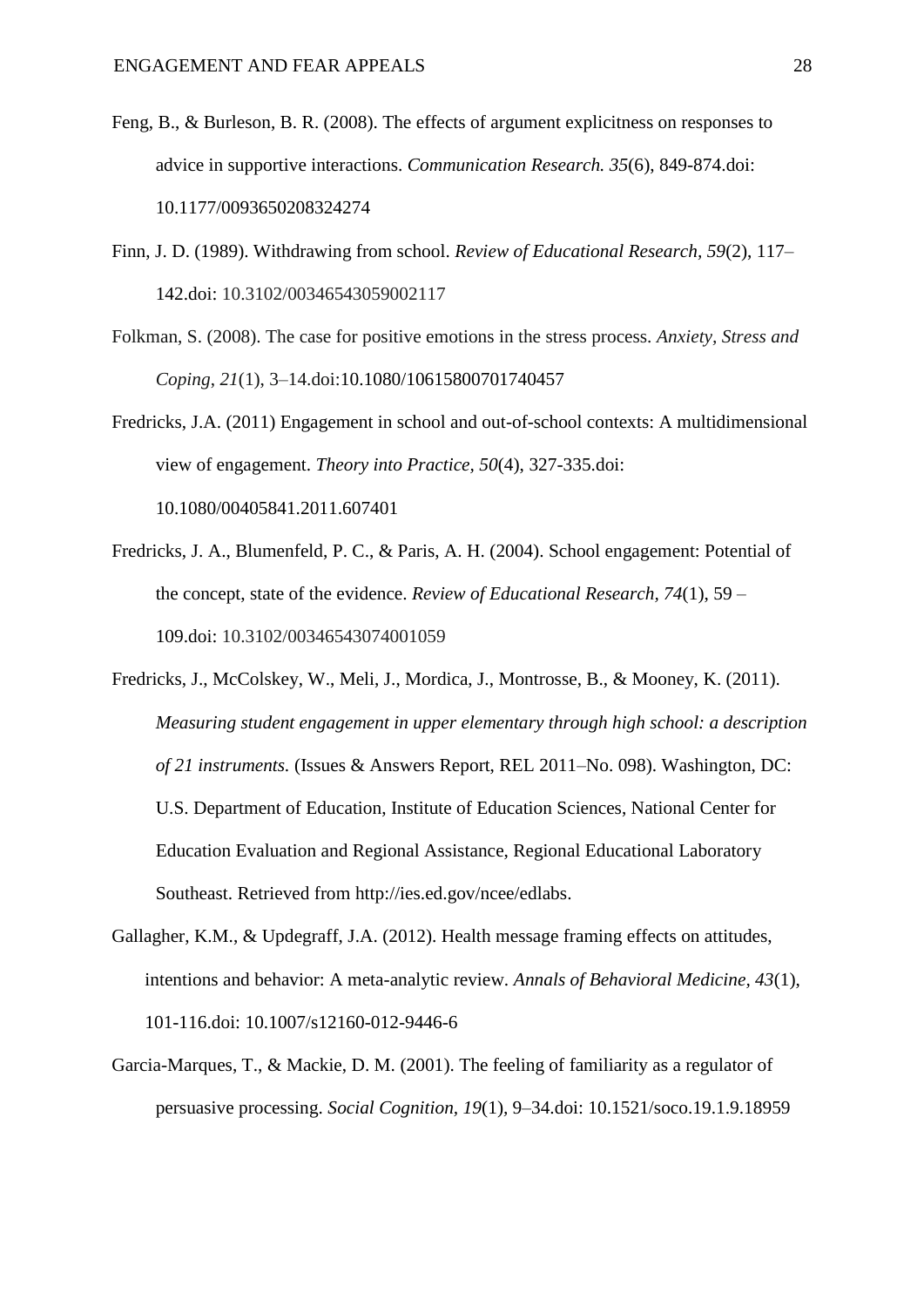- Gregory, K., & Clarke, M. (2003). High-stakes assessment in England and Singapore. *Theory into Practice*, *42*(1), 66-74.doi: 10.1207/s15430421tip4201\_9
- Gulek, C. (2003). Preparing for high-stakes testing. *Theory into Practice*, *42*(1), 42-50.doi: 10.1207/s15430421tip4201\_6
- Harlen, W. (2005). Teachers' summative practices and assessment for learning–tensions and synergies. *Curriculum Journal*, *16*(2), 207-223.doi: 10.1080/09585170500136093
- Heath, A. F., Rothon, C., & Kilpi, E. (2008). The second generation in Western Europe: Education, unemployment, and occupational attainment. *Annual Review of Sociology*, *34*, 211-235.doi: 10.1146/annurev.soc.34.040507.134728
- Hijzen, D., Boekaerts, M., & Vedder, P. (2007). Exploring the links between students' engagement in cooperative learning, their goal preferences and appraisals of instructional conditions in the classroom. *Learning and Instruction*, *17*(6), 673-687.doi: [10.1016/j.learninstruc.2007.09.020](http://dx.doi.org/10.1016/j.learninstruc.2007.09.020)
- Hwang, Y., Cho, H., Sands, L. & Jeong, S.H. (2011). Effects of gain and loss-framed messages on the sun safety behaviour of adolescents: The moderating role of risk perceptions. *Journal of Health Psychology, 17*(6), 929-940. doi:

10.1177/1359105311428536

- Jacob, B. A. (2005). Accountability, incentives and behavior: The impact of high-stakes testing in the Chicago Public Schools. *Journal of Public Economics*, *89*(5), 761- 796.doi: 10.1016/j.jpubeco.2004.08.004
- Jang, H. (2008). Supporting students' motivation, engagement, and learning during an uninteresting activity. *Journal of Educational Psychology*, *100*(4), 798.doi: 10.1037/a0012841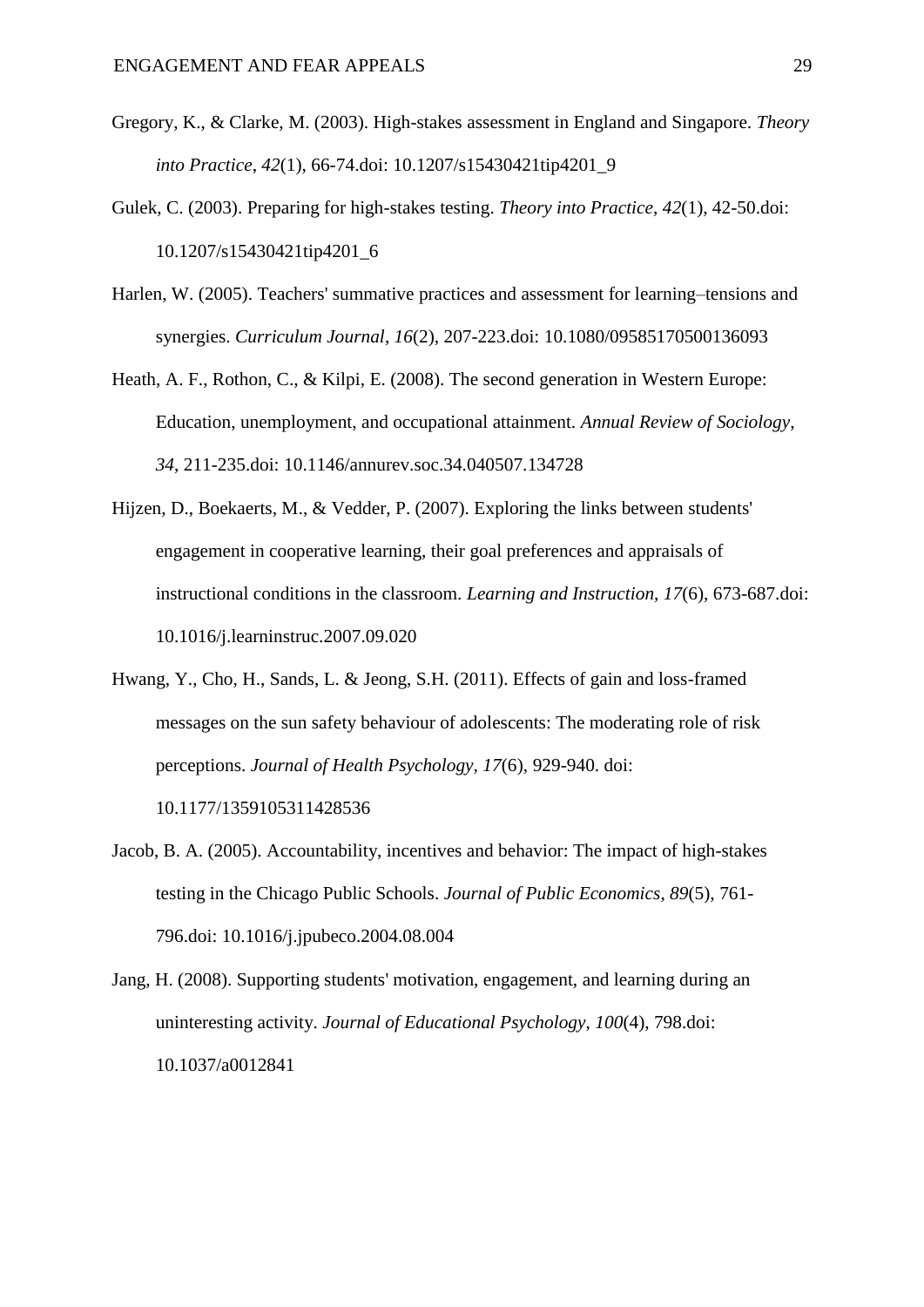- Jimerson, S., Campos, E., & Gried, J. (2003) Towards and understanding of definitions and measures of school engagement and related terms. *California School Psychologist, 8*(1), 7-28.doi: 10.1007/BF03340893
- Johnson, M., & Crisp, V. (2009). An exploration of the effect of pre-release examination materials on classroom practice in the UK. *Research in Education*, *82*(1), 47-59.doi: [10.7227/RIE.82.4](http://dx.doi.org/10.7227/RIE.82.4)
- Jones, B. D. (2007). The unintended outcomes of high-stakes testing. *Journal of Applied School Psychology*, *23*(2), 65-86.doi: 10.1300/J370v23n02\_05
- Lam, S., Wong, B.P.H., Yang, H., & Liu, Y. (2012) Understanding student engagement with a contextual model. In S.L. Chistenson, A.L. Reschly and C. Wylie (Eds.) *Research on student engagement* (pp. 403 – 419). New York, NY: Springer. doi: 10.1007/978-1- 4614-2018-7\_19
- Lazarus, R. S. (2006). *Stress and emotion*. New York, NY: Springer.
- Leathwood, C. (2005). Assessment policy and practice in higher education: Purpose, standards and equity. *Assessment and Evaluation in Higher Education*, *30*(3), 307- 324.doi: 10.1080/02602930500063876
- Linnenbrink-Garcia, L., Rogat, T. K., & Koskey, K. L. (2011). Affect and engagement during small group instruction. *Contemporary Educational Psychology*, *36*(1), 13-24.doi: 10.1016/j.cedpsych.2010.09.001
- Mainhard, M. T., Brekelmans, M., & Wubbels, T. (2011). Coercive and supportive teacher behaviour: Within-and across-lesson associations with the classroom social climate. *Learning and Instruction*, *21*(3), 345-354.doi: 10.1016/j.learninstruc.2010.03.003
- Marsh, H. W., Hau, K.T. & Wen, Z. (2004). In search of golden rules: Comment on hypothesis testing approaches to setting cut-off values for fit indexes and dangers in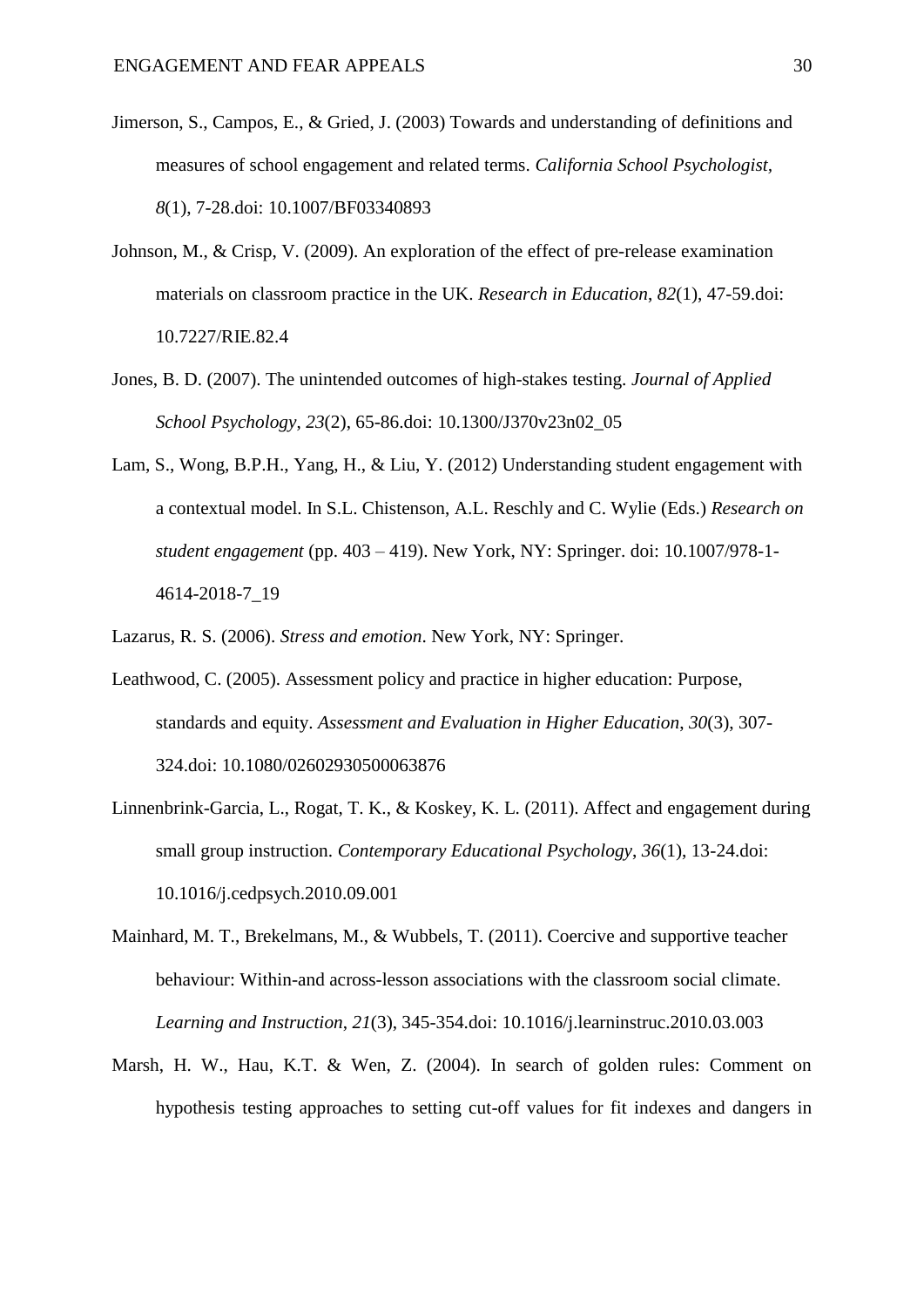overgeneralising Hu & Bentler's (1999) findings. *Structural Equation Modeling, 11*(3), 320–341.doi:10.1207/s15328007sem1103\_2

- Marsh, H. W., Hau, K-T & Grayson, D. (2005). Goodness of fit evaluation in structural equation modelling. In A. Maydeu-Olivares & J. McArdle (Eds.) *Contemporary psychometrics. A festschrift for Roderick P. McDonald* (pp. 275–340). Mahwah, NJ: Erlbaum.
- Marsh, H.W., Lüdtke, O., Nagengast, B., Trautwein, U., Morin, A. J. S., Abduljabbar, A. S. et al. (2012). Classroom climate and contextual effects: conceptual and methodological issues in the evaluation of group-level effects. *Educational Psychologist, 47*(2), 106- 124. doi.10.1080/00461520.2012.670488.
- Martin, A. J. (2007). Examining a multidimensional model of student motivation and engagement using a construct validation approach. *British Journal of Educational Psychology*, *77*, 413-440.doi: 10.1348/000709906X118036
- Martin, A.J. (2012) Motivation and engagement; Conceptual, operational, and empirical clarity. In S.L. Chistenson, A.L. Reschly and C. Wylie (Eds.) .) *Research on student engagement* (pp. 303 – 311). New York, NY: Springer. doi: 10.1007/978-1-4614-2018- 7\_14
- McCarthy, P.J. (2011). Positive emotion in sport performance: Current status and future directions. *International Review of Sport and Exercise Psychology, 4*(1), 50–69.doi: 10.1080/1750984X.2011.560955
- Meijen, C., Jones, M.C., McCarthy, P.J., Sheffield, D., & Allen, M.S. (2013). Cognitive and affective components of challenge and threat states. *Journal of Sports Sciences, 31*(8), 847–855.doi: 10.1080/02640414.2012.753157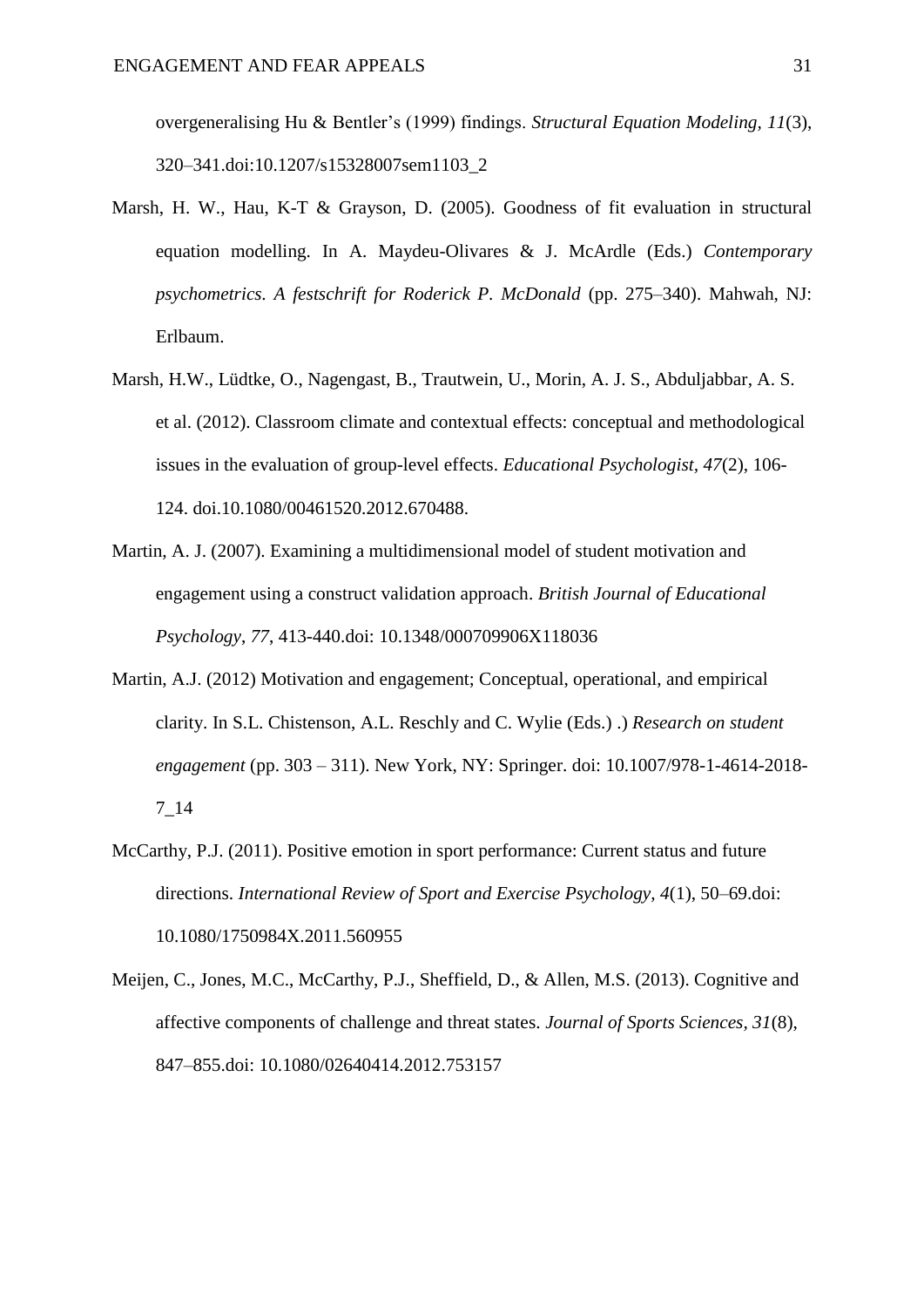- Moons, W. G., Mackie, D. M., & Garcia-Marques, T. (2009). The impact of repetitioninduced familiarity on agreement with weak and strong arguments. *Journal of Personality and Social Psychology*, *96*(1), 32.doi: 10.1037/a0013461
- Moreton, T.A., Rabinovich, A., Marshall, D., & [Bretschneider,](http://www.sciencedirect.com/science/article/pii/S095937801000097X) P. (2011). The future that may (or may not) come: How framing changes responses to uncertainty in climate change communications. *Global Environmental Change, 21*(1), 103-109.doi: 10.1016/j.gloenvcha.2010.09.013
- Morin, A.J.S., Marsh, H.W., Nagengast, B., & Scalas, L.F. (2014). Doubly latent multilevel analyses of classroom climate: An illustration. *The Journal of Experimental Education, 82*(2), 143-167.doi: 10.1080/00220973.2013.769412
- Oades, L. G., Robinson, P., Green, S. & Spence, G. B. (2011). Towards a positive university. *Journal of Positive Psychology, 6* (6), 432-439.doi: 10.1080/17439760.2011.634828
- Onion, A.J. (2004). What use is mathematics to me? A report on the outcomes from student focus groups. *Teaching Mathematics and its Applications, 23*(4), 189–194.doi: 10.1093/teamat/23.4.189
- Pekrun, R., Goetz, T., Daniels, L. M., Stupnisky, R. H., & Perry, R. P. (2010). Boredom in achievement settings: Exploring control–value antecedents and performance outcomes of a neglected emotion. *Journal of Educational Psychology*, *102*(3), 531.doi: 10.1037/a0019243
- Peters G-J., Y., Ruiter, R.A.C. & Kok, G. (2013). Threatening communication: a critical reanalysis and a revised meta-analytic test of fear appeal theory. *Health Psychology Review, 7*(sup1), 8-31.doi: 10.1080/17437199.2012.703527
- Pianta, R.C., Hamre, B.K., & Allen, J.P. (2012) Teacher-student relationships and engagement: Conceptualizing, measuring, and improving the capacity of classroom interactions. In S.L. Chistenson, A.L. Reschly and C. Wylie (Eds.) *Research on student*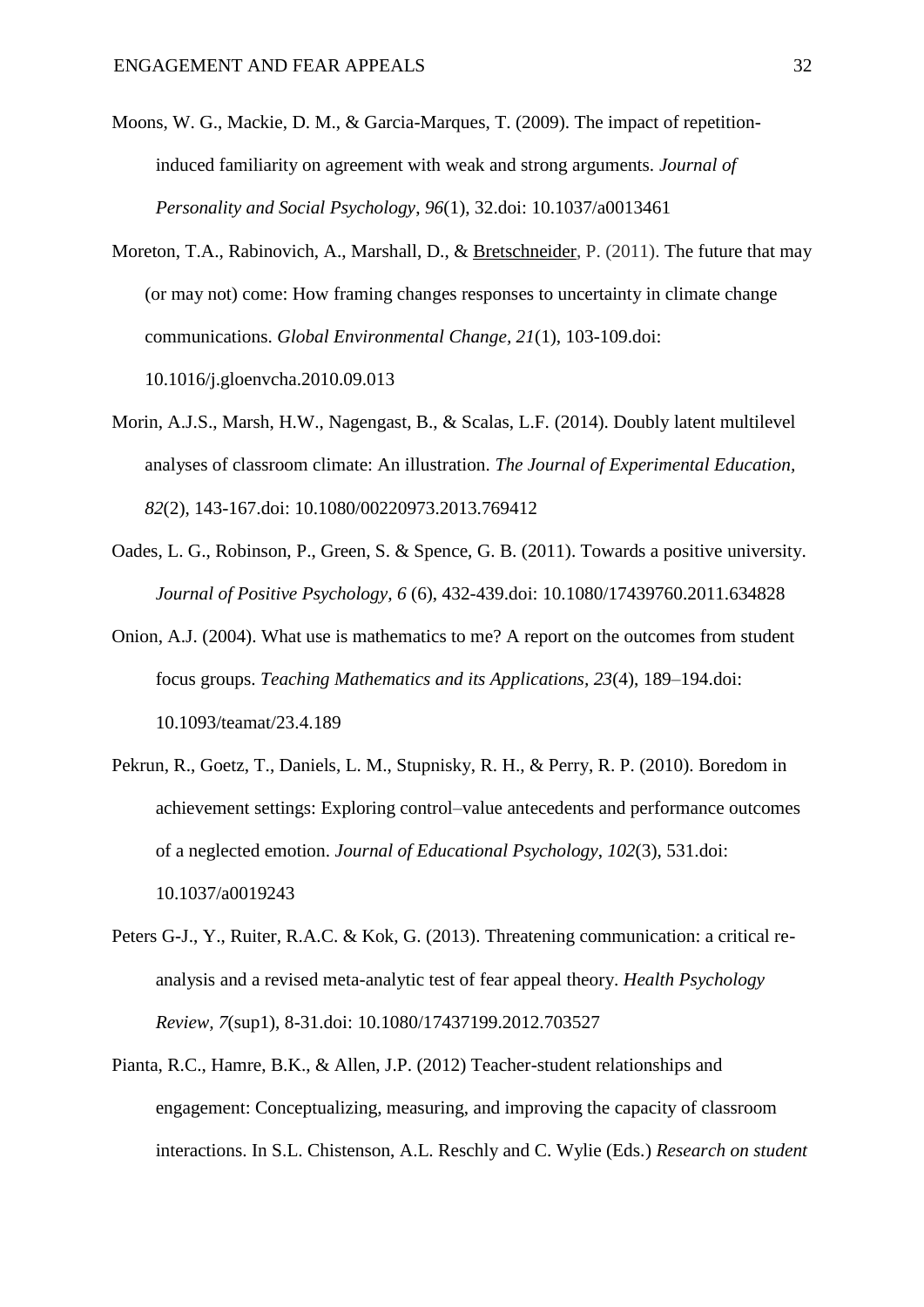*engagement* (pp. 365 – 401). New York, NY: Springer.doi: 10.1007/978-1-4614-2018- 7\_17

- Putwain, D.W. (2008) Supporting assessment stress in Key Stage 4 Students. *Educational Studies*, *34*(2), 83-95.doi: 10.1080/03055690701811081
- Putwain, D.W., Connors, E., Woods, K.A., Nicholson, L.J. (2012) Stress and anxiety surrounding the Key Stage 2 Standard Assessment Tests in English schoolchildren. *Pastoral Care in Education, 30*(4), 189-302. doi: 10.1080/02643944.2012.688063
- Putwain, D.W. & Remedios, R. (2014a). Fear appeals used prior to a high-stakes examination: What makes them threatening? *Learning and Individual Differences, 36*(1), 145–151.doi: 10.1016/j.lindif.2014.10.018
- Putwain, D.W., & Remedios, R. (2014b). The scare tactic: Messages which contain fear appeals prior to a high-stakes test predict lower self-determined motivation and exam scores. *School Psychology Quarterly, 29*(4), 503‒516.doi: 10.1037/spq0000048
- Putwain, D.W., Remedios, R., & Symes, W. (2014). The appraisal of fear appeals as threatening or challenging: Frequency of use, academic self-efficacy and subjective value. *Educational Psychology: An International Journal of Experimental Educational Psychology*. Advance online publication.doi: 10.1080/01443410.2014.963028
- Putwain, D.W., Remedios, R., & Symes, W. (2015). Fear appeals used prior high-stakes examinations: Why are they appraised as threatening and do they impact on subjective task value? *Learning and Instruction*, 40(1), 21–28. doi:

10.1016/j.learninstruc.2015.07.007

Putwain, D.W., & Roberts, C.M. (2009). The development and validation of the Teachers Use of Fear Appeals Questionnaire. *British Journal of Educational Psychology, 79*(4), 643- 661.doi: 10.1348/000709909X426130

Putwain, D.W., & Roberts, C.M. (2012). Fear and efficacy appeals in the classroom: the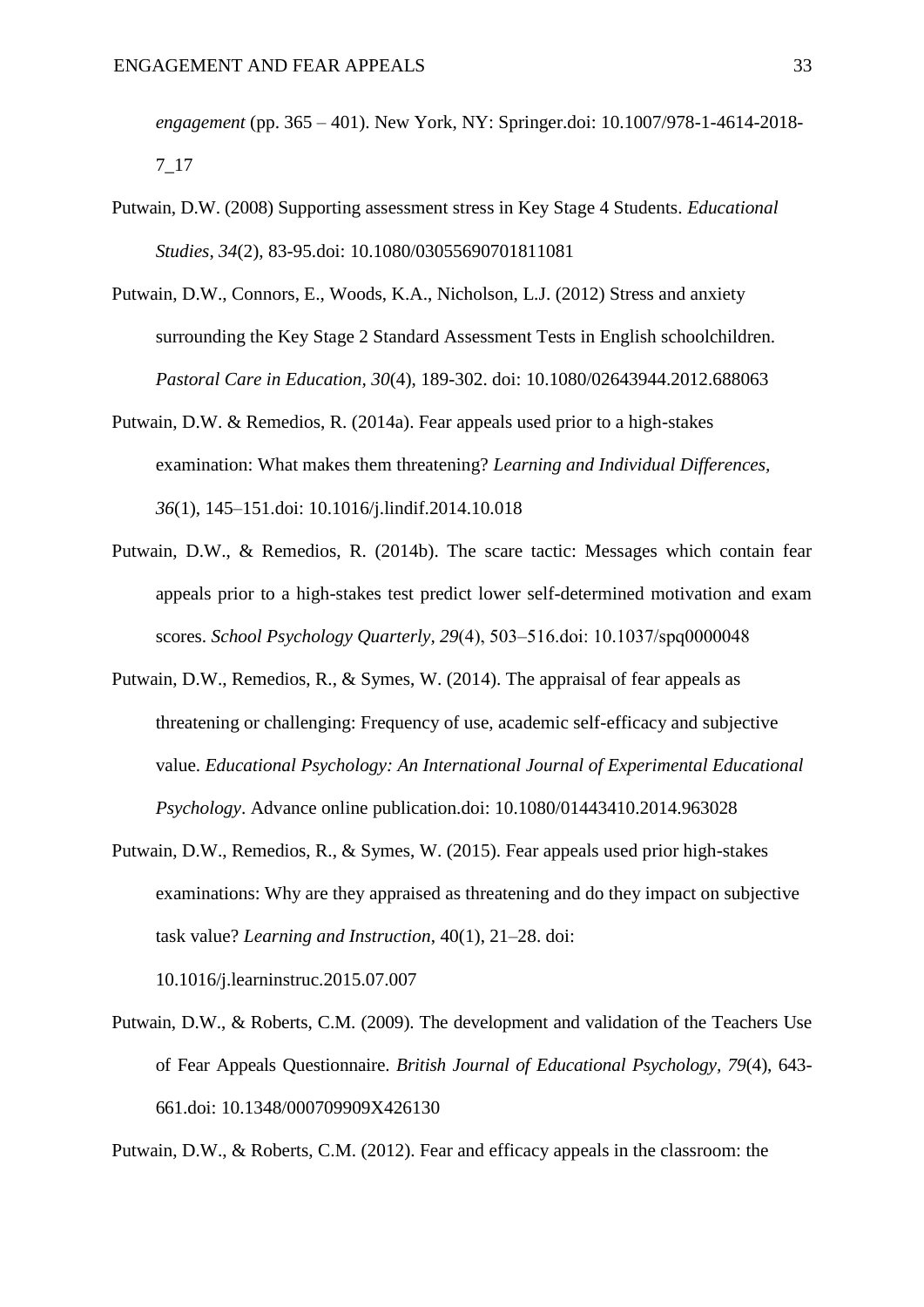secondary teachers' perspective. *Educational Psychology, 32*(3), 355-372.doi: 10.1080/01443410.2012.659845

- Putwain, D.W., & Symes, W. (2011a). Teachers' use of fear appeals in the Mathematics classroom: worrying or motivating students? *British Journal of Educational Psychology 81*(3)*,* 456-474.doi: 10.1348/2044-8279.002005
- Putwain, D.W., & Symes, W. (2011b). Classroom fear appeals and examination performance: facilitating or debilitating outcomes? *Learning and Individual Differences, 21*(2), 227- 232.doi: 10.1016/j.lindif.2010.11.022
- Putwain, D.W. & Symes, W. (2014). Subjective value and academic self-efficacy: The appraisal of fear appeals used prior to a high-stakes test as threatening or challenging. *Social Psychology of Education*, 17(2), 229-248.doi: 10.1007/s11218-014-9249-7
- Reeve, J. (2012). A self-determination theory perspective on student engagement. In S.L. Chistenson, A.L. Reschly and C. Wylie (Eds.) *Handbook of research on student engagement* (pp. 149-172). New York, NY: Springer.
- Reschly, A.L., & Christenson, S.L. (2012) Jingle, jangle, and conceptual haziness: Evolution and future directions of the engagement construct. In S.L. Chistenson, A.L. Reschly and C. Wylie (Eds.) *Research on student engagement* (pp. 3 – 19). New York, NY: Springer.doi: 10.1007/978-1-4614-2018-7\_1
- Reyes, M. R., Brackett, M. A., Rivers, S. E., White, M., & Salovey, P. (2012). Classroom emotional climate, student engagement, and academic achievement. *Journal of Educational Psychology*, *104*(3), 700–712.doi: 10.1037/a0027268
- Roberts, K. (2004). School-to-work transitions: Why the United Kingdom's educational ladders always fail to connect. *International Studies in Sociology of Education, 14*(3), 203–216.doi: 10.1080/09620210400200126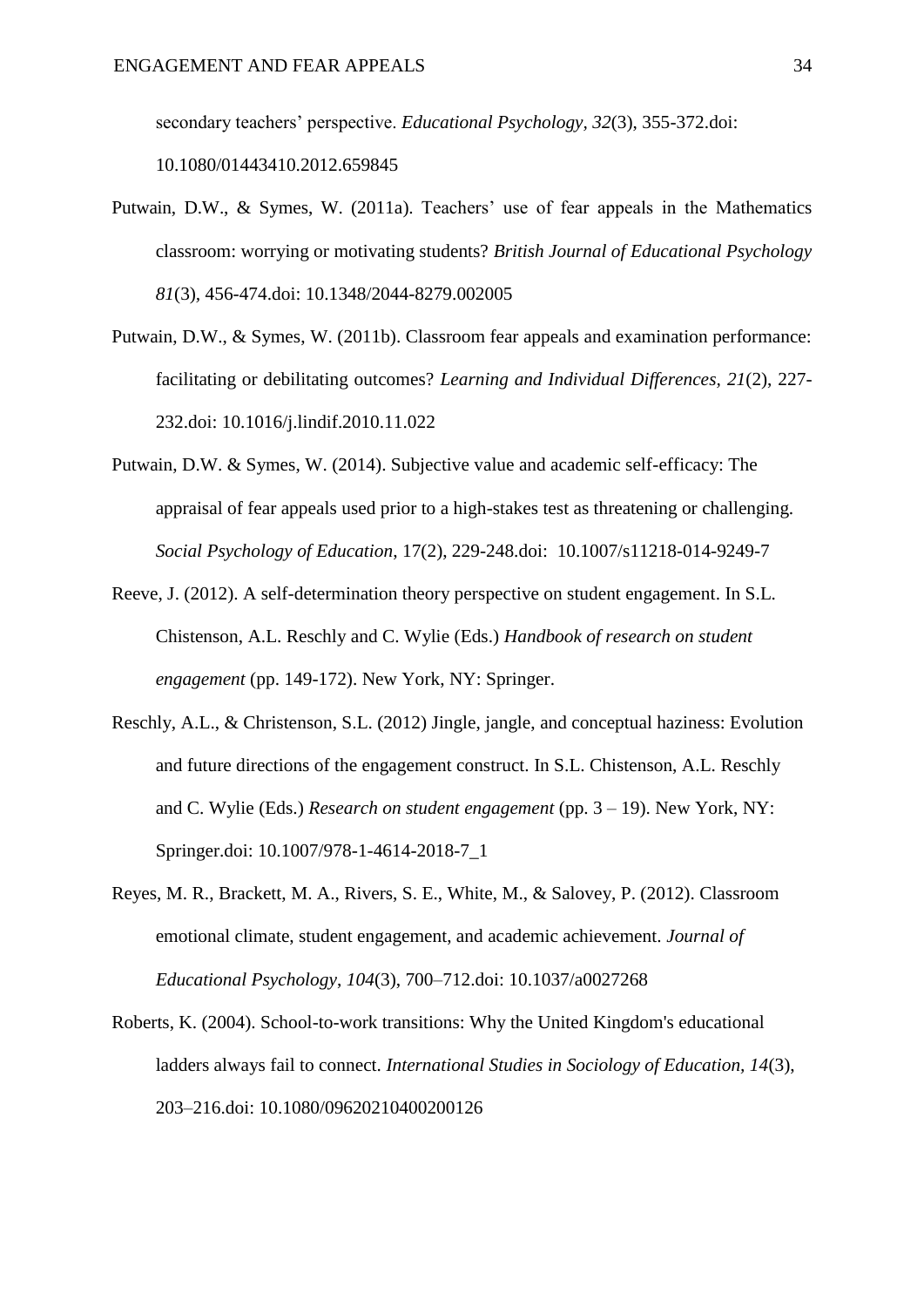- Roehrig, A. D., & Christesen, E. (2010). Development and use of a tool for evaluating teacher effectiveness in grades K-12. In V.J. Shute, & B.J. Becker (Eds.), *InnovativeaAssessment for the 21st century* (pp. 207-228). New York, NY: Springer.doi: 10.1007/978-1-4419-6530-1\_12
- Roehrig, A.D., Guidry, L.O.., Bodur, Y., Guan, Q., Guo, Y., & Pop, M. (2008). Guided field observations: Variables related to pre-service teachers' knowledge about effective primary reading instruction. *Literacy Research and Instruction, 47*(2)*,* 76–98.doi: 10.1080/19388070801938247
- Roseman, I.J. (2013). Appraisal in the emotion system: Coherence in strategies for coping. *Emotion Review, 5*(2), 141–149.doi: 10.1177/1754073912469591
- Ruiter, R.A.D., Abraham, C., & Kok, G. (2001). Scary warnings and rational precautions: A review of the psychology of fear appeals. *Psychology and Health, 16*(6), 613–630.doi: 10.1080/08870440108405863
- Ruiter, R.A.D., Kessels, L.T.E., Peters, G-J., & Kok, G. (2014). Sixty years of fear appeal research: Current state of the evidence. *International Journal of Psychology, 49*(2), 63– 70.doi: 10.1002/ijop.12042
- Ryan, R. M., & Weinstein, N. (2009). Undermining quality teaching and learning: A selfdetermination theory perspective on high-stakes testing. *Theory and Research in Education*, *7*(2), 224-233.doi: 10.1177/1477878509104327
- Schunk, D., & Pajares, F. (2002). The development of self-efficacy. In A. Wigfield and J.S. Eccles (Eds.) *Development of Achievement Motivation* (pp. 16–32). San Diego, CA: Academic Press.
- Shiota, M.N., Neufeld, W.H., Yeung, W.H., Moser, S.E., & Perea, E.F. (2011). Feeling good: Autonomic system responding in five positive emotions. *Emotion, 11*(6), 1369– 1378.doi: 10.1037/a0024278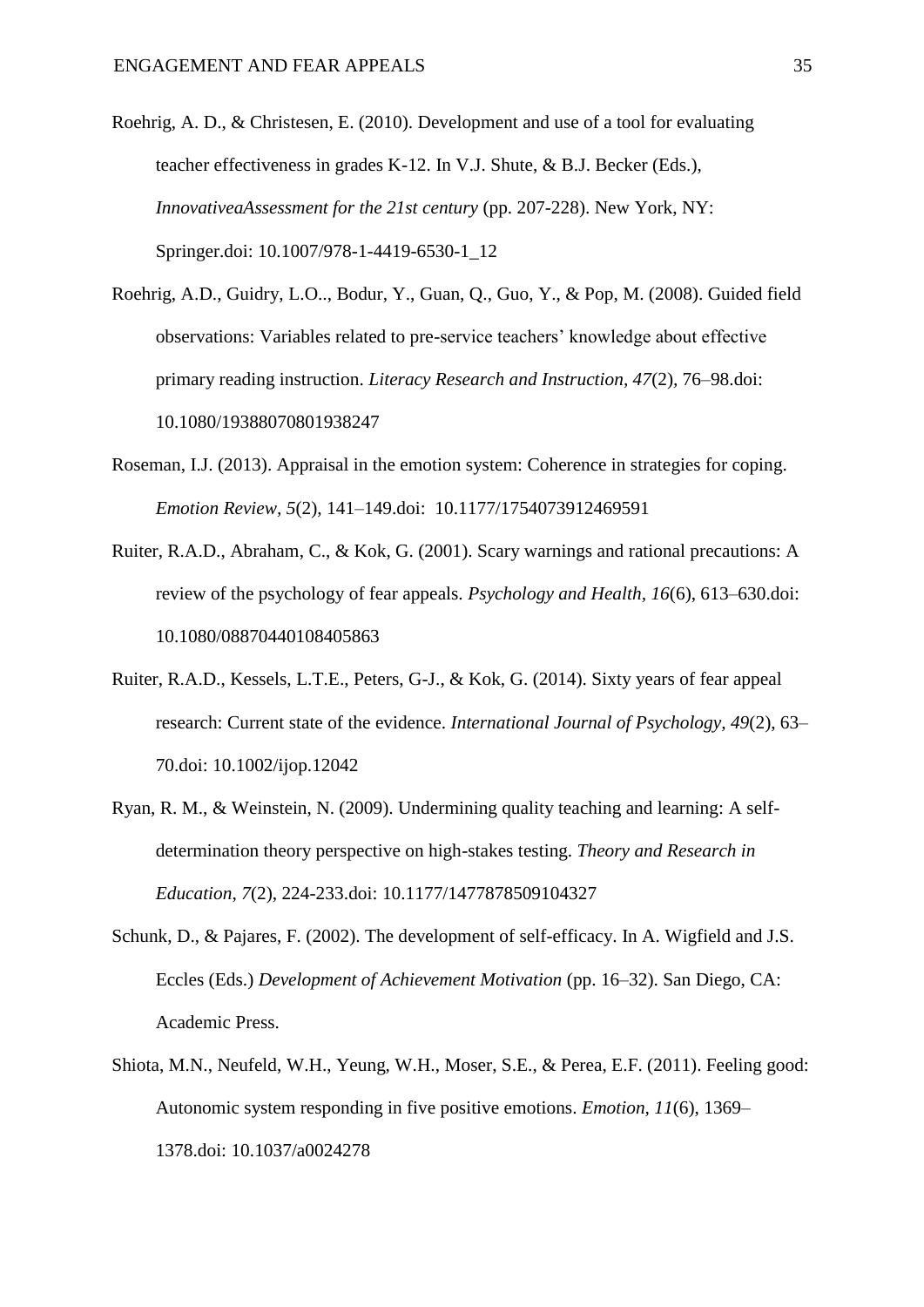- Sin, N. L., & Lyubomirsky, S. (2009). Enhancing well-being and alleviating depressive symptoms with positive psychology interventions: A practice friendly meta-analysis. *Journal of Clinical Psychology*, *65*(5), 467–487.doi: 10.1002/jclp.20593
- Skinner, E.A., & Chi, U. (2012). Intrinsic motivation and engagement as "active ingredients" in garden-based education: Examining models and measures derived from selfdetermination theory. *The Journal of Environmental Education, 43*(1), 16‒36.doi: 10.1080/00958964.2011.596856
- Skinner, E.A., Furrer, C., Marchand, G., & Kinderman, T. (2008). Engagement and disaffection in the classroom: Part of a larger motivational dynamic? *Journal of Educational Psychology, 100(4*), 765‒781.doi: 10.1037/a0012840
- Skinner, E. A., Kindermann, T. A., & Furrer, C. J. (2009). A motivational perspective on engagement and disaffection: Conceptualization and assessment of children's behavioral and emotional participation in academic activities in the classroom. *Educational and Psychological Measurement, 69*(3), 493–525. doi.10.1177/0013164408323233
- Skinner, N., & Brewer, M. (2002). The dynamics of threat and challenge appraisals prior to stressful achievement events. *Journal of Personality and Social Psychology, 83*(3), 678-692.doi: 10.1037//0022-3514.83.3.678
- Sprinkle, R., Hunt, S., Simonds, C., & Comadena, M. (2006). Fear in the classroom: An examination of teachers' use of fear appeals and students learning outcomes. *Communication Education, 55*(4), 389–402.doi:10.1080/03634520600879170
- Symes, W., Putwain D.W., & Remedios, R. (2015). Academic buoyancy and the appraisal of fear appeals, used prior to a high-stakes examination, as threatening or challenging. *School Psychology International*.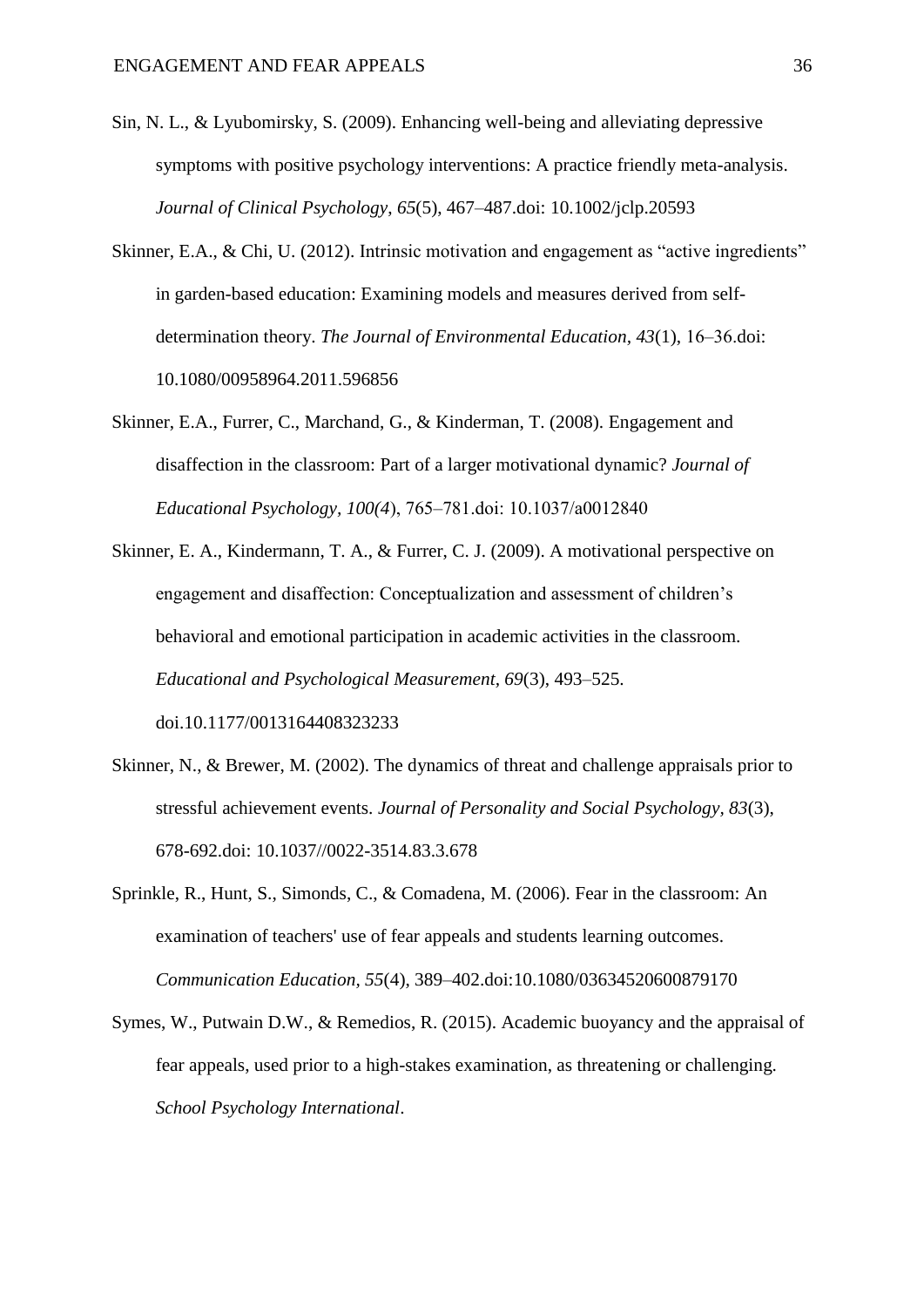- Trautwein, U., Lüdtke, O., Marsh, H. W., & Nagy, G. (2009). Within-school social comparison: How students perceive the standing of their class predicts academic selfconcept. *Journal of Educational Psychology*, *101*(4), 853.doi: 10.1037/a0016306
- Trautwein, U., Marsh, H. W., Nagengast, B., Lüdtke, O., Nagy, G., & Jonkmann, K. (2012). Probing for the multiplicative term in modern expectancy-value theory: A latent interaction modeling study. *Journal of Educational Psychology, 104*(3)*,* 763-777. doi: 10.1037/a0027470
- Troman, G. (2008) Primary teacher identity, commitment and career in performative school cultures. *British Educational Research Journal, 34*(5), 619-633.doi: 10.1080/01411920802223925
- Umphrey, L.R. (2004). Message defensiveness, efficacy, and health-related behavioral intentions. *Communication Research Reports, 21*(4), 329-337.doi: 10.1080/08824090409359997
- Upadyaya, K. & Salmela-Aro, K. (2013). Development of school engagement in association with academic success and well-being in varying social contexts. *European Psychologist*, *18* (2), 136-147.doi: 10.1027/1016-9040/a000143
- Voelkl, K. E. (2012). School identification. In S.L. Chistenson, A.L. Reschly and C. Wylie (Eds.) *Handbook of research on student engagement* (pp. 193-218). New York, NY: Springer.
- Walker, C. O., & Greene, B. A. (2009). The relations between student motivational beliefs and cognitive engagement in high school. *The Journal of Educational Research*, *102*(6), 463-472.doi: 10.3200/JOER.102.6.463-472
- Wang, M-T., & Eccles, J. S. (2012). Social support matters: Longitudinal effects of social support on three dimensions of school engagement from middle to high school. *Child Development*, *83*(3), 877-895.doi: 10.1111/j.1467-8624.2012.01745.x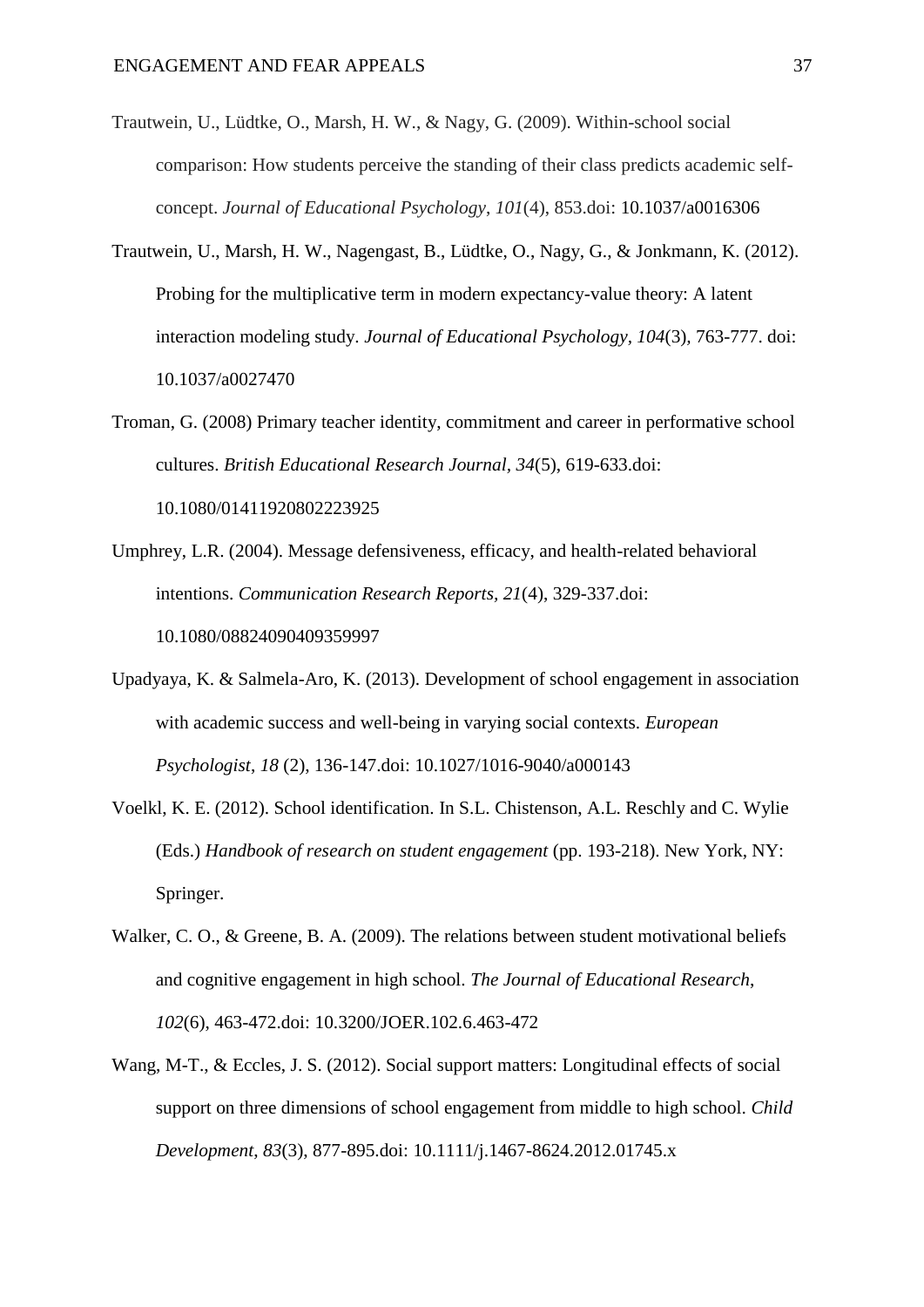- Wang, M-T., & Eccles, J. S. (2013). School context, achievement motivation, and academic engagement: A longitudinal study of school engagement using a multidimensional perspective. *Learning and Instruction*, *28*, 12-23.doi: 10.1016/j.learninstruc.2013.04.002
- Wang, M-T. & Holcombe, R. (2010). Adolescents' perceptions of school environment, engagement, and academic achievement in middle school. *American Educational Research Journal*, *47* (3), 633-662.doi: 10.3102/0002831209361209
- Waters, L. (2011). A review of school-based positive psychology interventions. *The Australian Educational and Developmental Psychologist*, 28(2), 75–90. doi:10.1375/aedp.28.2.75
- Wigfield, A., & Eccles, J.S. (2000). Academic self-efficacy -value theory of achievement motivation. *Contemporary Educational Psychology, 25*(1), 68–81.doi: doi:10.1006/ceps.1999.1015
- Wigfield, A., Tonks, S., & Klauda, S. L. (2009). Academic self-efficacy -value theory. In A. Wigfield & K. R. Wentzel (Eds.), *Handbook of motivation at school* (pp. 55–77). New York: Routledge.
- Witte, K., & Allen, M. (2000). A meta-analysis of fear appeals: Implications for effective public health campaigns. *Health Education & Behavior, 27*(5), 591–615.doi: 10.1177/109019810002700506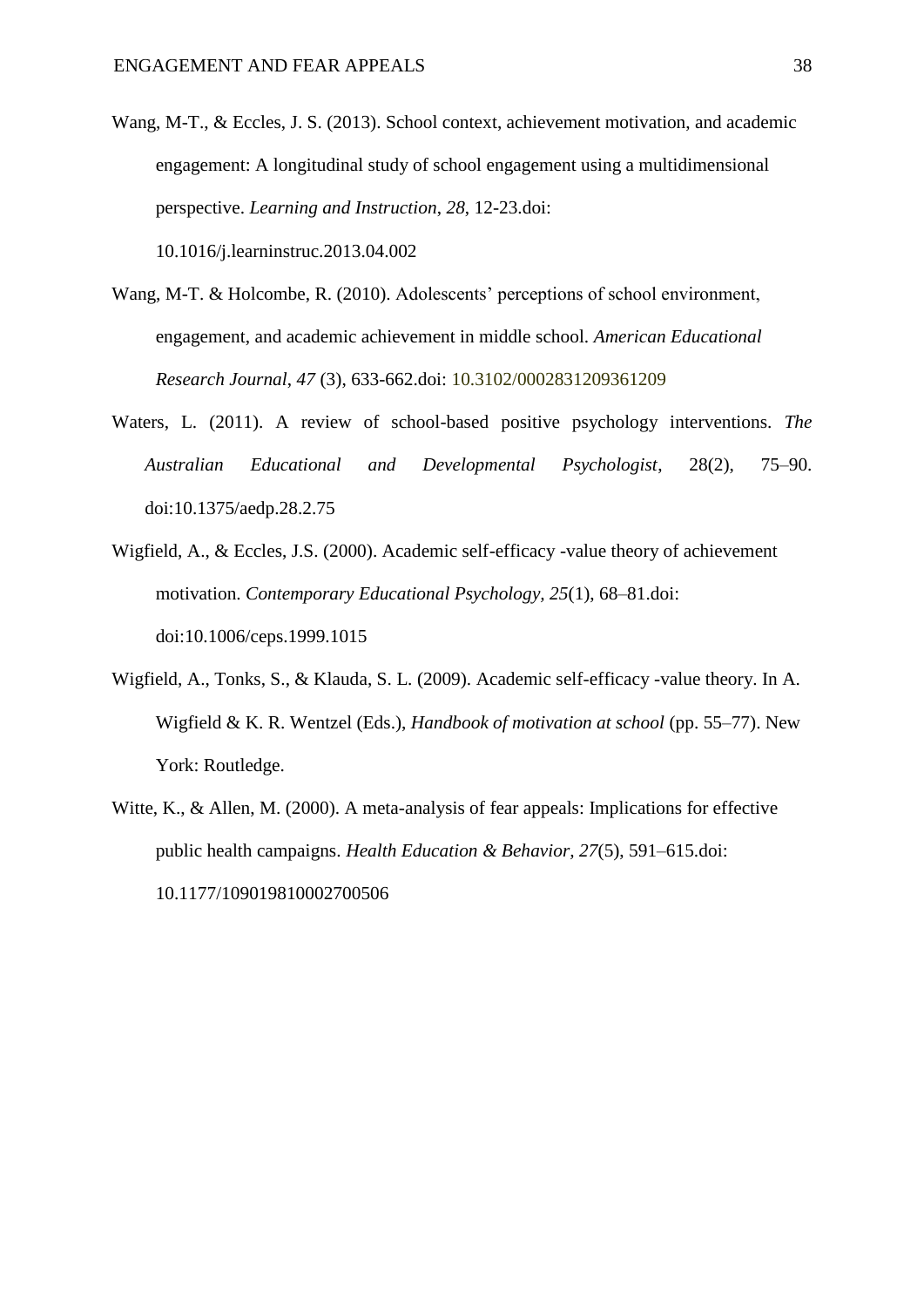# ENGAGEMENT AND FEAR APPEALS 39

*Descriptive statistics for student-reported engagement at T<sup>1</sup> and T2, teacher-reported use of fear appeals at T2, and student-reported appraisal at T2*

|                                      | Range   | <b>Mean</b> | <b>SD</b> | $\alpha$ | $\rho_I$ | <b>Skewness</b> | <b>Kurtosis</b> | <b>Factor</b><br><b>Loadings</b> w | <b>Factor</b><br>Loadings <sub>B</sub> |
|--------------------------------------|---------|-------------|-----------|----------|----------|-----------------|-----------------|------------------------------------|----------------------------------------|
| $T_1$ Behavioral Engagement          | $1 - 5$ | 4.21        | 0.63      | .77      | .07      | $-0.97$         | 2.18            | $67 - 79$                          | $.73 - .92$                            |
| $T_1$ Emotional Engagement           | $-5$    | 3.08        | 0.97      | .87      | .07      | $-0.10$         | $-0.47$         | $.80 - .88$                        | $.88 - .96$                            |
| T <sub>2</sub> Behavioral Engagement | $-5$    | 4.07        | 0.68      | .76      | .08      | $-0.75$         | 1.07            | $.66 - .74$                        | $.70 - .80$                            |
| $T_2$ Emotional Engagement           | $-5$    | 3.01        | 0.99      | .87      | .09      | $-0.12$         | $-0.51$         | $.79 - .88$                        | $.86 - .90$                            |
| $T_2$ Fear Appeals                   | $-5$    | 2.02        | 1.00      | .83      |          | 0.82            | $-0.48$         |                                    | $.76 - .83$                            |
| T <sub>2</sub> Challenge Appraisal   | $-5$    | 3.43        | 1.02      | .79      | .17      | $-0.43$         | $-0.53$         | $.70 - .76$                        | $.79 - .92$                            |
| $T_2$ Threat Appraisal               | $-5$    | 2.74        | 1.08      | .84      | .22      | 0.19            | $-0.82$         | $.76 - .83$                        | $.86 - .93$                            |
|                                      |         |             |           |          |          |                 |                 |                                    |                                        |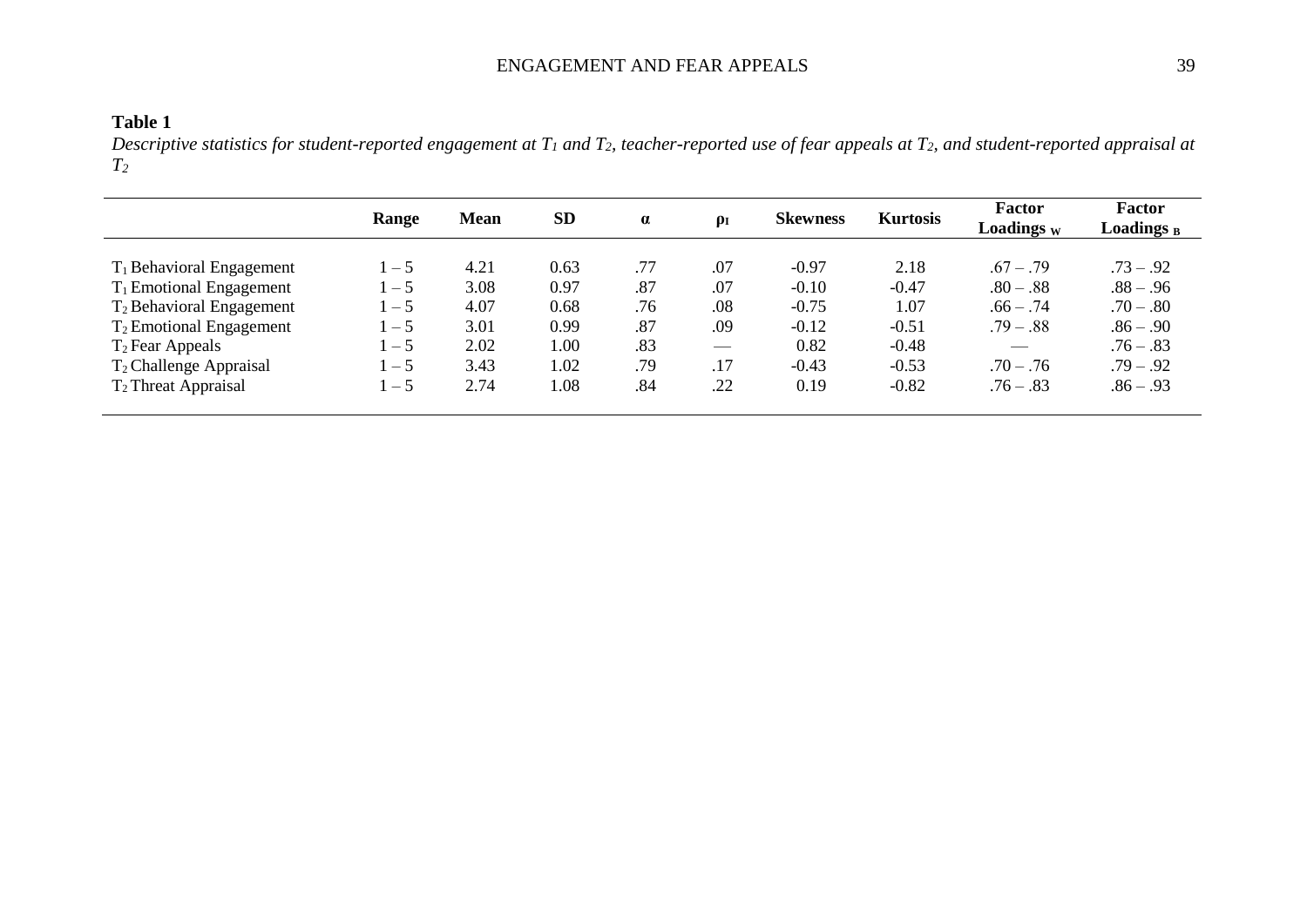# ENGAGEMENT AND FEAR APPEALS 40

### **Table 2**

*Standardized latent bivariate correlations between student-reported engagement at*  $T_1$  *and*  $T_2$ *, teacher-reported use of fear appeals at*  $T_2$ *, and student-reported appraisal at T<sup>2</sup>*

|                                         |                  |                  | ິ.               | 4.                       | ຸ   |                 |                  |
|-----------------------------------------|------------------|------------------|------------------|--------------------------|-----|-----------------|------------------|
|                                         |                  |                  |                  |                          |     |                 |                  |
| 1. T <sub>1</sub> Behavioral Engagement |                  | .56              | .56              | .32                      |     | .21             | $-.02^{\dagger}$ |
| 2. $T_1$ Emotional Engagement           | .70              |                  | .36              | .63                      |     | $.08^{\dagger}$ | $-.14$           |
| 3. $T_2$ Behavioral Engagement          | .53              | $.23^{\dagger}$  |                  | .53                      |     | .33             | $.01^{\dagger}$  |
| 4. $T_2$ Emotional Engagement           | .44 <sup>b</sup> | .54              | .62              | $\overline{\phantom{a}}$ |     | .16             | $-12^{b}$        |
| 5. $T_2$ Fear Appeals                   | $-.17^{\dagger}$ | $-.02^{\dagger}$ | $.19^{\dagger}$  | $-.04^{\dagger}$         |     |                 |                  |
| 6. $T_2$ Challenge Appraisal            | .04              | $-.04$           | $.24^{\dagger}$  | $-.08^{\dagger}$         | .64 | __              | .65              |
| $7. T2$ Threat Appraisal                | $-.21a$          | $-.19^{\dagger}$ | $-.11^{\dagger}$ | $-.22^{\dagger}$         | .70 | .79             |                  |

*Note*. All coefficients statistically significant at  $p \le 0.01$  unless  ${}^a p \le 0.05$ ,  $b p \le 0.01$ , or  ${}^{\dagger} p > 0.05$ . Coefficients for the within-level (L1) portion of the model are reported above the diagonal, coefficients for the between-level (L2) portion of the model below the diagonal.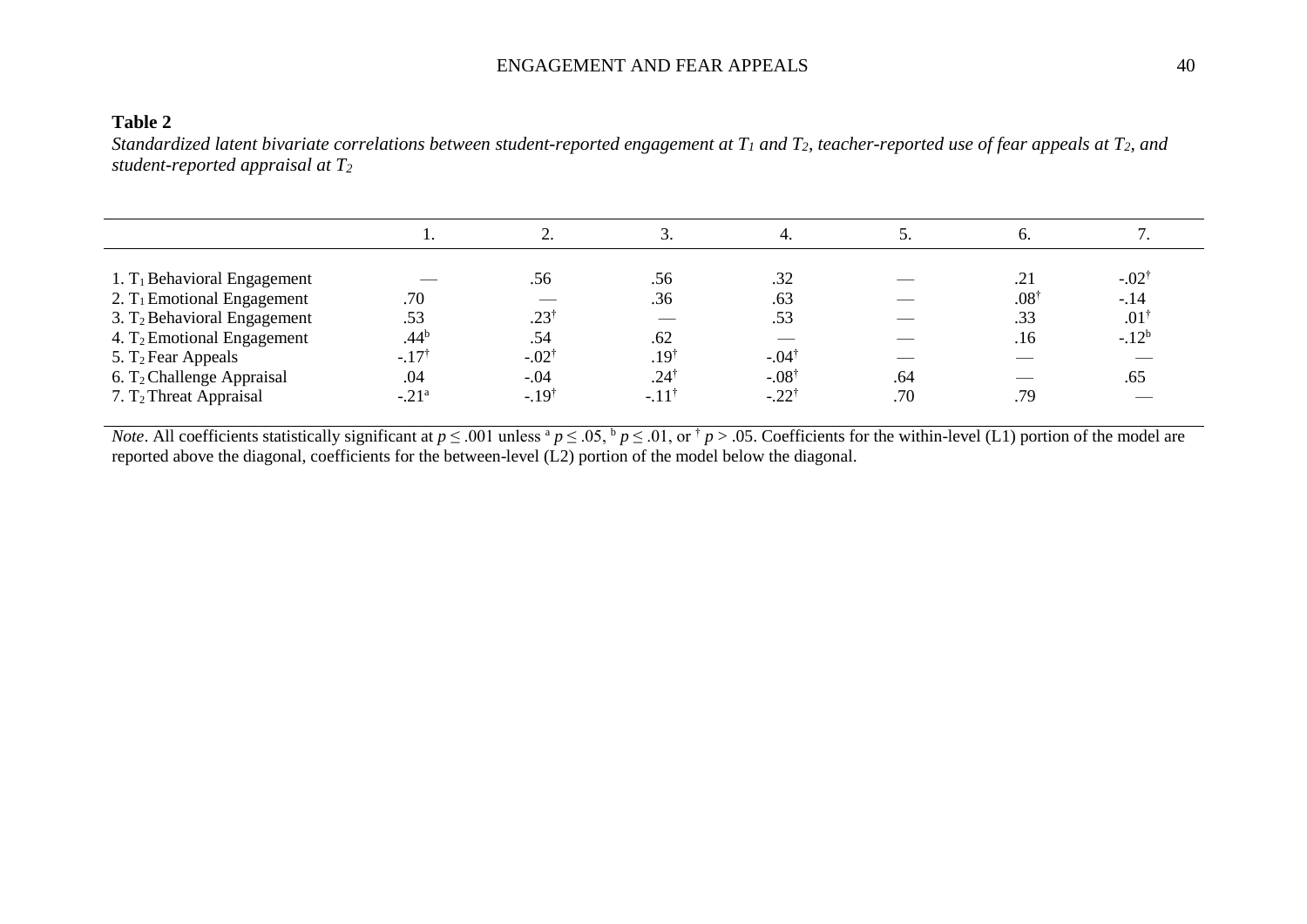

*Figure 1*. Statistically significant standardized coefficients from the within-level (L1) portion of the multilevel structural equation model showing hypothesized paths from  $T_2$  appraisal of fear appeals, to  $T_2$  behavioral and emotional engagement, controlling for  $T_1$  behavioral and emotional engagement. Dashed double-headed paths represent covariance and single-headed arrows represent structural paths.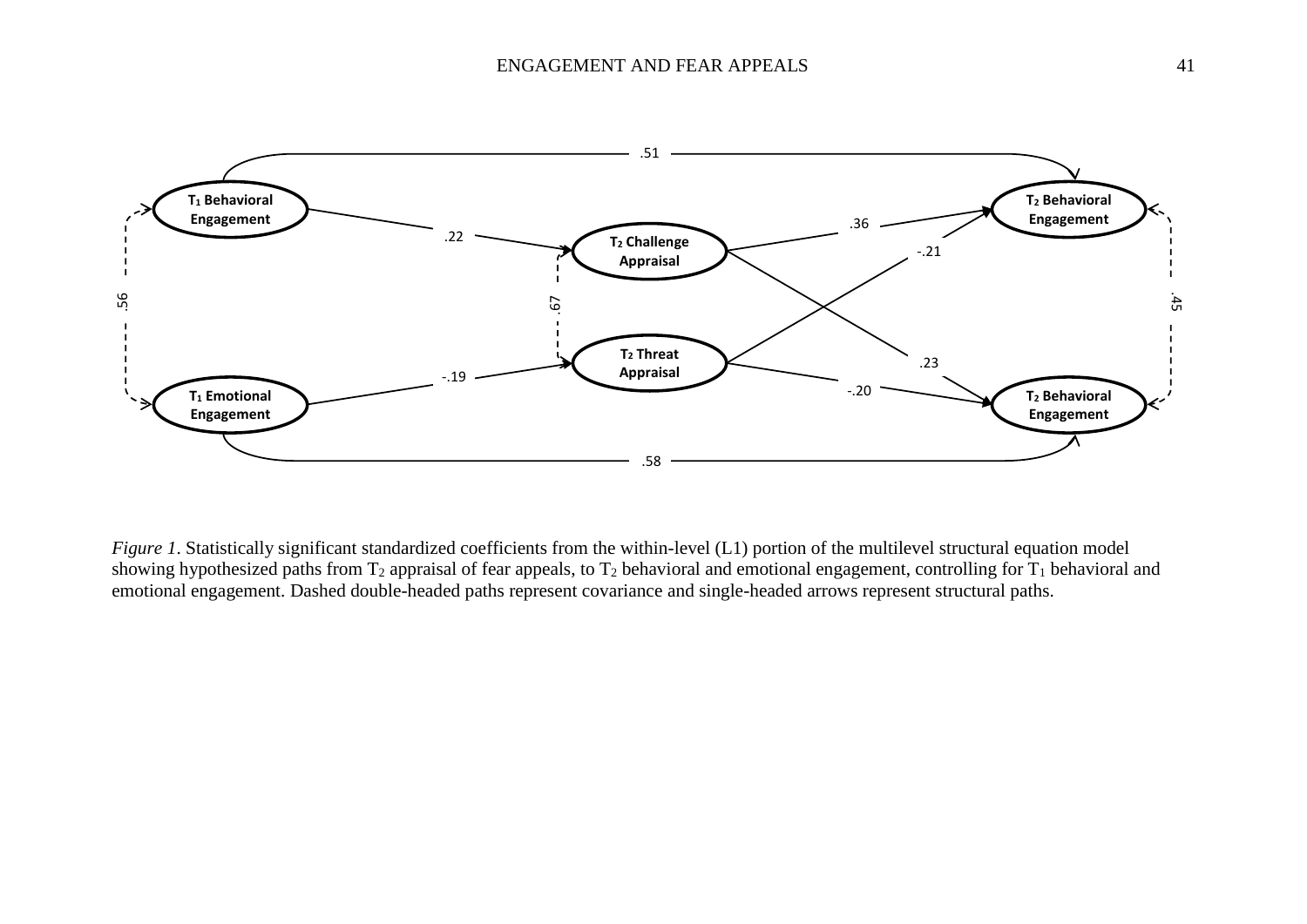

*Figure 2*. Statistically significant standardized coefficients from the between-level (L1) portion of the multilevel structural equation model showing hypothesized paths from  $T_2$  fear appeals, and their appraisal, to  $T_2$  behavioral and emotional engagement, controlling for  $T_1$  behavioral and emotional engagement. Dashed double-headed paths represent covariance and single-headed arrows represent structural paths.